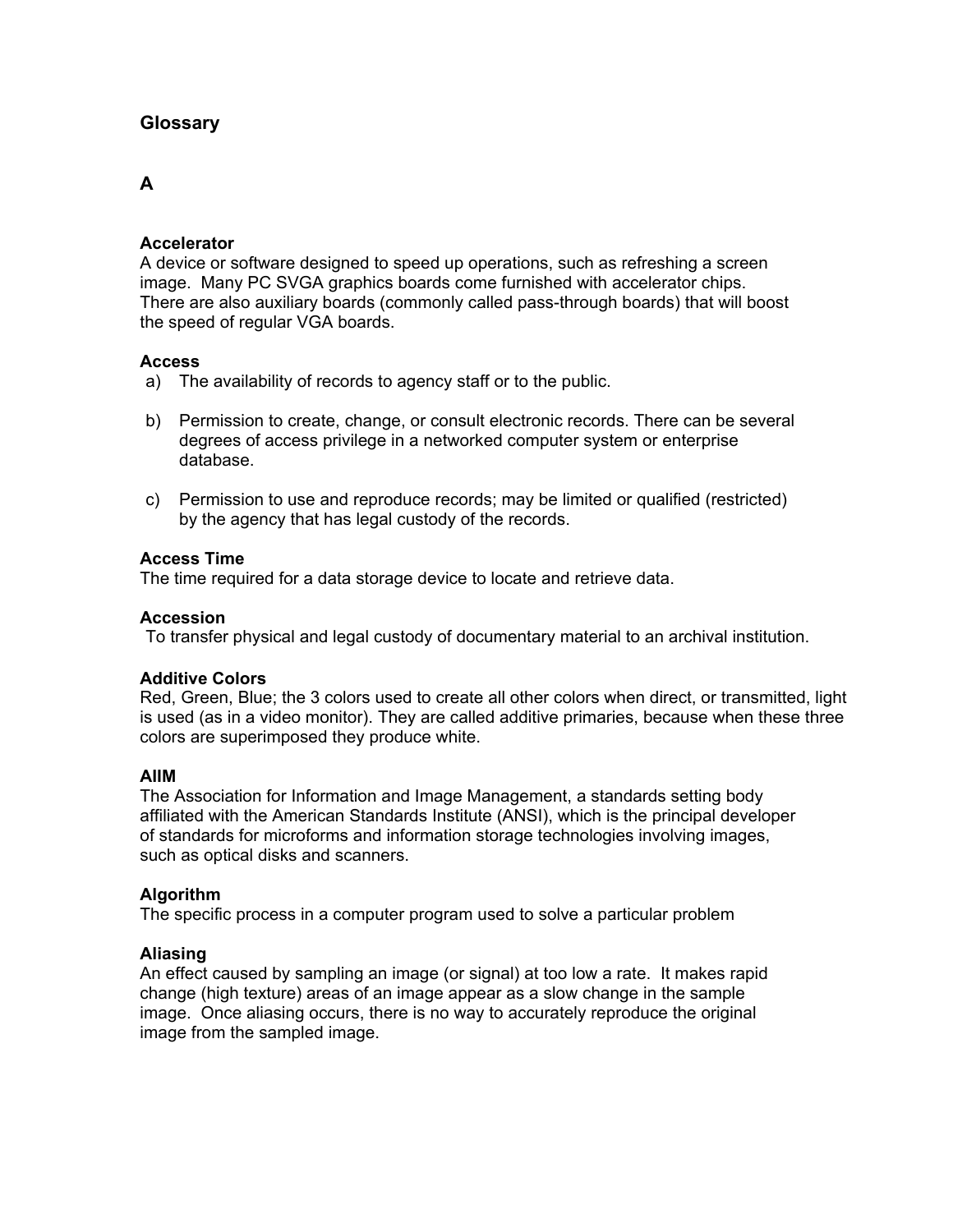# **American Standard Code for Information Interchange (ASCII)**

A widely utilized coding scheme which specifies bit patterns for computer-processible information. The ASCII coding scheme utilized in virtually all minicomputers and microcomputers and in many non-IBM mainframe computer systems.

### **Analog**

Analog transmitted data can be represented electronically by a continuous wave form signal. Examples of analog items are traditional photographed images and phonograph albums.

### **Analog Image**

A non-electronic image; non-digitized.

# **Analog to Digital Converter (A/D Converter)**

A device that converts analog information (a photograph or video frame) into a series of numbers that a computer can store and manipulate.

### **ANSI**

The American Standards Institute, a private national standards organization in the United States, which coordinates the development and maintenance of various industry standards.

### **Anti-aliasing**

The process of reducing stair-stepping by smoothing edges where individual pixels are visible.

A method of filling in data which has been missed due to under-sampling. In imaging this usually takes on the process of removing jagged edges by interpolating values inbetween pixels of contrast. These methods are most often used to remove or reduce the stair-stepping artifact found in digital high contrast images.

### **Application (software)**

Software designed to perform a particular task: word processing or spreadsheet, for example.

### **Archival**

A set of standards applied to storage media. Microfilm is considered an "archival" storage medium because it will last many years. Diskettes, magnetic tape, and optical disks, which are reliable for only a short time, are not considered archival storage media.

# **Archival Image**

An image meant to have lasting utility. Archival images are usually kept off-line on a cheaper storage medium such as CD-ROM or magnetic tape, in a secure environment. Archival images are of a higher resolution and quality than the digital image delivered to the user on-screen. The file format most often associated with archival images is TIFF, or Tagged Image File Format, as compared to on-screen viewing file formats, which are usually JPEGs and GIFs.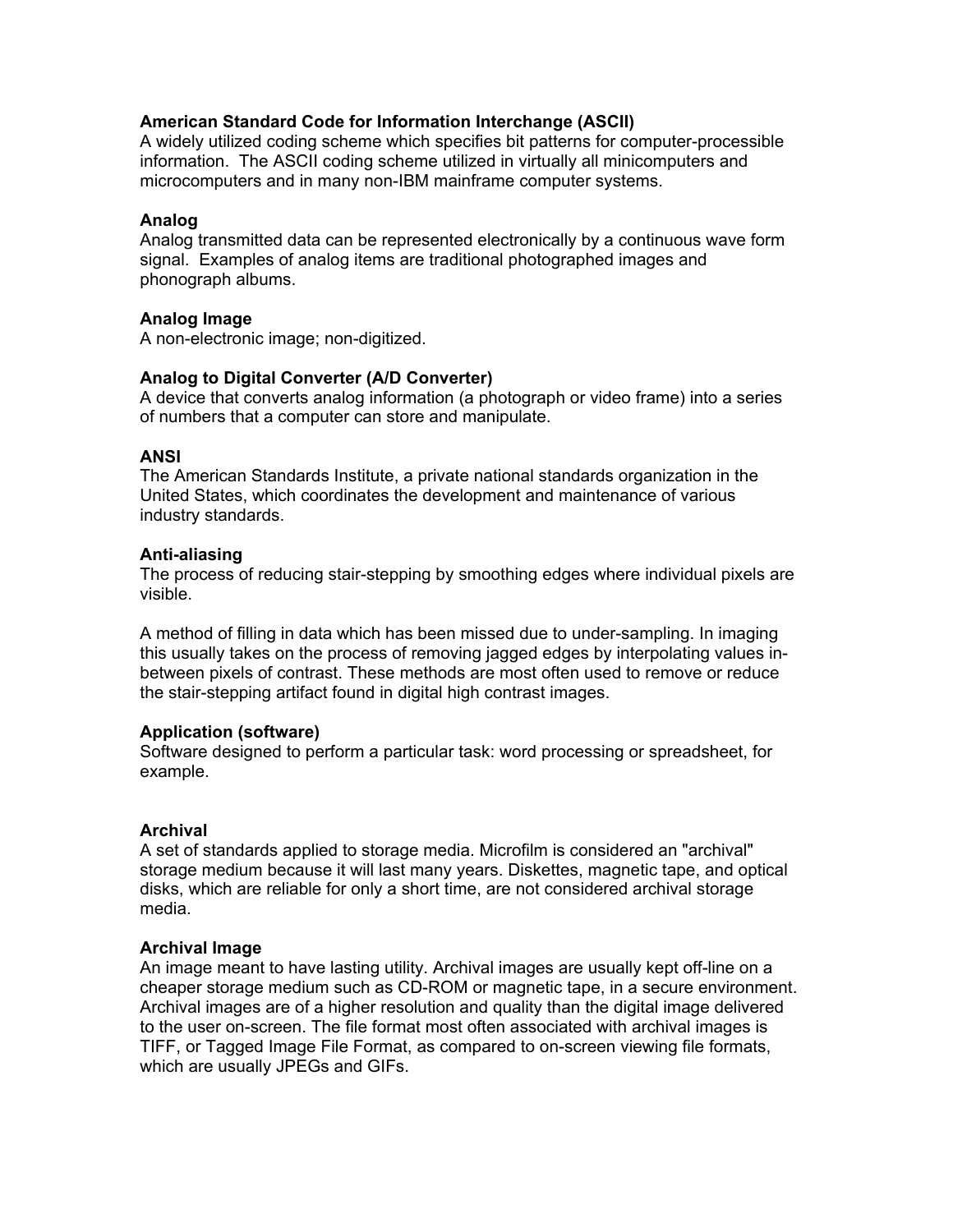# **Archival Scans**

Digital images serve as surrogates of the original. At this point in time, there is no such thing as an Archival or Preservation scan that acts as an exact replica or replacement of the original, as it is not yet possible to record every piece of information found in the original with today's scanner technology.

### **Archive**

In Information Technology terms, "to archive" an electronic file is to create a backup copy of it for noncurrent, but not permanent, storage.

In Archival terms, "to archive" an electronic record is to capture it for permanent retention. In these documents, we are using the archival definition.

### **Archiver**

A file compression utility, such as PKZIP, which allows files to be compressed for faster uploading and downloading or to save disk space.

### **Archiving**

Removing information from on-line to off-line storage, often using a hierarchy of storage devices (i.e., electronic imaging disk, magnetic disk, disk caches, etc.).

### **Artifacts**

Visual digital effects introduced into an image during scanning that do not correspond to the original image being scanned. Artifacts might include pixellation, dotted or straight lines, regularly repeated patterns, moire, etc.

# **Aspect Ratio**

The proportion of an image's size given in terms of the horizontal length verses the vertical height. An aspect ratio of 4:3 indicates that the image is 4/3 times as wide as it is high.

# **Audit Trail**

A record of transactions in an information system that provides verification of the past activity of the system and makes it possible to "roll back" the system to a previous historical state.

# **B**

# **Backfile Conversion**

A process of scanning, indexing and inspecting a large existing collection of documents.

### **Backup**

The process of making duplicate copies of electronic records, typically for security reasons. Not the same as the process of archiving a record. Backups of electronic information are made in case of equipment failure, etc. to ensure the availability of active records for ongoing administrative purposes.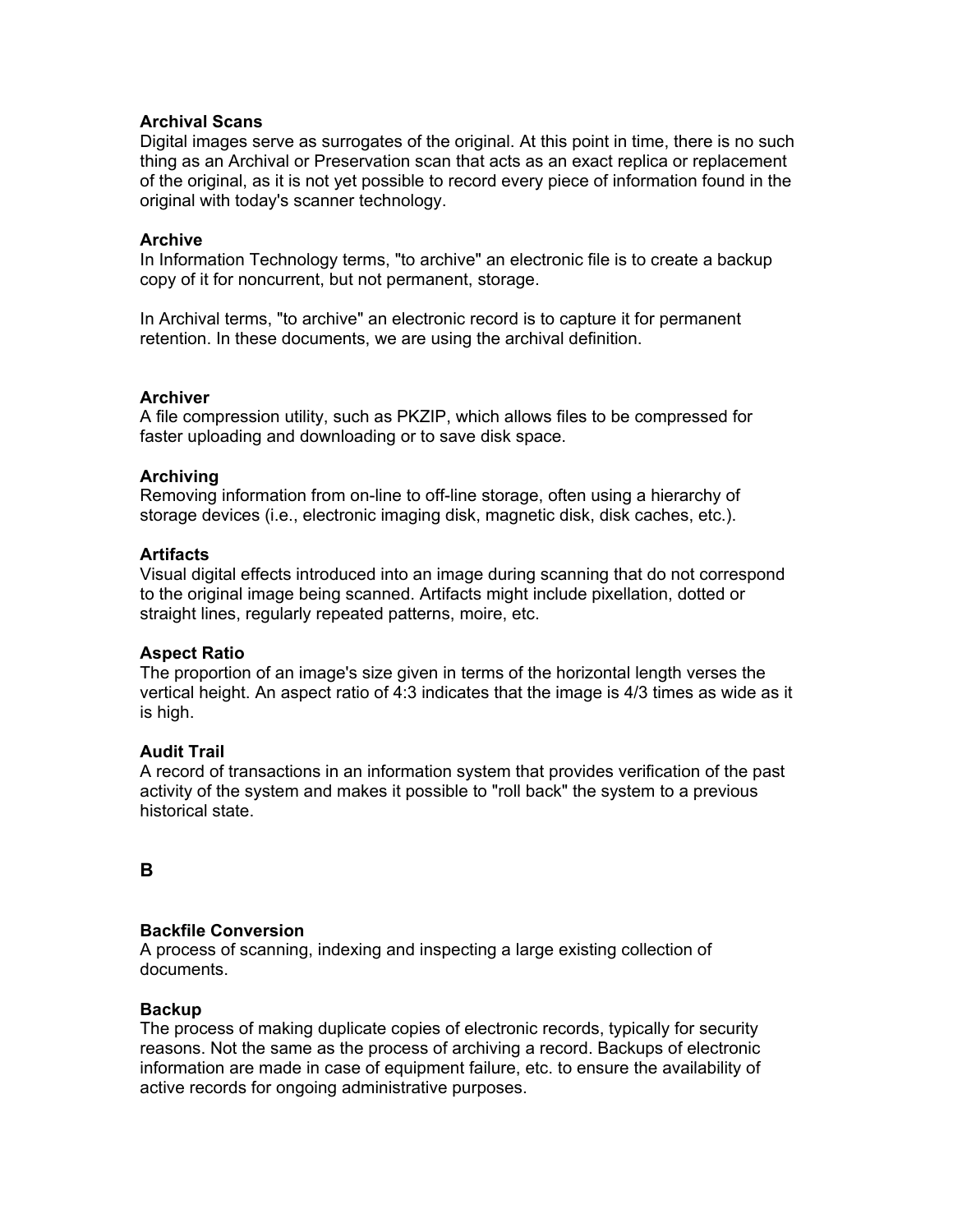# **Bandwidth**

The range of frequencies, expressed in hertz (Hz), that can pass over a given transmission channel. The bandwidth determines the rate at which information can be transmitted through the circuit. The greater the bandwidth, the more information that can be sent through the circuit in a given amount of time.

### **Binary**

A coding or counting system with only two symbols or conditions (off/on, zero/one, mark/space. High/low). The binary system is the basis for storing data in computers.

### **Binary scanner**

A scanner that records each pixel as only black or white.

### **Bit**

Abbreviation for binary digit; the smallest unit of information recognized by a computer. A fundamental digital quantity representing either 1 or 0 (on or off).

### **Bit Mapping**

A process of scanning a document to convert it to binary codes, representing either black or white pixels, which are recorded on an optical disk or magnetic media for electronic display of the document image. Also called raster scanning, digitizing, or simply scanning.

### **Bits Per Inch (BPI)**

A measure of the density of data on magnetic tape.

### **Bit Plane**

A hypothetical 2-D plane containing a single bit of memory for each pixel in a image. If each 8-bit pixel is thought of as a stack of 8 coins, and an image as many rows and columns of these stacked coins then the 3rd bit plane would be the plane consisting of the 3rd coin from each stack.

### **BMP**

File format extension for bitmap images. Format originator: Microsoft Corporation 16011 NE 36th Way, Box 97917/Redmond, WA 98073

### **Bounding Rectangle**

The smallest rectangle that fits around a given object. In imaging the rectangle is usually rotationally restricted to be parallel to both image axes.

### **Brightness**

The value of a pixel in an electronic image, representing its lightness value from black to white. Usually as brightness levels ranging in value 0 (black) to 255 (white).

### **Byte**

A sequence of adjacent binary digits that are operated upon as a unit and constitute the smallest addressable unit of data in a computer.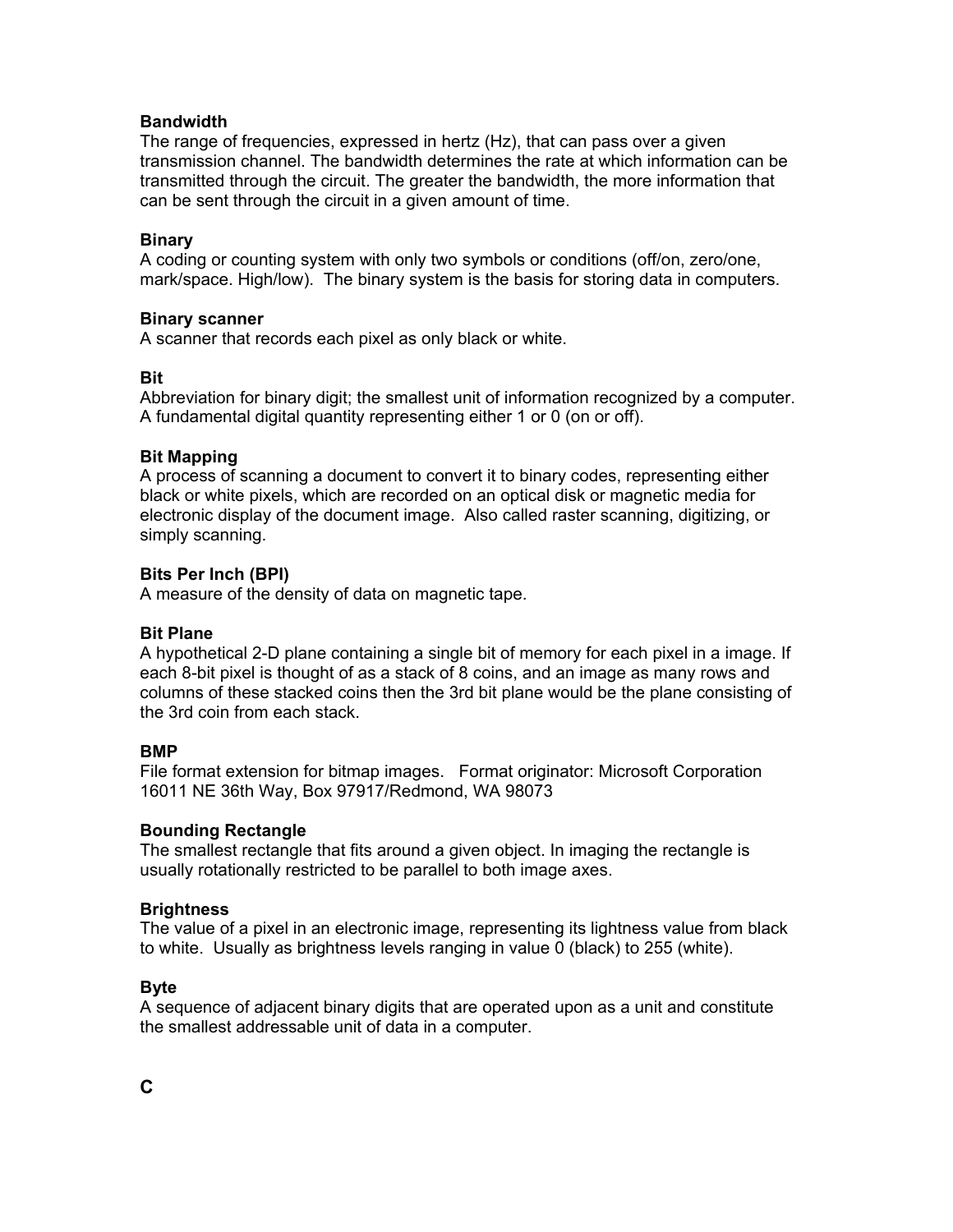### **Calibration**

The act of adjusting the color of one device relative to another, such as a monitor to a printer, or a scanner to a film recorder. Or, it may be the process of adjusting the color of one device to some established standard.

# **CCD Array (Charge-Coupled Device array)**

Light sensitive diodes used in scanners and digital cameras that sweep across an image during capture and, when exposed to light, generate a series of digital signals that are converted into pixel values.

# **CCITT**

International Telegraph and Telephone Consultative Committee (predecessor of UTI).

# **CD**

The abbreviation for compact disc, a laser-encoded plastic medium designed to store a large amount of data. A variety of CD formats are available for use by computers.

### **CD drive**

A drive mechanism for recording or playing CD's. The most common types are CD-ROM, MO (magneto-optical), and WORM (Write Once, Read Many).

# **CD-E**

CD-Erasable, is an electronic imaging platter that can be erased and rewritten. Synonymous with rewritable disk, but not to be confused with CD-R disk, which is recordable once only.

# **CD-R**

An electronic imaging platter that can be recorded by the user with relatively low-cost equipment. Like WORM disks, once recorded, CD-R may not be erased or rewritten.

# **CD-ROM (Compact Disc, Read-Only Memory)**

A non-rewritable CD used by a computer as a storage medium for data.

# **CERN**

A European high-energy physics research center where the World Wide Web was originally implemented. Stands for Conseil Europeen Pour le Recherche Nucleaire

# **Channel**

One piece of information stored with an image. True color images, for instance, have three channels-red, green, and blue.

# **Chroma**

The color of an image element (pixel). Chroma is made up of satuation + hue values, but separate from the luminance value.

### **Chroma-key**

An image blending function which replaces pixels of a specified hue range with pixels from a second image. This is often referred to the weatherman effect because most weather forecasters use a solid blue or green background to make it look as if they are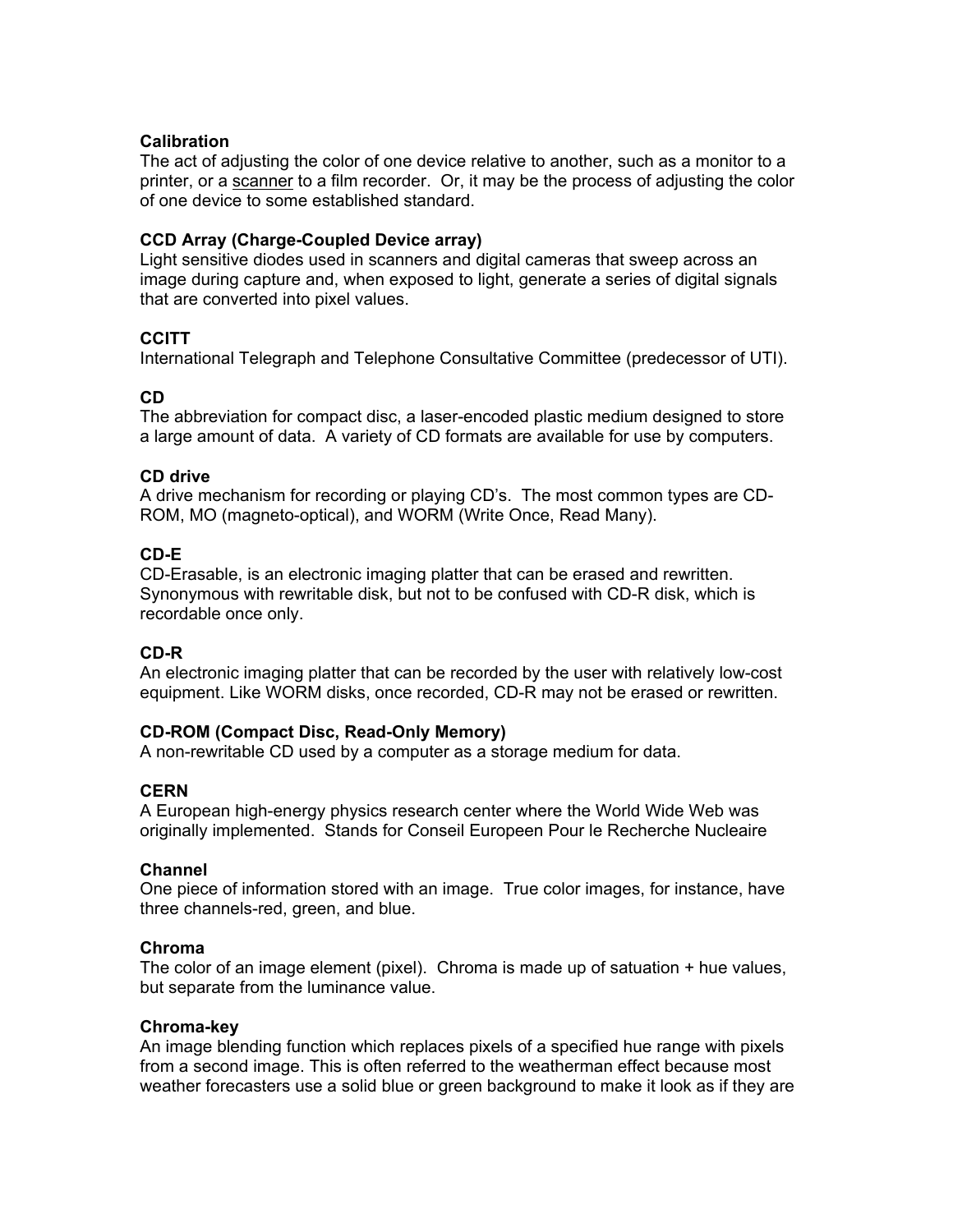standing in front of a huge weather map. It is important to remember that it is the hue that is used in the blending function and not the intensity or saturation.

#### **Client/Server**

A form of distributed computing in which tasks and computing power are divided between an intelligent workstation or PC (client) and networked host computers (servers).

### **Clip Art**

Graphic files that can be inserted into documents, presentations, and projects.

### **COLD (Computer Output to Laser Disk)**

The storage on optical disk of coded data generated by a host computer. COLD replaces COM (Computer Output to Microfilm) as a mainframe storage medium.

### **Compressed file**

An image file that has been electronically reduced in size for storage purposes. Smaller file sizes are generally preferred to maximize storage media use and to facilitate faster data access.

### **Compression**

The method by which redundant digital image data streams are reduced to much smaller sizes, resulting in lowered digital storage and data transmission requirements.

The reduction of data to reduce file size for storage. Compression can be "lossy" (such as JPEG) or "lossless" (such as TIFF LZW). Greater reduction is possible with lossy compression than with lossless schemes.

### **Compression/Decompression**

The reduction of image file size for processing, storage, and transmission. The quality of the image may be affected by the compression techniques used and the level of compression applied. Decompression is the process of retrieving compressed data and reassembling it so that it resembles its original form before compression. There are two types of compression:

- **Lossless** compression is a process that reduces the storage space needed for an image file without loss of data. If an image has undergone lossless compression, it will be identical to the image before it was compressed. Primarily used with bitonal images.
- **Lossy** compression is another process that reduces the storage space needed for an image file, but it discards information (information that is "redundant" and not perceptible to the human eye). If an image that has undergone lossy compression is decompressed, it will differ form the image before it was compressed, even though the difference may be difficult for the human eye to detect.

There are both standard and non-standard compression techniques available. In general, it is better to employ a compression technique that is supported by standards, non-proprietary, and maintained over time. In selecting a compression technique, it is necessary to consider the attributes of the original. Some compression techniques are designed to compress text, others are designed to compress pictures.

### **Computer Output Microfilm (COM)**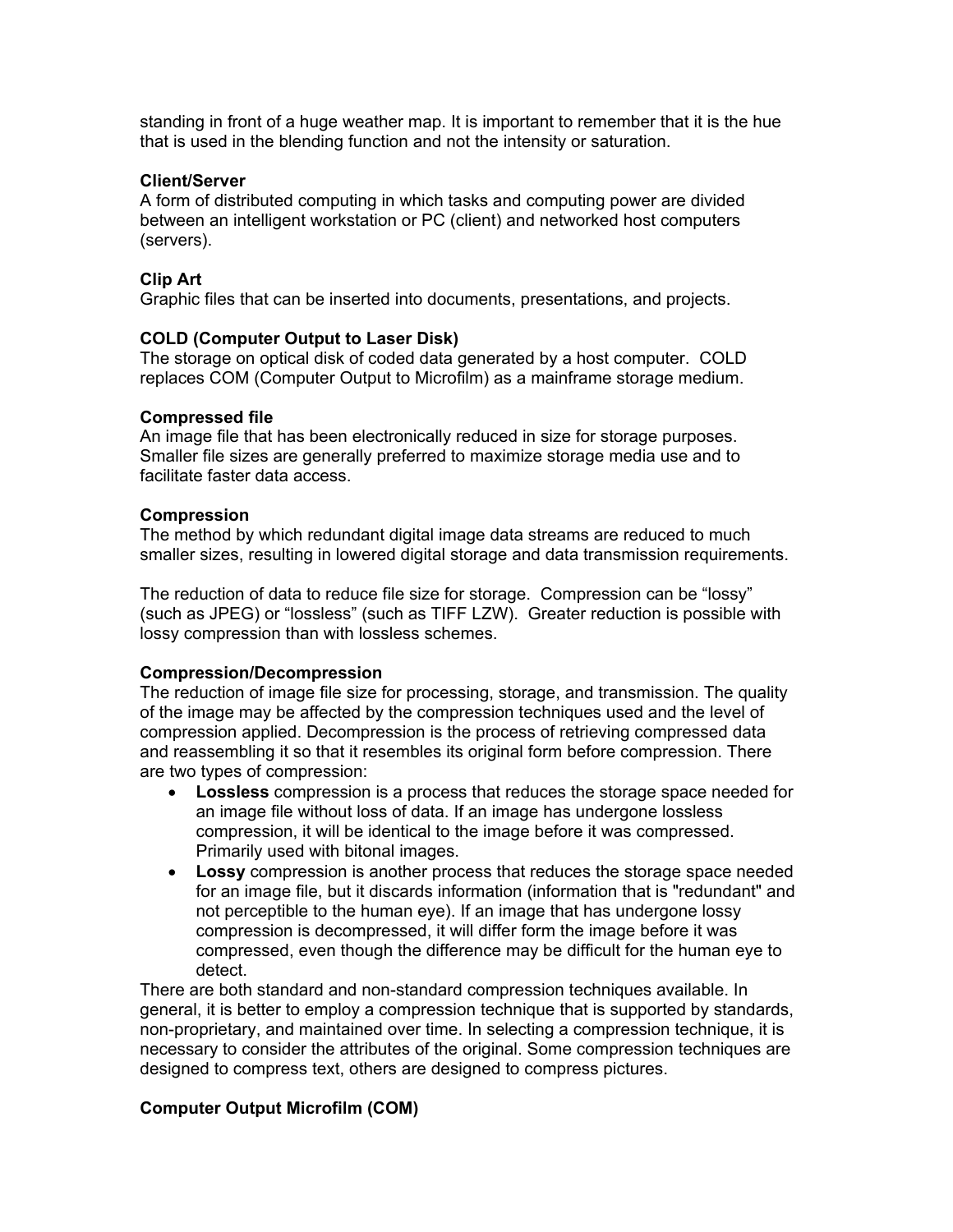Process of recording computer digital output directly onto microfilm or fiche. **Compression Ratio** 

The ratio of a file's uncompressed size over its compressed size.

# **Continuous-tone**

An image containing various gray shades, requiring half-toning and gray-scaling techniques for best image reproduction. Photographs are continuous-tone, as opposed to a written page, which tends to be two-tone (only black and white).

# **Contrast**

A measure of rate of change of brightness in an image. -High contrast implies dark black and bright white content; -Medium contrast implies a good spread from black to white; -Low contrast implies a small spread of values from black to white.

### **Conversion**

To change backlog documents (through the use of scanning) into some form of electronic imaging media.

### **Convolution**

An image processing operation which can be used to spatially filter an image. A convolution is defined by a kernel which is a matrix of fixed numbers. The size of the kernel, the numbers within it, and a single normalizer value define the operation that will be applied to the image. The kernel is applied to the image by placing the kernel over the image to be convolved and sliding it around so that it is centered over every pixel in the original image. At each placement the numbers (pixel values)from the original image are multiplied by the kernel number which is currently aligned above it. The sum of all these products is tabulated and divided by the kernel's normalizer. This result is placed into the new image at the position of the kernels center. The kernel is then translated to the next pixel position and the process repeats until all image pixels have been processed. As an example a 3x3 kernel holding all '1's with a normalizer of 9 performs a neighborhood averaging operation. Each pixel in the new image is the average of its 9 neighbors from the original coordinates. A pair of numbers which represent a specific location in a two-dimensional plane such as an image or on a map. See also absolute, device, Cartesian, polar, relative, screen, and world, coordinates.

# **COTS (Commercial Off-The-Shelf software)**

Ready-made, shrink-wrapped software that is not customized for use except through the use of built-in settings.

# **Crop**

An image processing method of removing the region near the edge of the image, but keeping a central area.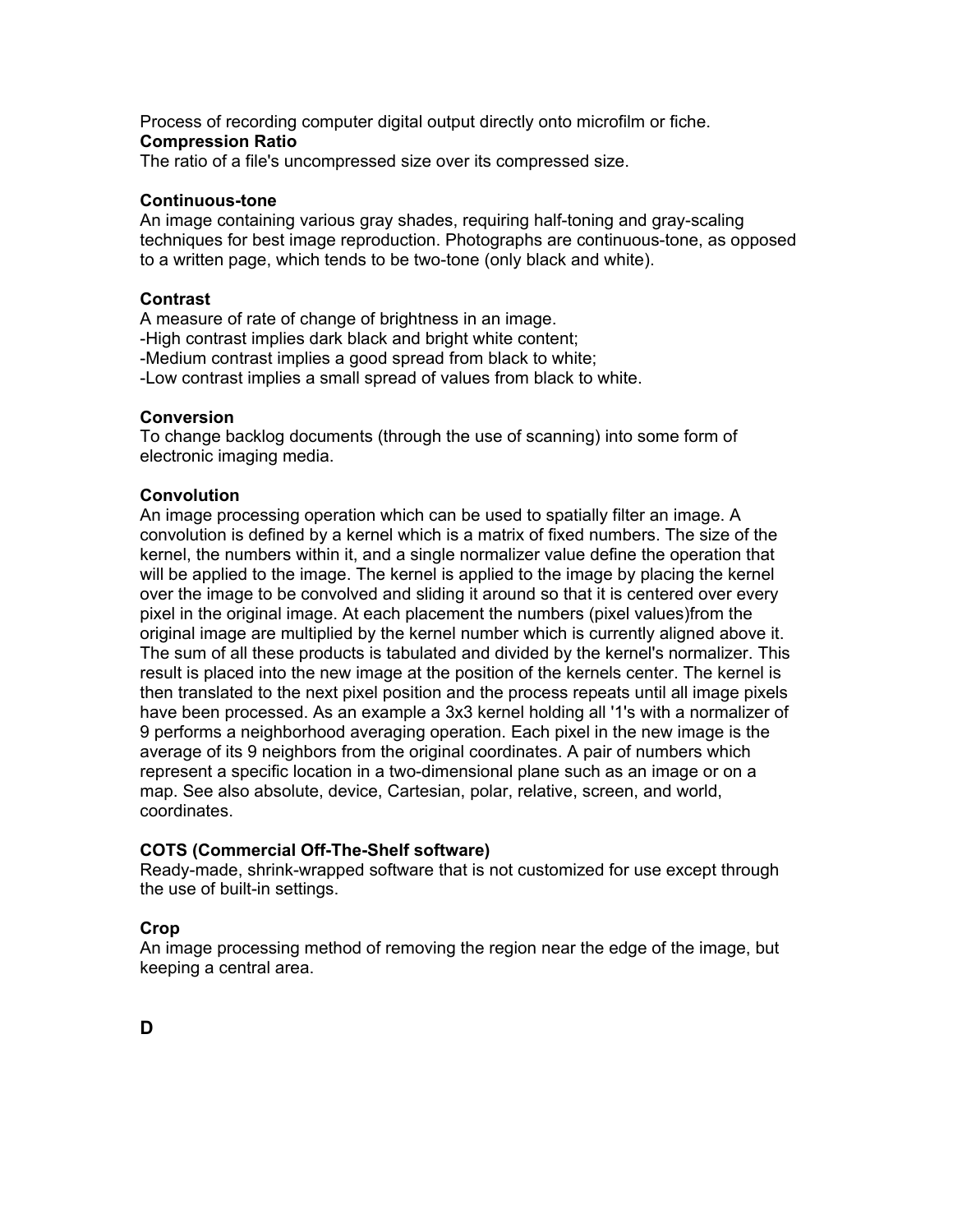# **DASD**

Direct Access Storage Device, which is a basic type of storage medium that allows data to be accessed by positioning the medium or accessing mechanism directly at the storage location. The time required for such access is independent of the location of the data most recently accessed. Synonym for random access. File organizations can be sequential, direct, or indexed sequentially.

### **DDB (Device Dependent Bitmap)**

A Window image specification which depends on the capabilities of a specific graphics display controller. Since a DDB is matched to the current graphics controller, it is fast and easy to display since large blocks of its memory need only be copied to the controller. See also DIB.

### **DBMS (Database Management System)**

a) Software that controls the organization, storage, retrieval, security, and integrity of data in a database and then integrates with application programs and computer hardware.

# **DTD (Document Type Definition) Archival quality**

A medium that can be expected to permanently retain its original characteristics and can be expected to resist deterioration. Durability refers to certain lasting qualities with respect to folding, tear resistance, etc. Archival quality is controlled by national standards.

A type of file associated with SGML and XML documents that defines how the markup tags should be interpreted by the application presenting the document. The HTML specification that defines how Web pages should be displayed by Web browsers is one example of a DTD.

### **Data**

Any form of information, whether in paper or electronic form. In electronic form, data refers to files containing such material as database tables, text documents, images, and digitally-encoded voice and video.

### **Database**

A collection of digitally stored data records; more formally, a collection of data elements arranged as "records" within "tables" that have specifically defined relationships with other records within other tables.

### **Data Compression**

A group of hardware-based and/or software-based techniques that are designed to reduce the amount of storage space required for a given quantity of information.

# **Data Dictionary**

List of all the data elements stored in a database, with descriptions, definitions, relationships, and information about which reports or other application programs use the data.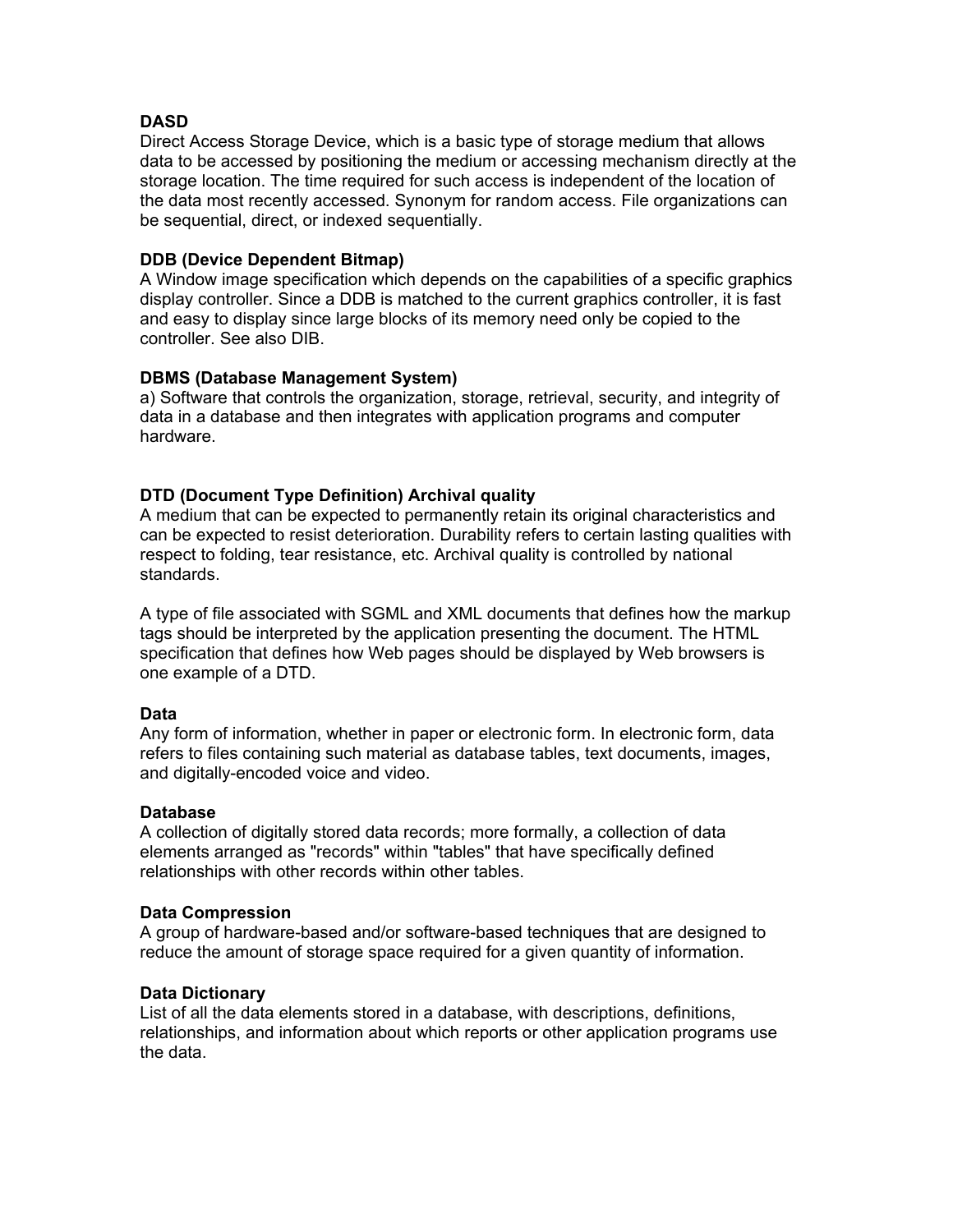### **Data Migration**

The preservation of access to electronic data over time by copying it from one medium or format to another, preserving its content and relationships.

### **Data Processing Software**

The programs and routines used to employ and control the capabilities of data processing hardware, including, but not limited to, operating systems, compilers, assemblers, utilities, library routines, maintenance routines, applications and computer networking programs.

# **Data Set**

A data file or collection of interrelated data.

### **Decompression**

When an image or other digital data set is compressed and stored, it is not usable until it is decompressed into it original form.

### **Densitometer**

A tool used to measure the amount of light that is reflected or transmitted by an object.

### **Derived Image (Derivative Image)**

An image that has been created from another image through some kind of automated process, usually involving a loss of information. Techniques used to create derived images include sampling to a lower resolution, using lossy compression techniques, or altering an image using image processing techniques.

### **Device Coordinates**

The coordinates of the coordinate system that describe the physical units by which the computer screen is defined.

### **Device Dependent (software)**

Software that was written to work on a specific set of hardware platforms. Since these routines make use of physical device attributes, that may not exist or that may behave differently on other devices, they will most often not work on other devices. See device independent and DIB.

### **Device Driver**

A set of low-level software routines which work with and control a specific hardware device. The names and functions are often standardized across many similar devices. This allows higher level software to use the hardware as a generic device. This frees the higher level software from dealing with the particulars of the specific devices and allows device to be interchanged easily.

### **Device Independent**

Software or data structures that have been designed specifically to work with or on a wide set of hardware platforms. See device dependent and DIB.

### **DIB (Device Independent Bitmap)**

Windows defined image format specification. It is called device independent because of its straightforward, common-denominator, format. It has all the information that a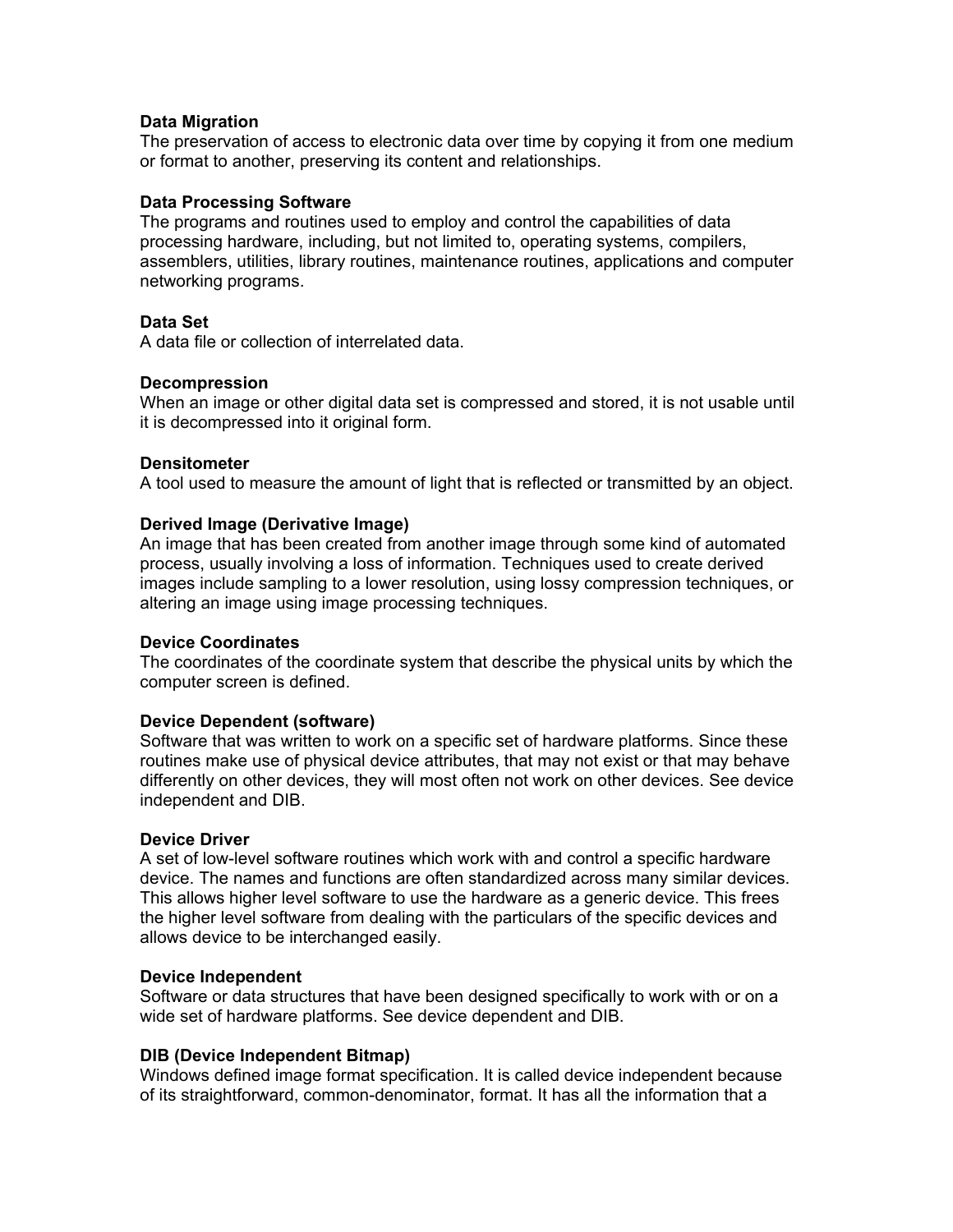basic digital image needs and is laid out in a simple specification that is easy to get at. Its simplicity makes it an ideal format for holding images that need to be shared by several programs. See also DDB, and the book *Programming Windows* by Charles Petzold.

### **Digital**

A system or device in which information is stored or manipulated by on/off impulses, so that each piece of information has an exact or repeatable value (code).

### **Digital Camera**

Copystand scanners that resemble microfilming stands. The digital camera directly captures an image without the use of film. Source material is placed on the stand and the camera is moved up or down in order to fit the material into its field of view, which allows for the scanning of a range of differently-sized materials. Resolution of digital cameras is usually fixed and is expressed as a pixel ratio.

### **Digital Image**

An electronic photograph scanned from an original document, made up of a set of picture elements ("pixels"). Each pixel is assigned a tonal value (black, white, a shade of gray, or color) and is represented digitally in binary code (zeros and ones). The term "image" does not imply solely visual materials as source material; rather, a digital image is simply a representation of whatever is being scanned, whether it be manuscripts, text, photographs, maps, drawings, blueprints, halftones, musical scores, 3-D objects, etc.

### **Digital Projector**

A device that connects to a computer via cabling to enable the computer monitor display to be enlarged and projected onto a screen.

# **Digitization**

The process of converting analog information into digital format for use by a computer.

### **Digitize**

The process of electronically converting an analog image or document to a bitmap image by electronic scanning.

### **Digitizer**

An alternate name for an electronic image scanner which "digitizes" or "raster scans" a document image.

# **Diodes**

Light-sensitive electronic components used by the scanner during image capture. Diodes sense the presence or absence of light and create a digital signal that the computer then converts into pixel values.

### **Directory**

An organizational view of the files or electronic documents present on a computer, generally implemented as a hierarchical structure to make them easier to find.

### **Directory, Current**

The directory the system is currently using.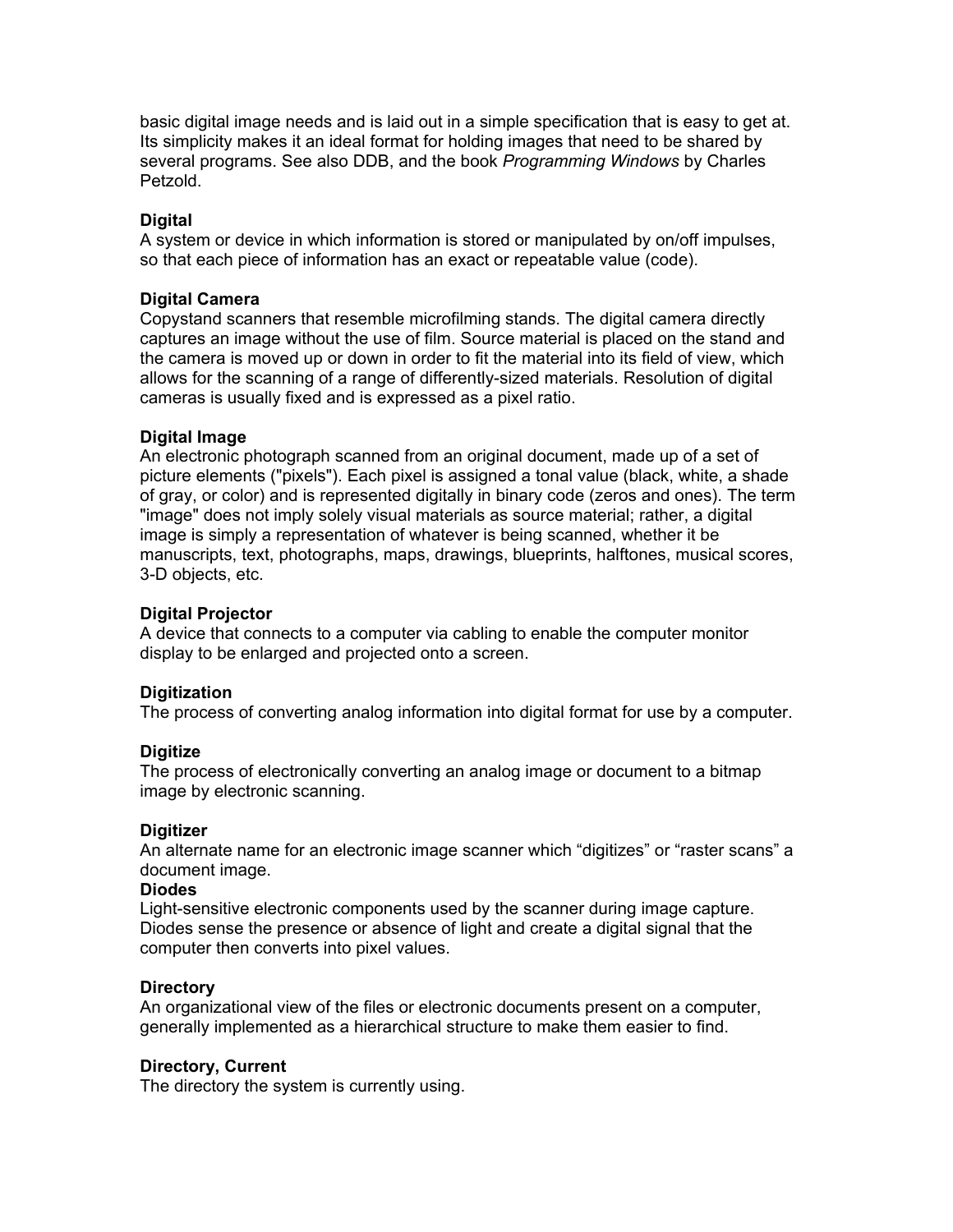### **Directory, Root**

The top directory in a hierarchical file system, from which all other directories branch out.

### **Directory, Shared**

A directory to which two or more specified employees have both read and write access.

### **Disc**

Term used to describe optical storage media (video, disc, laser, disc, compact disc), as opposed to magnetic storage systems.

### **Disk**

Term used to describe magnetic storage media (floppy disk, diskette, hard disk), as opposed to optical storage systems.

### **Dithering**

The method of using neighborhoods of actual display pixels to represent one image intensity or color. This method allows low intensity resolution display devices to simulate higher resolution images. For example, a binary laser printer can use block patterns to display gray-scale images. See also Half-tone.

### **Document**

- a) A material object upon which information is written, transcribed, or recorded.
- b) The information created by one or more applications and stored on a PC. Used interchangeably in IT contexts with "record" or "file."

### **Documentation**

The act or process of substantiating by recording actions and/or decisions.

- a) Records required to plan, develop, operate, maintain, and use electronic records and software, including, but not limited to, systems specifications, file specifications, codebooks, record layouts, user guides, and output specifications.
- b) The act or process of substantiating actions and/or decisions. To IT it means providing complete annotation for a computer system.

# **Dots per inch (dpi)**

A measurement of the scanning resolution of an image or the quality of an output device. DPI expresses the number of dots a printer can print per inch, or that a monitor can display, both horizontally and vertically. DPI is linked to pixel sizes, with smaller pixels yielding higher dpi and increased image definition

In scanning, a measurement of resolution – the number of pixels a scanner can physically distinguish in each vertical and horizontal inch of an original image

# **Download**

The transfer of files or other information from one piece of computer equipment to another.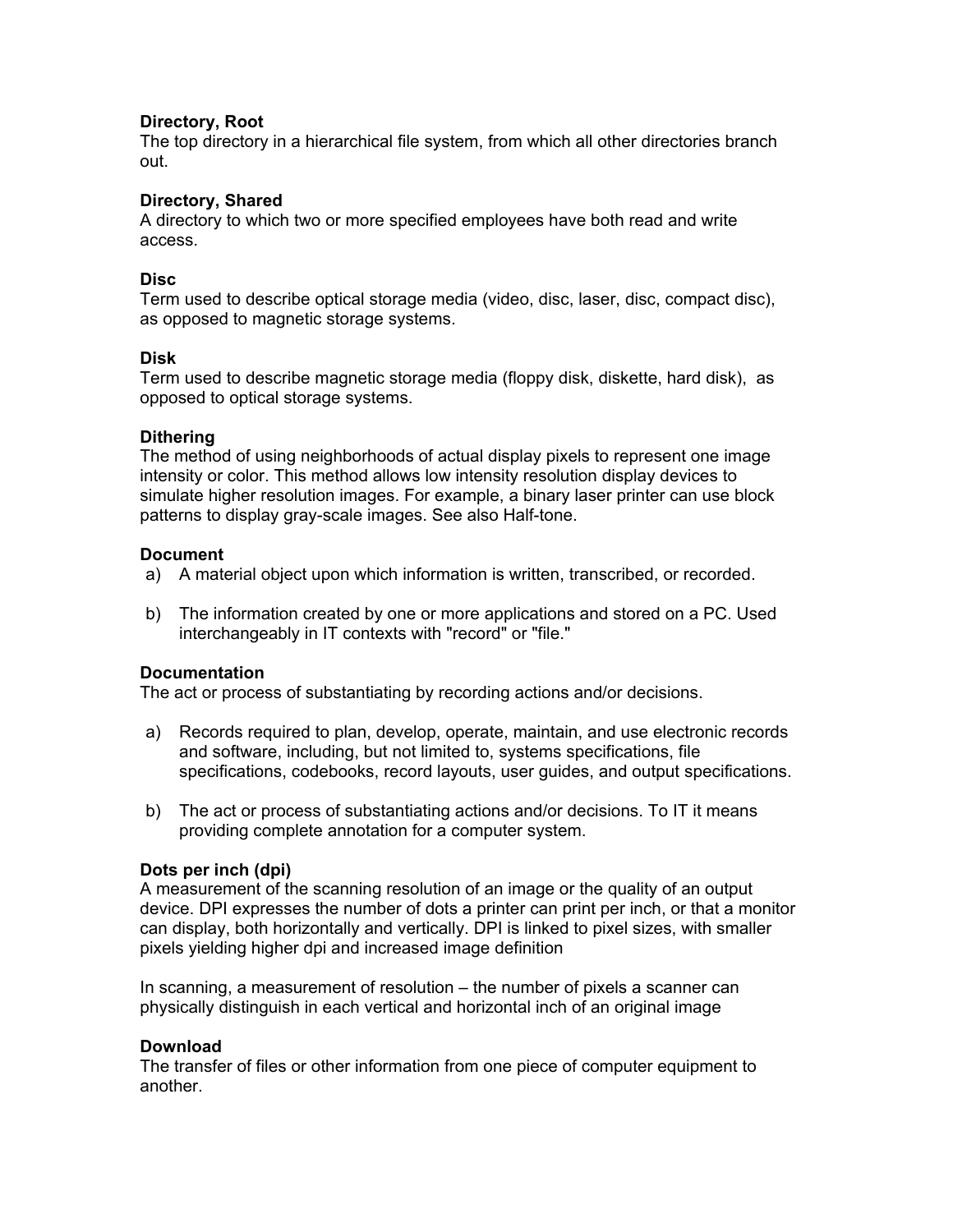# **Drive**

An electromechanical device that spins disks and tapes at a specified speed. Also refers to the entire peripheral unit such as disk drive or tape drive.

### **Driver**

A software utility designed to tell a computer how to operate an external device. For instance, to operate a printer or a scanner, a computer will need a specific driver.

# **DTD**

Document Type Definition. Documents are regarded as having types, just as other objects processed by computers do. The type of a document is defined by its constituent parts and structure. A DTD defines the structure of an SGML (Standard Generalized Markup Language) document and ensures that all the documentation is formatted the same way.

### **Dublin Core**

International metadata standard consisting of a 15-element set for describing a wide range of resources pertaining to the creation of a document.

### **Dynamic Range (Bit-depth)**

The number of colors or shades of grey that can be represented by a pixel. The smallest unit of data stored in a computer is called a bit. Dynamic range is a measurement of the number of bits used to represent each pixel in a digital image. **1 bit or bitonal** means that a pixel can either be black or white. Bitonal imaging is good for black and white images, such as line drawings and text. However, scanning in grayscale rather than bitonal may produce a better looking image. **8-bit color** or **8-bit grayscale** means that each pixel can be one of 256 shades of color or one of 256 shades of gray. **24-bit color** means that each pixel can be one of 16.8 million colors.

**E** 

# **Edge**

In an image an edge is a region of contrast or color change. Edges are often useful in machine vision since optical edges often mark the boundary of physical objects.

# **Edge Detection**

A method of isolating and locating an optical edge in a given digital image.

### **Edge Map**

The output of an image processing filter that transforms an image into one where intensity represents a change in the contrast (optical edge) of the original.

### **Eight (8)-bit Image**

An image where each pixel has 8 bits of information in it. An 8-bit pixel can take on one of 256 possible values. There are two common types of 8-bit images: gray scale and indexed color. In gray-scale images each pixel takes on one of 256 shades of gray and the shades are linearly distributed from 0 (black) to 256 (white). An 8-bit grayscale image doesn't require a palette but may have one anyway. An indexed color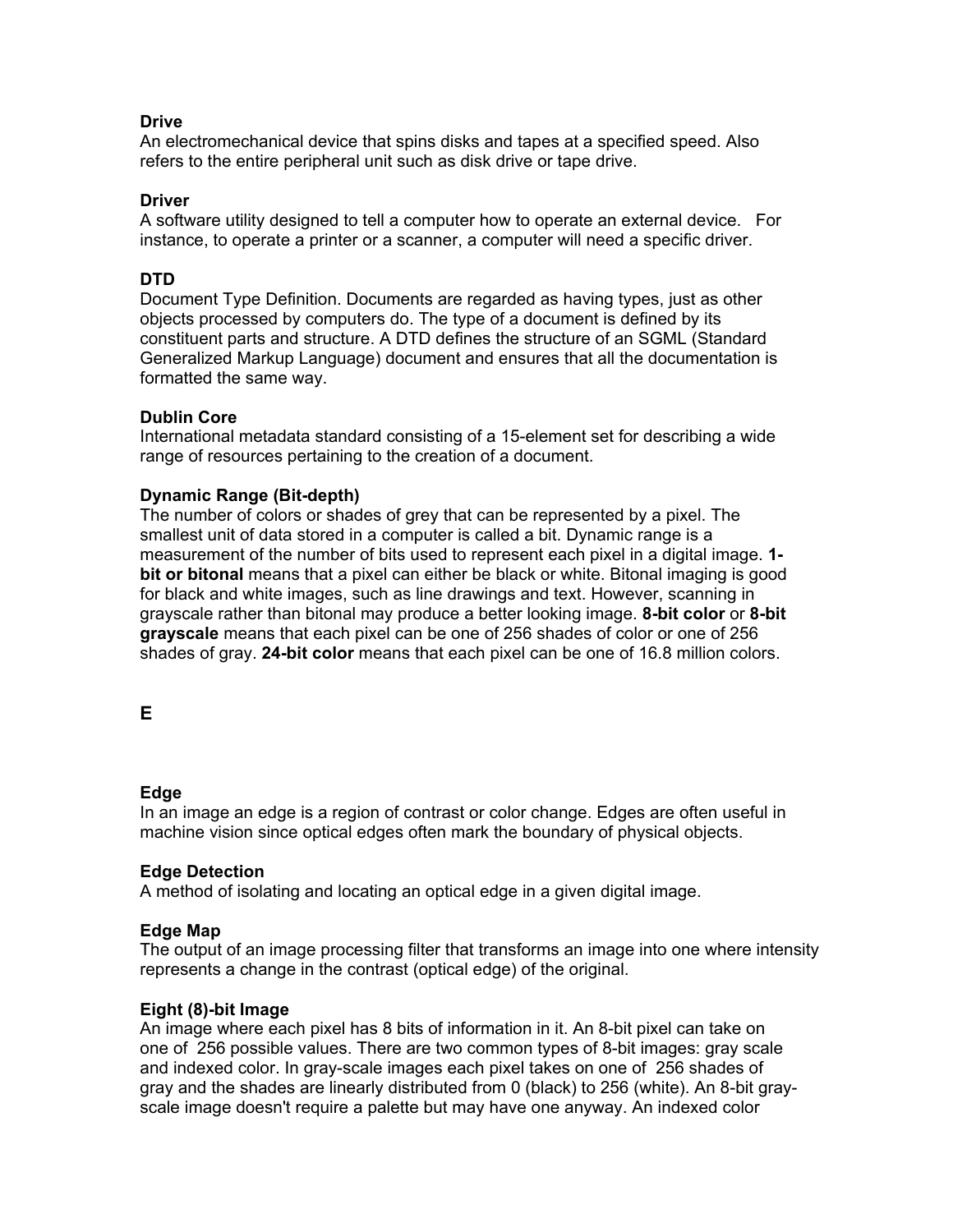image is always a palette image. Each pixel is used as an index into the palette. Thus these images can have up to 256 different colors in them at one time. This includes hues as well as shades. Indexed 8-bit images are good for low color resolution images that will not need to be processed later on. They are 3x's smaller than full-color RGB images, but because the pixel values are not linear many image processing algorithms cannot work with them. They must be promoted to 24 bit first.

#### **Electronic imaging disk** or **electronic imaging platter**

A noncontact, random-access disk tracked by optical laser beams and used for mass storage and retrieval of digitized text and graphics.

# **Note to Reviewers: If this is still something that is in theory, should we include it in these guidelines?**

Software that manages electronic documents for some business purpose (EDMS). Such software may also include records management functions (EDMS/RM).

#### **Electronic Record**

Record containing machine readable, as opposed, to human-readable information and consisting of character-coded electronic signals that can be processed and read by means of computers

### **Email (Electronic Mail)**

The process of sending and receiving messages in electronic form from one electronic device to another via communications network.

### **Encoding**

The manner in which data is stored when uncompressed (binary, ASCII, etc.), how it's packed (e.g. 4-bit pixels may be packed at a rate of two pixels per byte), and the unique set of symbols used to represent the range of data items.

#### **Encryption**

Encoding data for security purposes.

#### **Enhancement**

Refers to the use of mathematical algorithms to improve the quality of digitally scanned images. The term also includes techniques that may be used to modify the scanned image for structural reasons, such as bordering to remove any unwanted scanned areas surrounding the actual document page, de-skewing to rectify the scanned image to correct for any skew in the placement of the document on the scanner, or margin adjustment to ensure that pages are properly aligned with each other.

#### **Enterprise Data**

Centralized data that is shared by many users throughout the organization.

### **Ethernet**

A local area data network that is a contention based protocol. An individual station "listens" for an all clear signal in order to gain access to the network. Once access to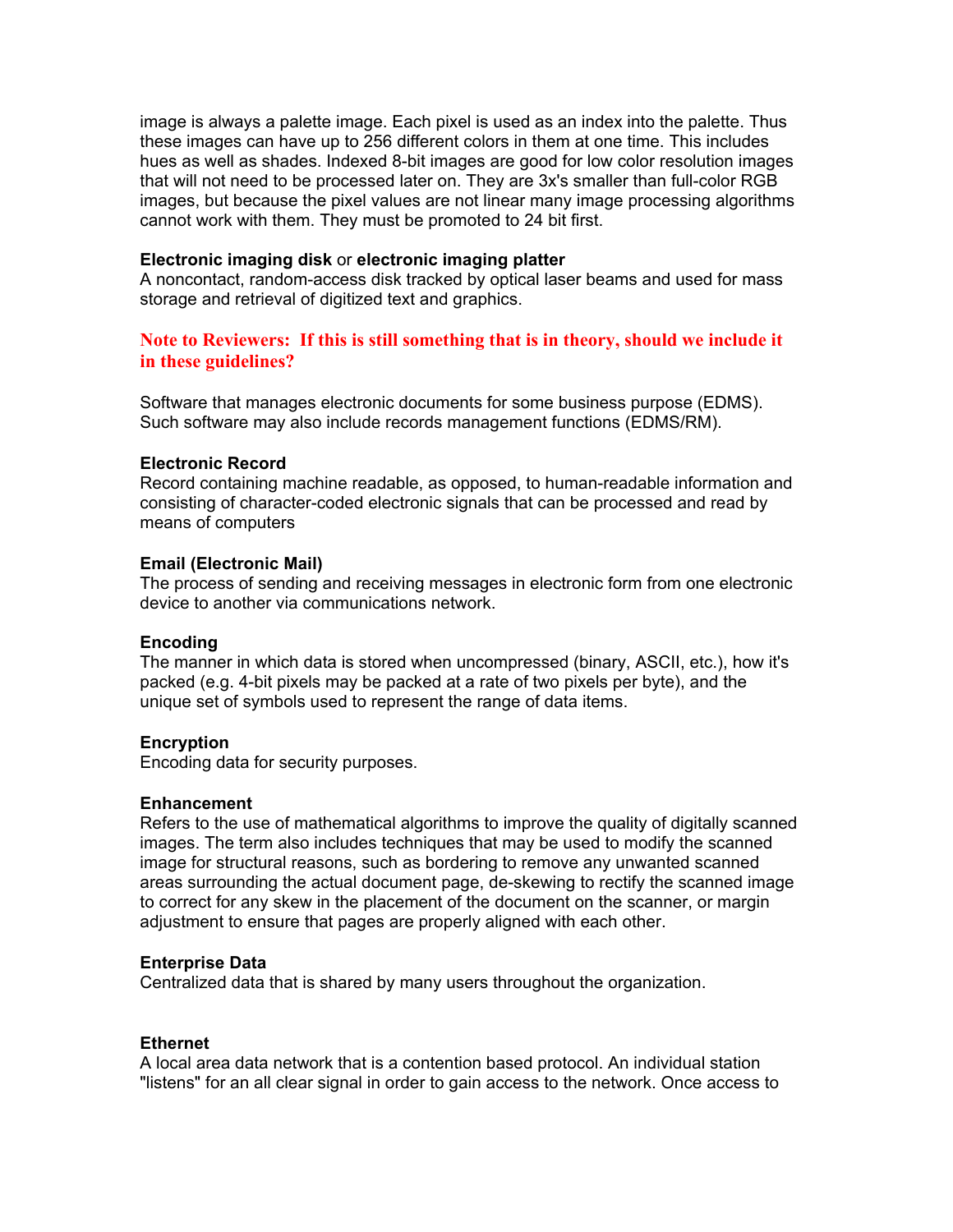the network has been granted then the station broadcasts its message and releases the network when the transmission is finished.

### **Export**

The process of transporting data from one computer, program, type of file format, or device to another.

# **F**

### **Fiber Optics**

An optical system that uses glass or transparent plastic fibers as light transmitting media.

### **Field**

A category of information that contains data itmes ina database. Also, referred to as an attribute**.** 

### **File Format**

A type of program or data file. Some common image file formats include TIFF, PICT, and EPS. The format dictates what information is present in the file and how it is organized within it.

### **Filename**

In PC-based electronic record keeping systems, the name assigned to an individual document filed within the system, which serves as the means of retrieving it. May be combined with a "filename extension" to provide a more descriptive document identifier.

### **File Server**

A computer that serves as the storage component of a local area network and permits users to share its hard disks, storage space, files, etc.

### **File Size**

The file size of an image is proportional to its resolution. The higher the resolution, the bigger the file size. File size is different from image size.

### **Filter**

An image processing filter is a transform which removes a specified quantity from an image. For instance a spatial filter removes either high, medium or low spatial frequencies from an image.

### **FTP (File Transfer Protocol)**

The most frequently-used protocol on the Internet for transferring files between servers.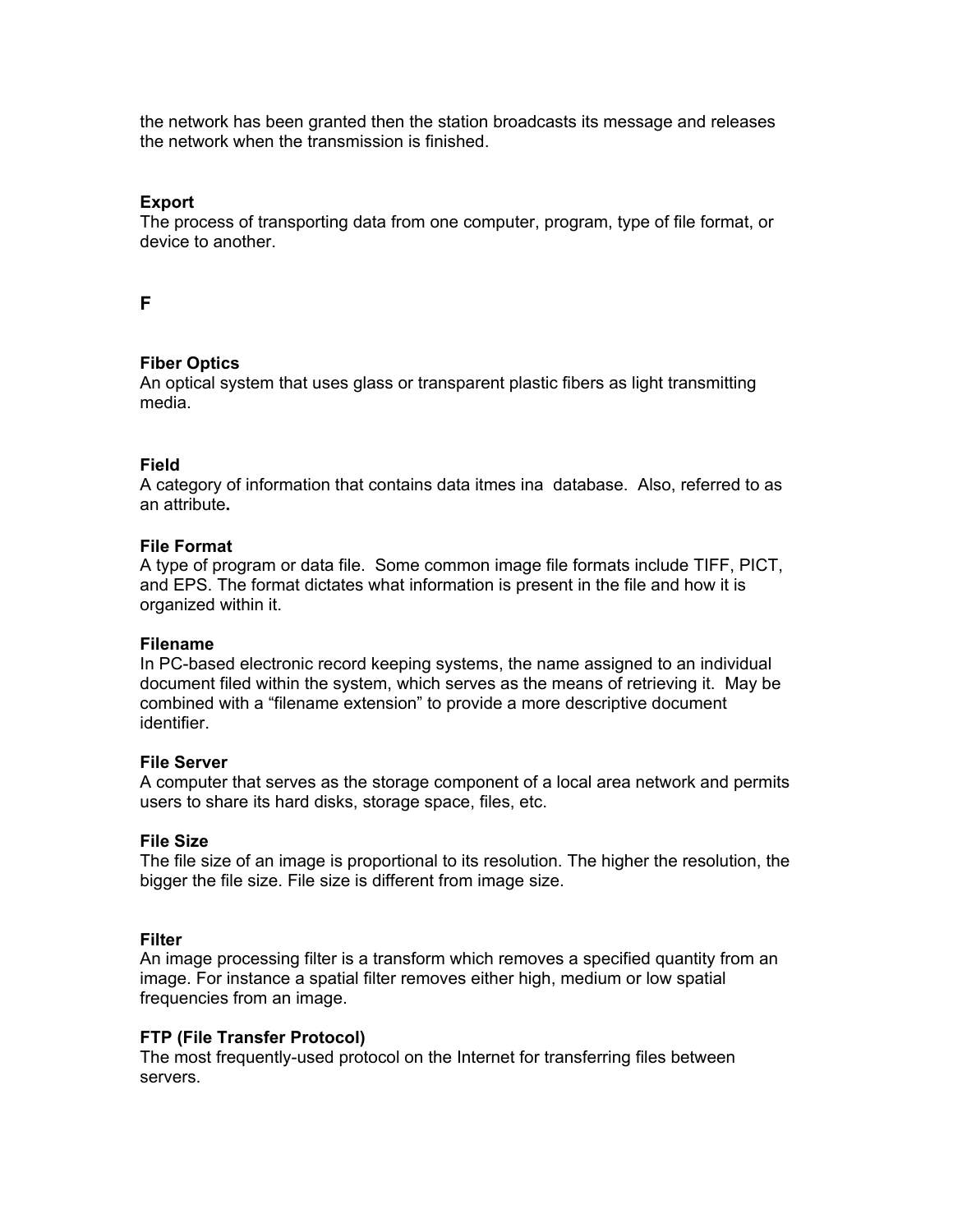# **Flatbed Scanner**

Scanner design in which the document is placed on a glass surface similar to placing an item on the glass of a photocopier. This allows for the scanning of materials that cannot be fed through an automatic document feeder.

# **Floppy Disk**

Typically, a removable computer storage medium consisting of a thin flexible plastic disk, coated with a magnetic material on both sides. The most common type, a 3.5 inch, is protected by a plastic case.

### **Four (4)-bit Image**

An image file format which allows for 4-bits per pixel. Such an image can contain up to 16 (24)different colors or levels of gray within it at one time.

# **G**

# **Gain & Level**

Gain and level are image processing terms which roughly correspond to the brightness and contrast control on a television. The gain is the "contrast", and the level is the " brightness" . By changing the level the entire range of pixel values are linearly shifted brighter or darker. Gain on the other hand linearly stretches or shrinks the intensity range, thus altering the contrast.

### **GIF File Format**

Stands for Graphic Interchange Format, a raster oriented graphic file format developed by CompuServe to allow exchange of image files across multiple platforms.

### **Gigabyte (GB)**

A measure of computer memory or disk space consisting of about one thousand million bytes (a thousand megabytes). The actual value is 1,073,741,824 bytes (1024 megabytes).

### **Gray Level**

The brightness of a pixel. The value associated with a pixel representing it's lightness from black to white. Usually defined as a value from 0 to 255, with 0 being black and 255 being white.

### **Gray Scale**

A range of shades of gray in an image. Gray scales of scanners are determined by the number of grays, or values between black and white, that they can recognize and reproduce. Usually requires increased storage in digital systems to capture more shades of gray.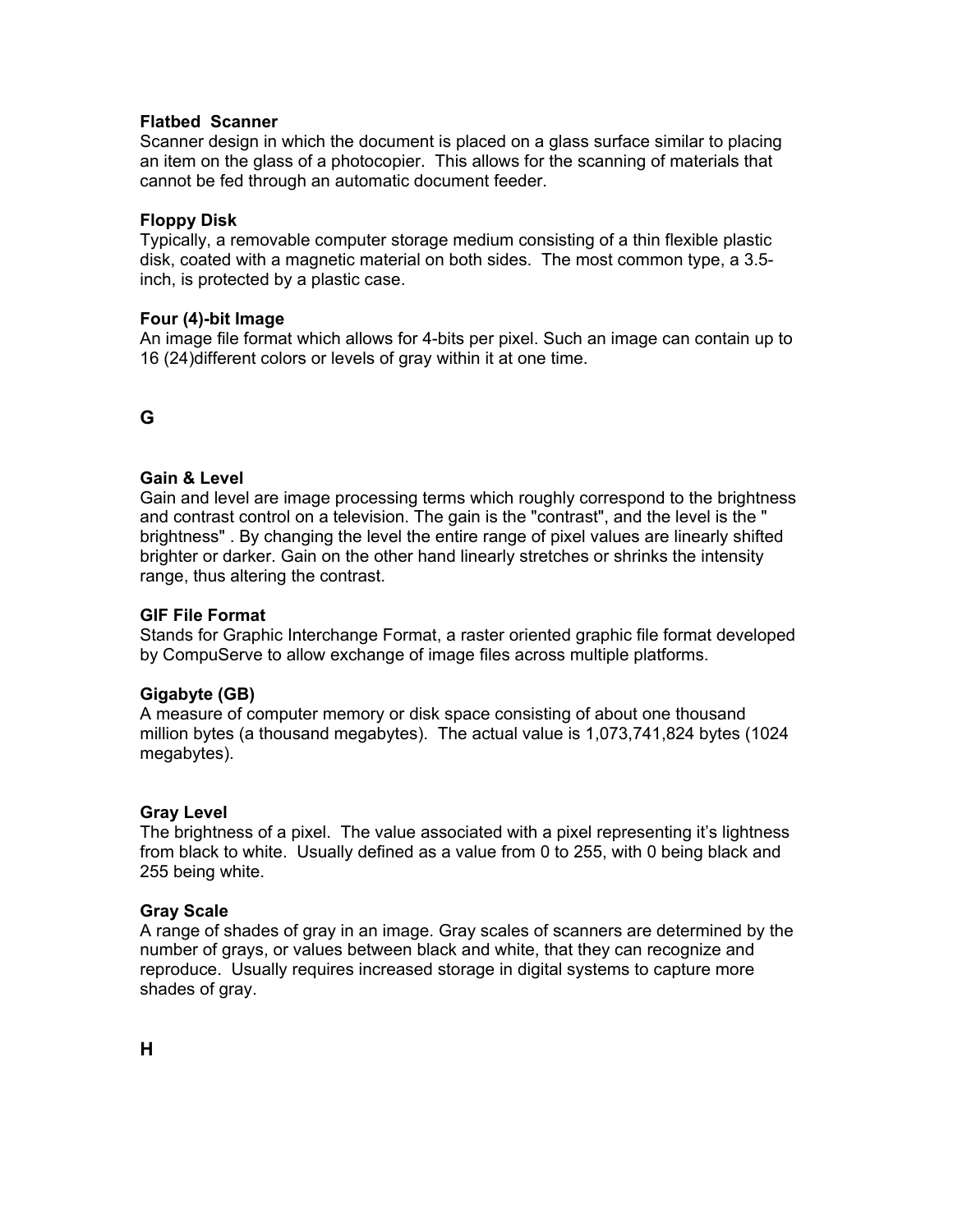### **Half-tone**

A way of representing gray-scale or color graphic objects as a series of dots. Halftoning can create the illusion of gray-scale.

### **Hard Disk Crash**

The failure of a microcomputer's internal storage device, resulting in the instant destruction of all documents and data residing on the disk.

#### **Hardware**

The physical computer equipment, including computers, printers, and networking equipment.

### **Histogram**

A bar graph analysis tool that can be used to identify contrast and dynamic range image problems. Histograms are found in most software programs that are used to manipulate digital images.

### **Histogram**

A tabulation of pixel value populations usually displayed as a bar chart where the xaxis represents all the possible pixel values and the y-axis is the total image count of each given pixel value. That is, a histogram counts how many pixels in the image have a given intensity value or range of values. Each histogram intensity value or range of values is called a bin. Each bin contains a positive number which represents the number of pixels in the image that fall within the bin's range. A typical 8-bit gray-scale histogram contains256 bins. Each bin has a range of a single intensity values. Thus, bin 0 contains the number of pixels in the image that have a gray-scalevalue of 0 or black. Likewise, bin 255 contains the number of white (255) pixels. When the collection of bins are sorted (0-255) and charted, the graph displays the intensity distributions of all the images pixels.

### **HSL (Hue Saturation, and Lightness)**

A method of describing any color as a triplet of real values. The hue represents the color or wavelength of the color. It is sometimes called tone and is what most people think of as color. The hue is taken from the standard color wheel and is thus calibrated in degrees about the wheel. Saturation is the depth of the color. It states how gray the color is. It is areal valued parameter from 0.0 to 1.0 with 0.0 indicating full gray and 1.0 representing pure hue. The lightness is how black or white a color is. It also ranges from 0.0 to 1.0 but with 0.0 representing black and 1.0 white. A lightness of 0.5 is pure hue.

### **HTML (Hypertext Markup Language)**

The markup language used to prepare documents for delivery on the World Wide Web. HTML is the name of the Document Type Definition in SGML, and all web servers and browser clients are programmed to recognize it.

### **Human-readable Storage Medium**

Material on which data can be stored that doesn not require a computer to access/read the data including but not limited to paper, photograph, photocopy, or microform, computer output microfilm, and aperture cards.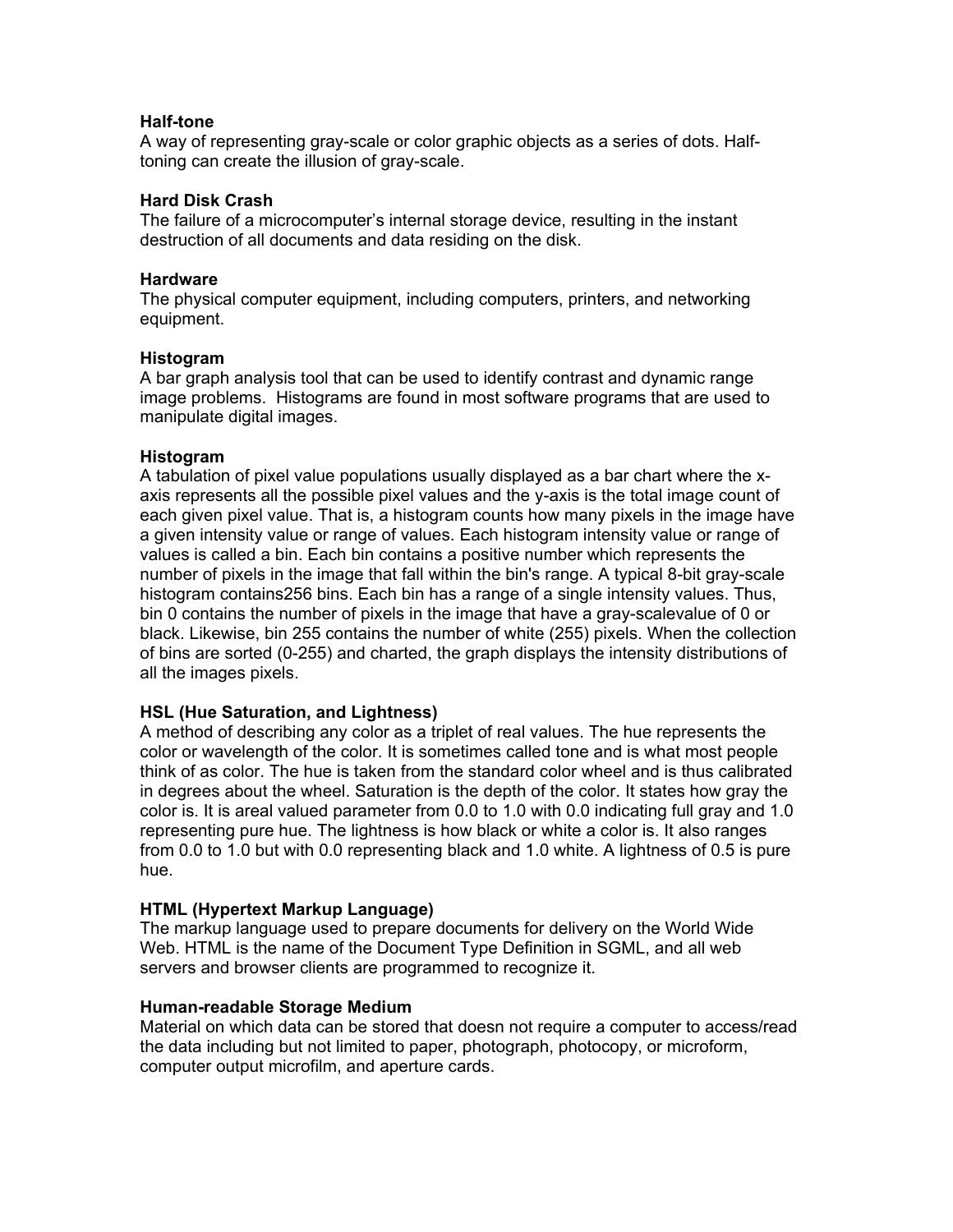### **Hypermedia**

An extension of hypertext that supports linking graphics, sound, and video elements in addition to text elements. The World Wide Web is a partial hypermedia system since it supports graphical hyperlinks and links to sound and video files. New hypermedia systems under development will allow objects in computer videos to be hyperlinked.

### **Hypertext**

An idea first described by Ted Nelson in the 1960s, in which objects (text, pictures, music, programs, and so on) can be creatively linked to each other. Since that time this idea has been implemented as the World Wide Web, which remains its most familiar example. When you look at a given object, you can see all the links to other objects that are linked to it. You can move from one object to another via the links, even though they may be stored on far distant computers or have very different forms. For example, a webpage with links to images or music stored on another web server in another country.

**I** 

### **ICR (Intelligent Character Recognition)**

The ability of software to recognize and translate bit mapped scans or faxes of hand printed or machine printed or machine printed alphanumeric characters into machinereadable text.

### **Image**

An electronic data file consisting of digital data that, when reconstructed either on a display screen or hard-copy print, appears as the original document.

### **Image Capture**

Using a scanner or other device to create a digital representation or electronic photograph of an image. The scanning process is often labor-intensive and costly, requiring a substantial investment in handling and processing original materials and their surrogate images. The current strategy is to capture an image at the highest resolution appropriate to the original, and store it off-line as an archival image on CD-ROM or magnetic tape. Techniques such as lossy compression and subsampling can then be used to create derivative images for use online. In the future, as the ability to deliver high-quality archival scans develops, it will be possible to place the archival scan online without cost of recapture. Scanning can be done in-house or contracted out to a vendor. Whether scanning is done in-house or outsourced, quality of the images can vary widely. Image specifications should be stated clearly in the contract with the vendor and sample images (at varying resolutions) of the materials to be scanned should be requested of the vendor prior to the start of the project.

### **Image File**

Electronic file that contain computer-processible images of documents for storage on magnetic or optical media.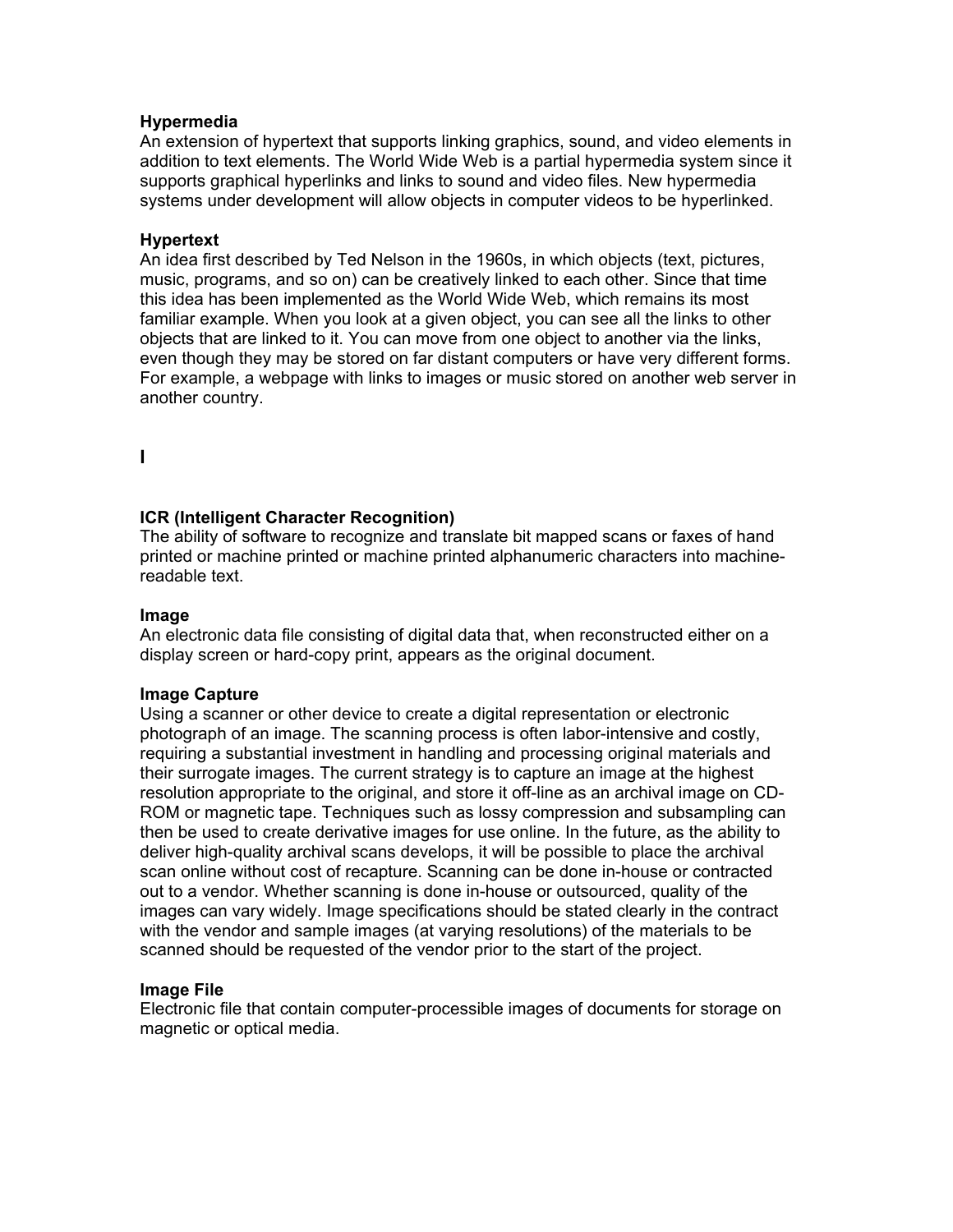#### **Image folder**

Multiple images, often scanned at different times, electronically linked so as to be either accessible as a unit or individually. An image folder is analogous to a file folder in a manual system.

#### **Image Format**

Refers to the specification under which an image has been saved to disk or in which it resides in computer memory. There are many commonly used digital image formats in use. Some of the most used are TIFF, DIB, GIF, and JPEG. The image format specification dictates what image information is present and how it is organized in memory. Many formats support various sub-formats or 'flavors'.

#### **Image Processing**

The general term "image processing" refers to a computer discipline wherein digital images are the main data object. This type of processing can be broken down into several sub-categories, including: compression, image enhancement, image filtering, image distortion, image display and coloring, and image editing.

#### **Image Manipulation or Alteration**

Making changes (such as tonal adjustments, cropping, moire reduction, etc.) to an image using image processing software.

#### **Image Processing**

Capturing and manipulating images in order to enhance or extract information.

### **Image Resolution**

The number of pixels per unit length of image. For example, pixels per inch, pixels per millimeter, or pixel wide.

#### **Image size**

Describes the actual physical dimensions of an image, not the size it appears on a given display device.

#### **Imaging**

The capability to capture, store, retrieve, display, process, manipulate, and distribute a digital representation of a document, person, or thing.

A term used to describe the process of recording an image of a document on either microfilm or optical disk.

#### **Imaging Document**

The process of creating an exact image of a document utilizing either electronic or photographic technology.

#### **Imaging system**

a) Hardware and software for computers which record complete images by the integration of digital scanning technology, high-density storage on an electronic imaging recording medium, indexed rapid retrieval, and the ability to reproduce the entire original image.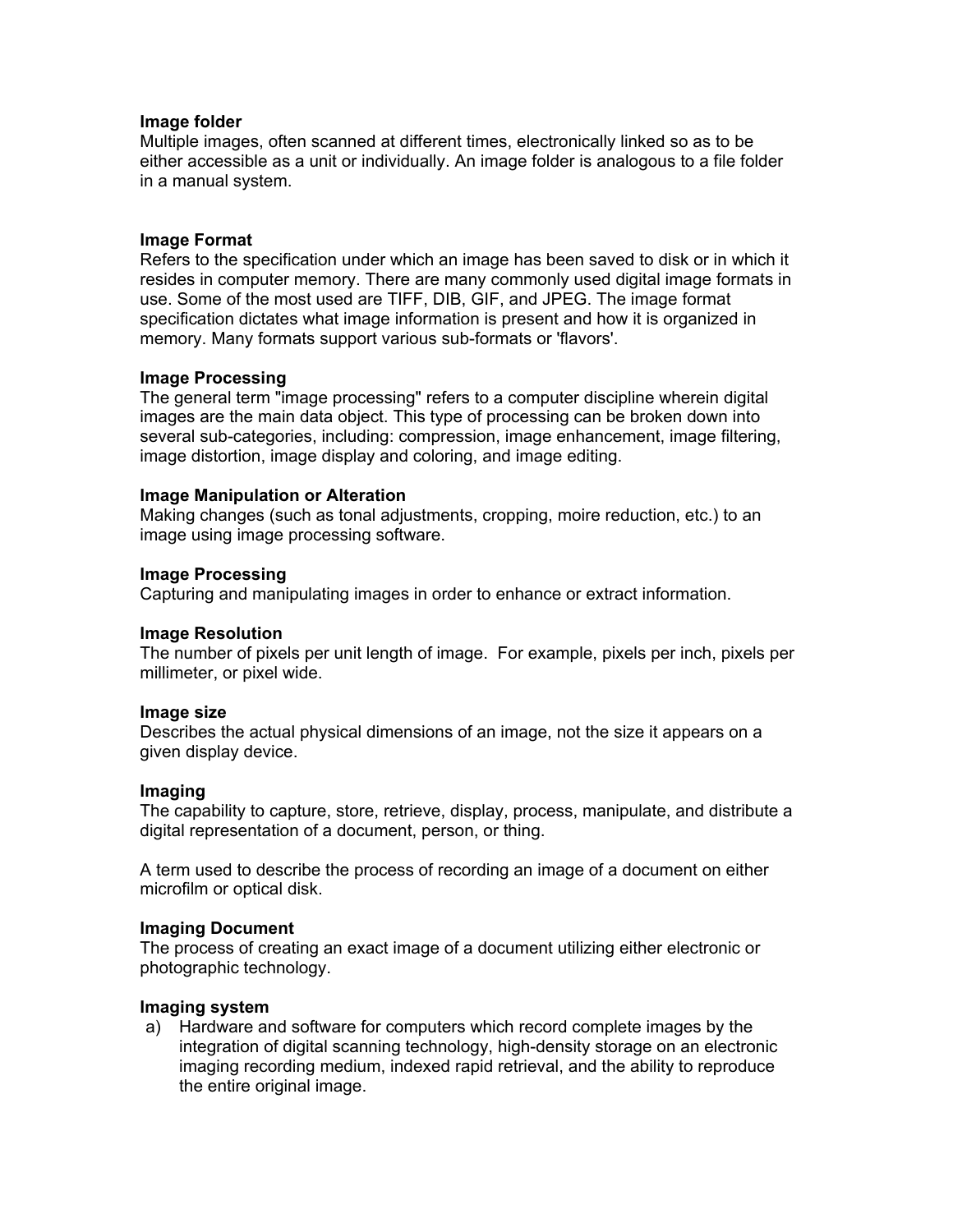b) A computer based digital system used to store documents and records electronically by recording a digital reproduction of a scanned document or record and a suitable method of indexing and retrieving the stored images.

### **Import**

The process of bringing data into a document from another computer, program, type of file format, or device.

### **Indexed Color Image**

An image where each pixel value is used as an index to a palette for interpretation before it can be displayed. Such images must, therefore, contain a palette which has been initialized specifically for a given image. The pixel values are usually 8-bit and the palette 24-bit (8-red, 8-green, and 8-blue). See also eight-bit image.

### **Indexing**

Assignment of physical location and document identification information (e.g., date, creator, contents) to search for and retrieve desired images.

### **Integration**

Combining various pieces of hardware and software, often acquired from different vendors, into a unified system; (b) combining computer programs into a unified software package so that all programs can share common data.

### **ISO**

The International Organization for Standardization, which coordinates national standards worldwide.

# **J**

# **JPEG (Joint Photographic Experts Group)**

A compression algorithm for condensing the size of image files. JPEGs are helpful in allowing access to full screen image files on-line because they require less storage and are therefore quicker to download into a web page. JPEG is usually a lossy compression.

### **Jukebox**

An electronic imaging disk storage system that utilizes robotic devices containing shelves and automated picking mechanisms to store multiple disks and provide automatic digital image delivery.

# **K**

# **Kilobyte**

An amount of computer memory, disk space, or document size consisting of approximately on thousand bytes. Actual value 1024 bytes.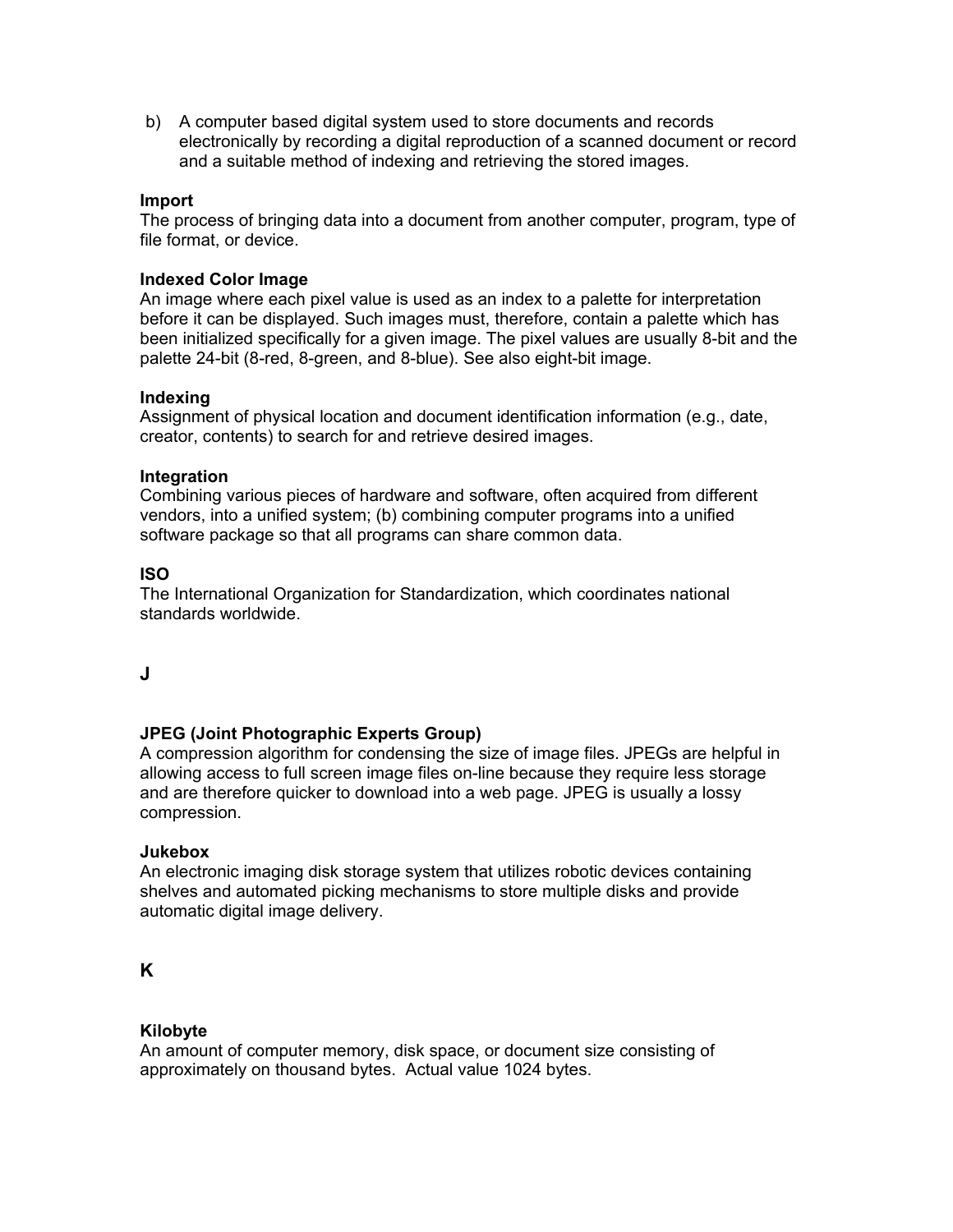# **LAN (Local Area Network)**

The interconnection of computing devices within a defined and relativaley limited geographical area, thus permitting the sharing of electronic records and other computing resou

### **Legal value**

In records appraisal, the usefulness of a record in complying with statutes and regulations, as evidence in legal proceedings, or as legal proof of business transactions.

### **Long-term value** or **long-term record**

A document which must be retained for 10 years or more.

### **Lossless Compression**

Reduces the size of files by creating an internal shorthand that rebuilds the data as it originally were before the compression. Thus, it is said to be non-destructive to image data when used.

A method of image compression where there is no loss in quality when the image is uncompressed. The uncompressed image is mathematically identical to its original. Lossless compression is usually lower in compression ratio than lossy compression.

### **Lossy (image compression)**

A method of image compression where some image quality is sacrificed in exchange for higher compression ratios. The amount of quality degradation depends on the compression algorithm used and a user selected quality variable.

A method of reducing image file size by throwing away unneeded data, causing a slight degradation of image quality. JPEG is a lossy compression method.

### **LPI (Lines Per Inch)**

The frequency of horizontal and vertical lines in a halftone screen.

# **M**

# **Magnetic Disk**

A platter-shaped device used for storage of electronic records in computer systems; generally used in high performance computing environments requiring very rapid, online access to electronic records. A direct access storage device

### **Magnetic Media**

A general term which refers to a variety of devices on which computer-based records are stored. These media are un? With a ferromagnetic recording material on which the electronic records reside. The most common electronic media magnetic disks, diskettes and magenetic taper.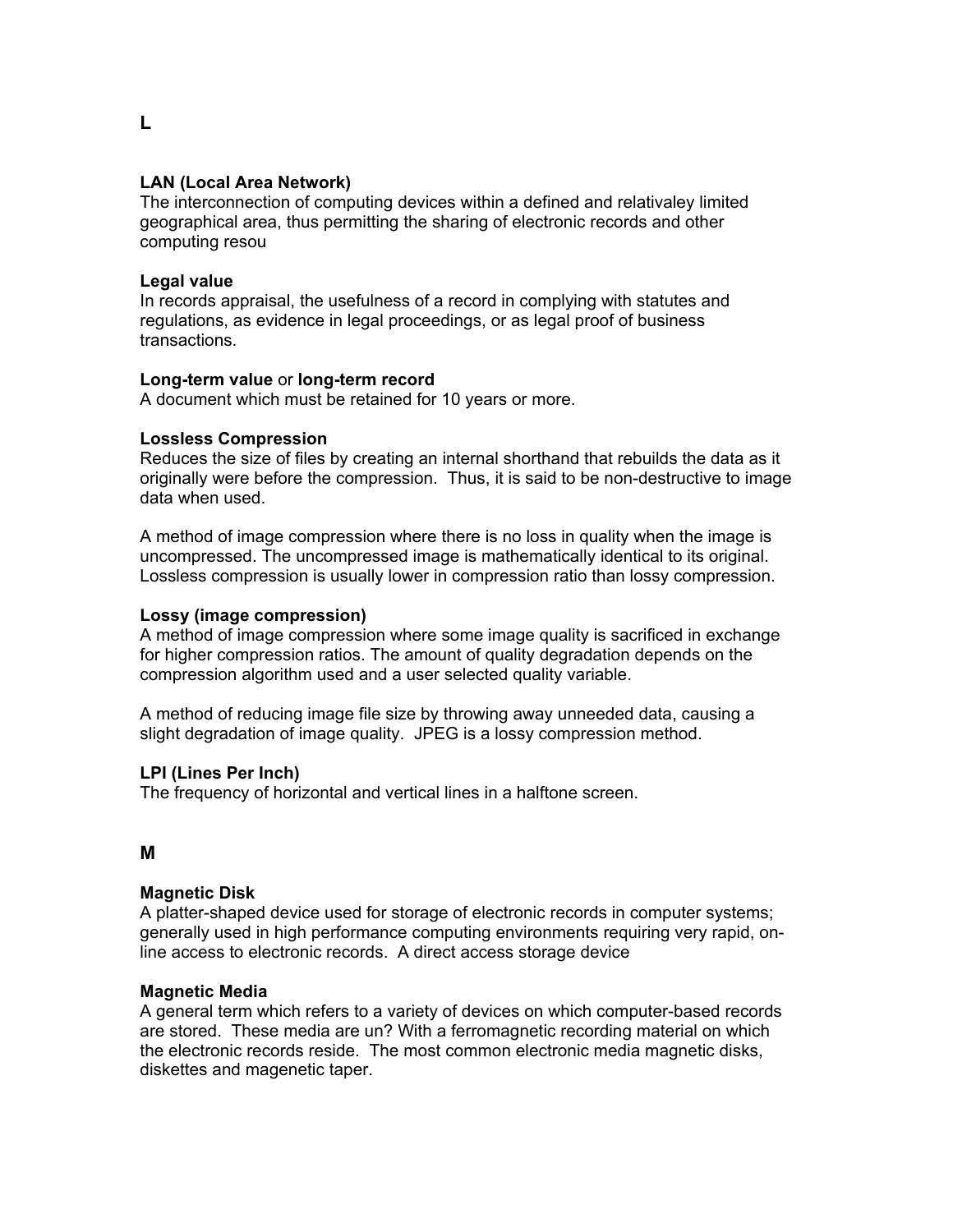### **Magnetic Tape**

A strip of plastic film coated with a magnetic recording material and wound onto reels of various sizes; used for the off-line storage of electronic records in computer systems.

### **Medium**

The physical form of recorded information: paper, film, disk, magnetic tape, and other materials on which information can be stored and recorded.

### **Megabyte (MB)**

An amount of computer memory consisting of about one million bytes. The actual value is 1,048,576 bytes.

### **Metadata**

- a) Data that describe other data. The term may also refer to any file or database that holds information about another database's structure, attributes, processing, or changes. Usually includes information about the intellectual content of the image, digital representation data, and security or rights management information.
- b) Documentation of information and data about the imaging system hardware, software and storage file systems.

### **Micrographics**

The techniques associated with the production and handling of microfilm, microfiche, and related storage technologies based on retaining a photographic representation on film.

### **Microform**

The generic term covering all forms of micrographics, such as film, fiche, aperture cards, etc.

### **Migration**

Preserving the integrity of digital images by transferring them across hardware and software configurations and across subsequent generations of computer technology. Migration includes refreshment (copying digital files from one media to another) as a means of preservation and access. However, migration differs from refreshment in the sense that it is not always possible to make an exact copy of a database or even an image file as changes in hardware and software occur and still maintain compatibility with the new generation of technology.

### **Modem (MODulator/DEModulator)**

A device that converts digital computer data into signals for transmission over telephone or lines.

### **Morphing**

An imaging process where one image is gradually transformed into a second image, where both images previously exist. The result is a sequence of in-between images which when played sequentially, as in a film loop show, give the appearance of the starting image being transformed to the second image. Morphing is made up of a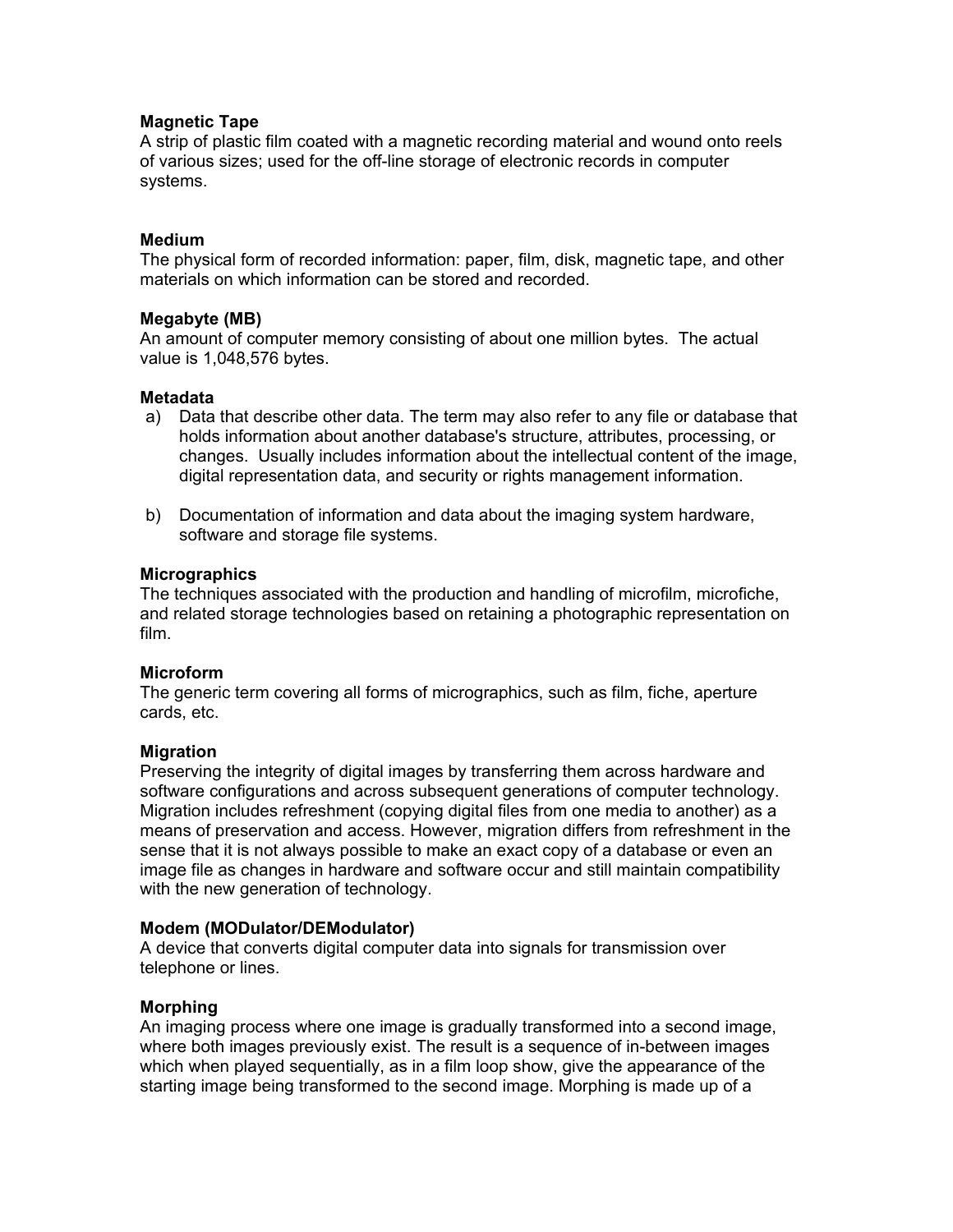collection of image processing algorithms. The two major groups are: warps and blends. Not to be confused with morphology.

### **Morphology**

A neighborhood image processing algorithm similar to image convolution except that Boolean logic is applied instead of arithmetic. There are two types of morphology, binary and gray-scale. Both have similar operation but are carried out differently because of the data width. The four major operations are; erosion, dilation, opening, and closing. Erode - a filter which tends to make bright objects smaller. Dilation - a filter which tends to make bright objects larger. Opening - an erosion followed by a dilation. Closing - a dilation followed by an erosion. Not to be confused with morphing.

### **MPEG (image compression)**

Motion Pictures Experts Group. An ISO specification of the compression of digitalbroadcast quality full-motion video with its sound track.

# **N**

### **Network**

- a) The interconnection of several computers to each other or to a single host computer system.
- b) A group of computers connected to communicate with each other, share resources and peripherals.

### **Near Line Storage**

The storage of optical disks or other computer media in a jukebox or other retrieval device which provides rapid, unattended access to the electronic records resident on the media.

### **Noise**

Data or unidentifiable marks picked up in the course of scanning or data transfer that do not correspond to the original.

# **O**

# **OCR (Optical Character Recognition)**

A technology that can analyze a bit-map of printed or written characters, determine what the characters are, provide them as direct input to a computer system. This permits capturing input data at the entry source, bypassing additional processing operations.

A method of entering data into a computer by using an optical scanning device to read the contents of the document.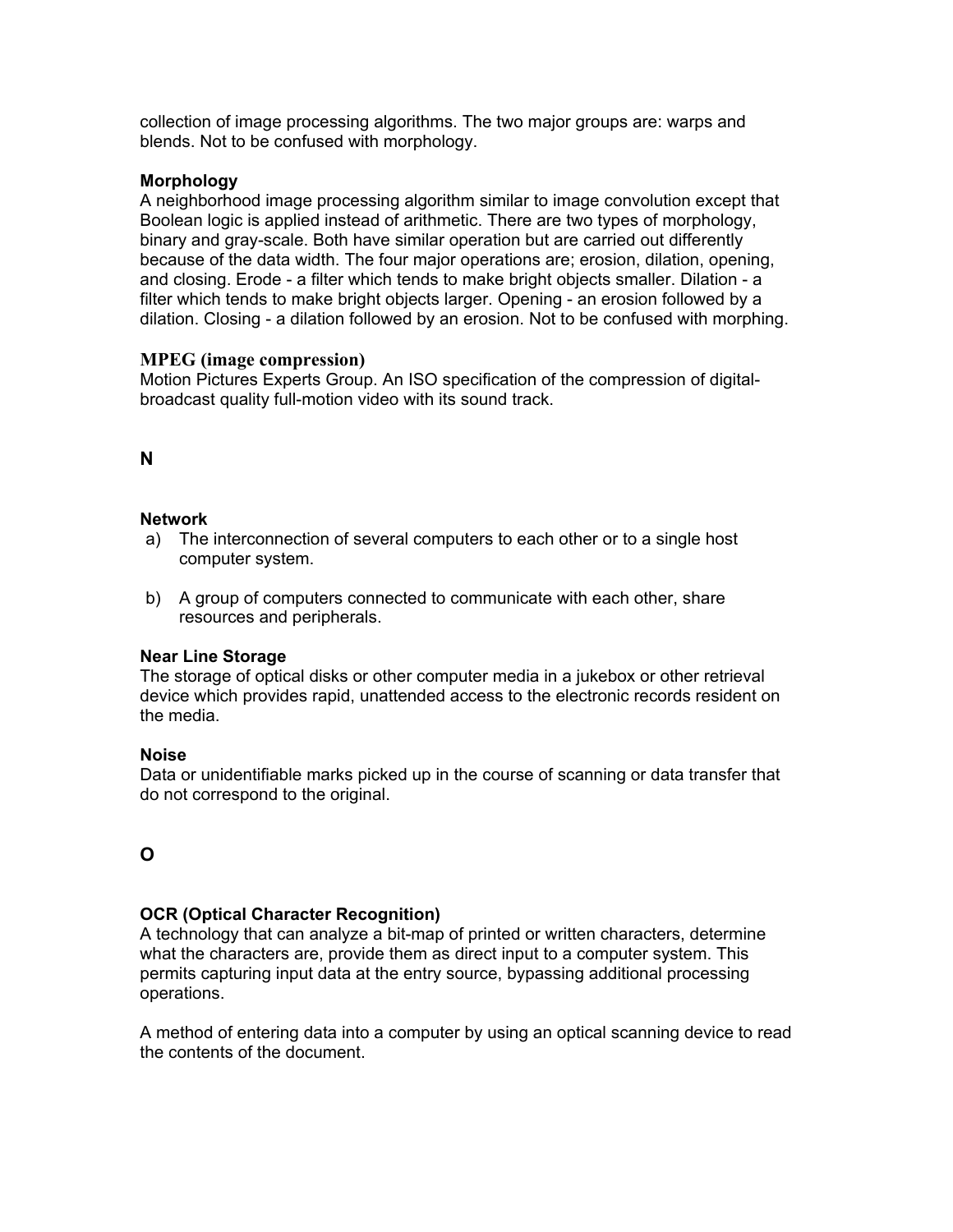# **Off-site Location**

A location, either physical or virtual, that is separate and apart from the premises, building, or structure that houses and agency's primary imaging system.

### **One (1) bit image**

The lowest number of colors per pixel in which a graphic file can be stored. An image comprised of pixels that contain only a single bit of information. Each pixel is either on or off. Normally, "on" is white and "off" is black.

# **Open System**

A system with characteristics that comply with specified, publicly maintained, readily available standards and that therefore can be connected to other systems that comply with those same standards.

### **Operating System**

The set of programs that control the functioning of application programs in a computer. It is the software that runs the computer system and performs functions needed to control system operations. Such functions include input/output, storage assignment tasks, and compiling. Operating systems at all scales include UNIX, IBM's OS/2, Solaris, Windows NT, Windows 98, etc.

# **Optical Disk**

A platter-shaped device for the storage of very large quantities of electronic documents and data in computer systems. Optical media utilize high concentrations of laser light as the method of recording the information on the disk platters. In records management applications, optical disks are typically utilized for the storage of high volumes of electronic documents and data requiring very rapid on-line or near-line retrieval. Optical disks are available in erasable and non-erasable formats. Initially called an Optical Digital Disk, but most frequently referred to simply as an Optical Disk.

# **OSI**

Open Systems Interconnection, a framework for network standardization developed by the International Standards Organization (ISO). The basic model consists of seven layers:

- 1. Physical Layer: provides the mechanical and electrical interface.
- 2. Data Link Layer: transmits packets of bits between two points, with error detection.
- 3. Network Layer: addresses and routes message packets.
- 4. Transport Layer: ensures error-free transmission of message packets.
- 5. Session Layer: controls the sequencing of message packets that constitute a networking session.
- 6. Presentation Layer: provides services such as encryption and translation between different data- representation codes.
- 7. Application Layer: interacts with the user.

# **Overlay**

An image or sub-image that can be placed over a given image. The pixels from the original image are not altered but the overlay can be viewed as if they had been. Usually used to place temporary text and annotation marks such as arrows on a image.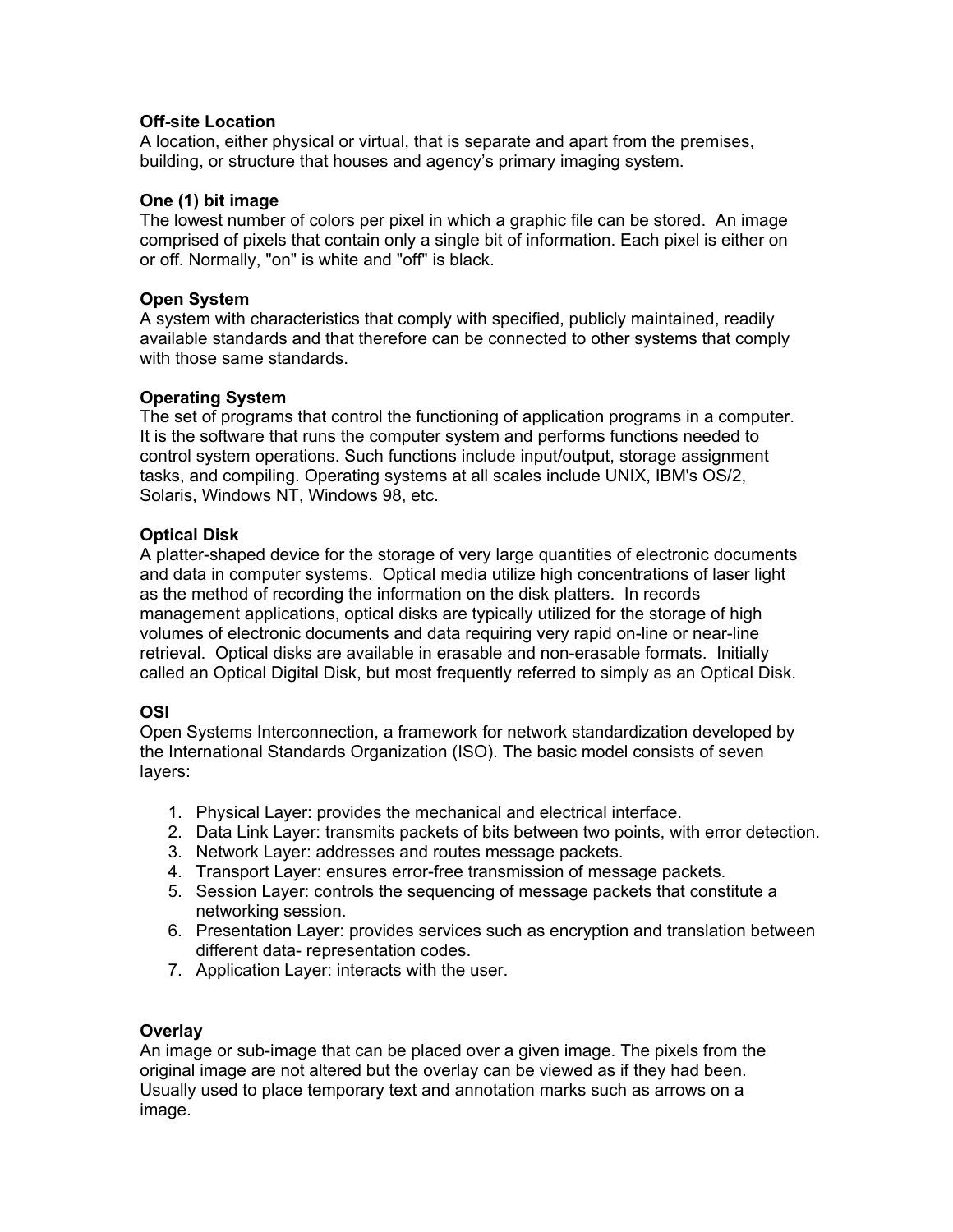### **Packed Bits**

A binary image is usually stored in computer memory 8 pixels per byte. When this is the case each byte is referred to as being filled with packed bits This saves space but makes reading and writing any individual pixel somewhat harder since most computers cannot directly access memory in chunks smaller than a byte.

#### **Palette**

A digital images palette is a collection of 3 look-up-tables or "LUT"s which are used to define a given pixels display color. One LUT for red, one for green and one for blue. The number of entries in the LUTs depends on the width in bits of the image's pixels. A palette image is one which requires its palette in order to be displayed in a fashion which makes sense to the viewer. This is often the case of color 8-bit images. Without a palette describing what color each pixel is to be displayed with, such an image would most likely be displayed as randomly selected noise. A gray-scale palette is one where each of the 3 LUTs are linear. That is, the output is whatever is input to them. Since each color component (R, G, B) will be an equal value, any pixels input to them will be displayed in a varying shade of gray. See also Look-Up-Table

### **Pattern recognition**

A sub-discipline of machine vision where images are searched for specific patterns. Optical character recognition or "OCR" is one type of pattern recognition, where images are searched for the letters of the alphabet.

### **Permanent records**

Records having sufficient historical or other value to warrant continued preservation by the State Government beyond the time they are needed for a particular agency's administrative, legal, or fiscal purposes; sometimes called archival records.

### **Pixel (PICture Element)**

The smallest element of a digitized image. Also, one of the tiny points of light that make up a picture on a computer screen.

### **Posterize**

A special effect that decreases the number of colors or gray-scales in an image. The default image pixel contains 256 levels of gray or 256 levels of red, green, and blue. Using this effect reduces these numbers.

#### **Preservation**

(As it relates to scanning) Digitizing an original photograph, document, or three-dimensional object is only a method of preservation if the digital file becomes the access tool and the original is no longer available for use. Although high resolution scanning (i.e., scan at the highest resolution possible appropriate to the type of media you are scanning) is recommended for all materials in order to achieve the highest quality possible and to ensure that information held in the original is not lost in the scan. However, the digital file, as of yet, should not serve as a replacement of the original for preservation purposes.

#### **P**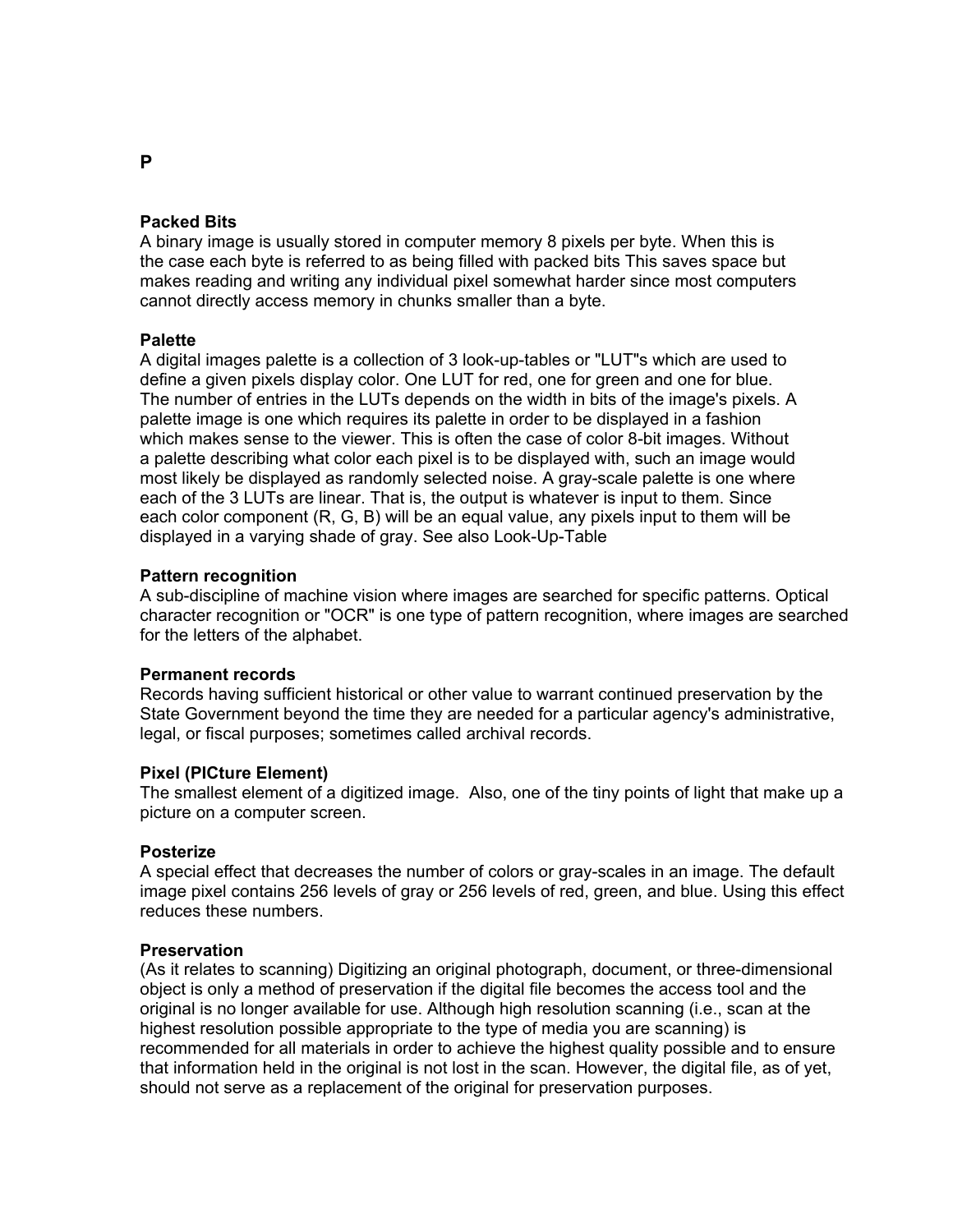### **Pseudocolor**

A method of assigning color to ranges of a gray-scale image's pixel values. Most often used to highlight subtle contrast gradients or for visually quantifying pixel values. The applied color usually has no correspondence to the original, physical imaged scene. The colors are used only as a guide or highlight.

# **Q**

# **Quality Control**

Techniques ensuring that high quality is maintained through various stages of a process. For example, quality control during image capture might include comparing the scanned image to the original and then adjusting colors or tonal values, or checking for artifacts.

# **R**

# **RAM (Random Access Memory)**

The most common type of computer memory; where the CPU stores software, programs, and data currently being used. RAM is usually volatile memory, meaning that when the computer is turned off, crashes, or loses power, the contents of the memory are lost. A large amount of RAM usually offers faster manipulation or faster background processing.

### **Raster**

Raster images are made up of individual dots; each of which have a defined value that precisely identifies its specific color, size and place within the image. Also known as bitmapped images.

### **Records** or **public records**

Any documentary materials, regardless of physical form or characteristics, made or received by a state agency in connection with the transaction of public/ official business and preserved for the informational value or as evidence of a transaction or as evidence of the organization, functions, policies, decisions, procedures, operations, or other activities of the Government and all other records or documents required by law to be filed with or kept by an agency of the State.

### **Records, Current**

Records necessary to conduct the day-to-day business of an office and therefore generally maintained in local office space and on local equipment.

### **Redaction**

The editing done to sensitive documents before release to the public in order to comply with privacy/legal requirements.

### **Refreshment**

The transfer of digital files to a new media on a regular basis. This is the most important part of an institution's long-term commitment to digitization. Technology is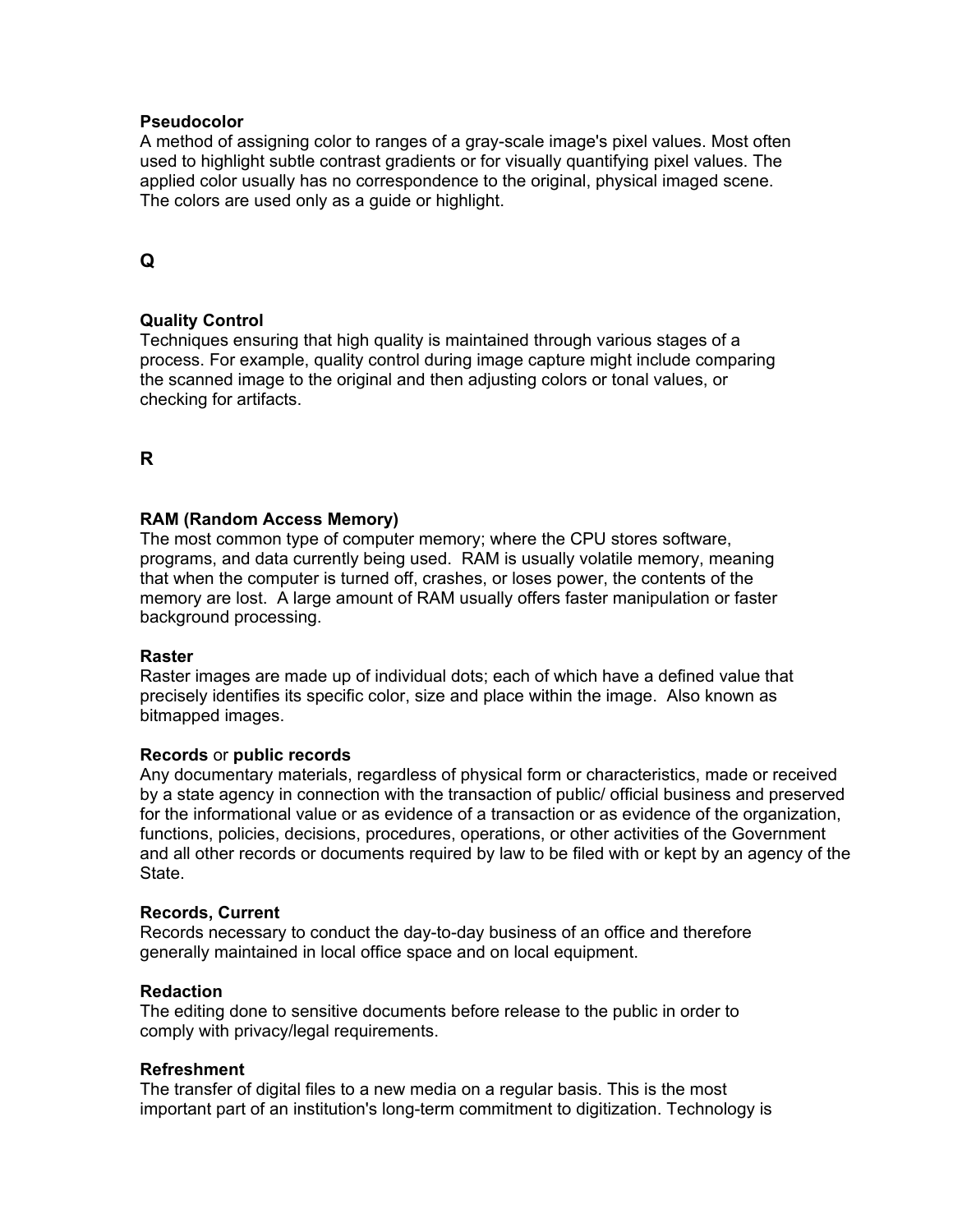usually outdated by the time it hits the marketplace. The data we generate today must be retrievable five, fifty, and a hundred years from now. In order to ensure long-term access to the data, it must be transferred to the most recent and stable type of media storage. In a hundred years, it is very unlikely that any of the computers on our desks today will function. We must make sure that the data can be retrieved by future technology.

### **Render**

The process of displaying an image. The final and actual displayed image is said to have been rendered. The display technology (software, monitor, etc.) will have a significant impact in the rendered image, resulting in a discernable range of quality in images originating from the same file.

### **Resolution**

The number of pixels (in both height and width) making up an image. The more pixels in an image, the higher the resolution, and the higher the resolution of an image, the greater its clarity and definition (and the larger the file size). Resolution can also refer to the output device, such as a computer monitor or printer, used to display the image. Image file resolution is often expressed as a ratio (such as 640x480 pixels), as is monitor resolution; however, resolution is also expressed in terms of dots per inch (dpi). The asssumed universal monitor resolution for web users is 72 dpi. Image file resolution and output (print or display) resolution combine to influence the clarity of a digital image when it is viewed.

There are two types of resolution in digital images; spatial and intensity. Spatial resolution is the number of pixels per unit of length along the x and y axis. Intensity resolution is the number of quantized levels that a pixel can have.

### **Re-writable disk**

Synonymous with CD-E, an electronic imaging platter that, unlike WORM disks, can be erased, written over, or otherwise reused.

# **ROM (Read Only Memory)**

ROM can be read and not updated or changed by the computer. Usually ROM refers to specific electronics in a computer; however non-alterable disks like CD's or CD ROM's are another type of read only memory. Read Only Memory is non-volatile. It does not disappear when power is shut off.

# **S**

### **Scanner**

A device used in electronic imaging, that raster scans a document to record the image on an optical disk or tape, using binary code.

### **SCSI (Small Computer System Interface)**

A computer connection that is preferred for digital imaging because of its high speed and standard interface.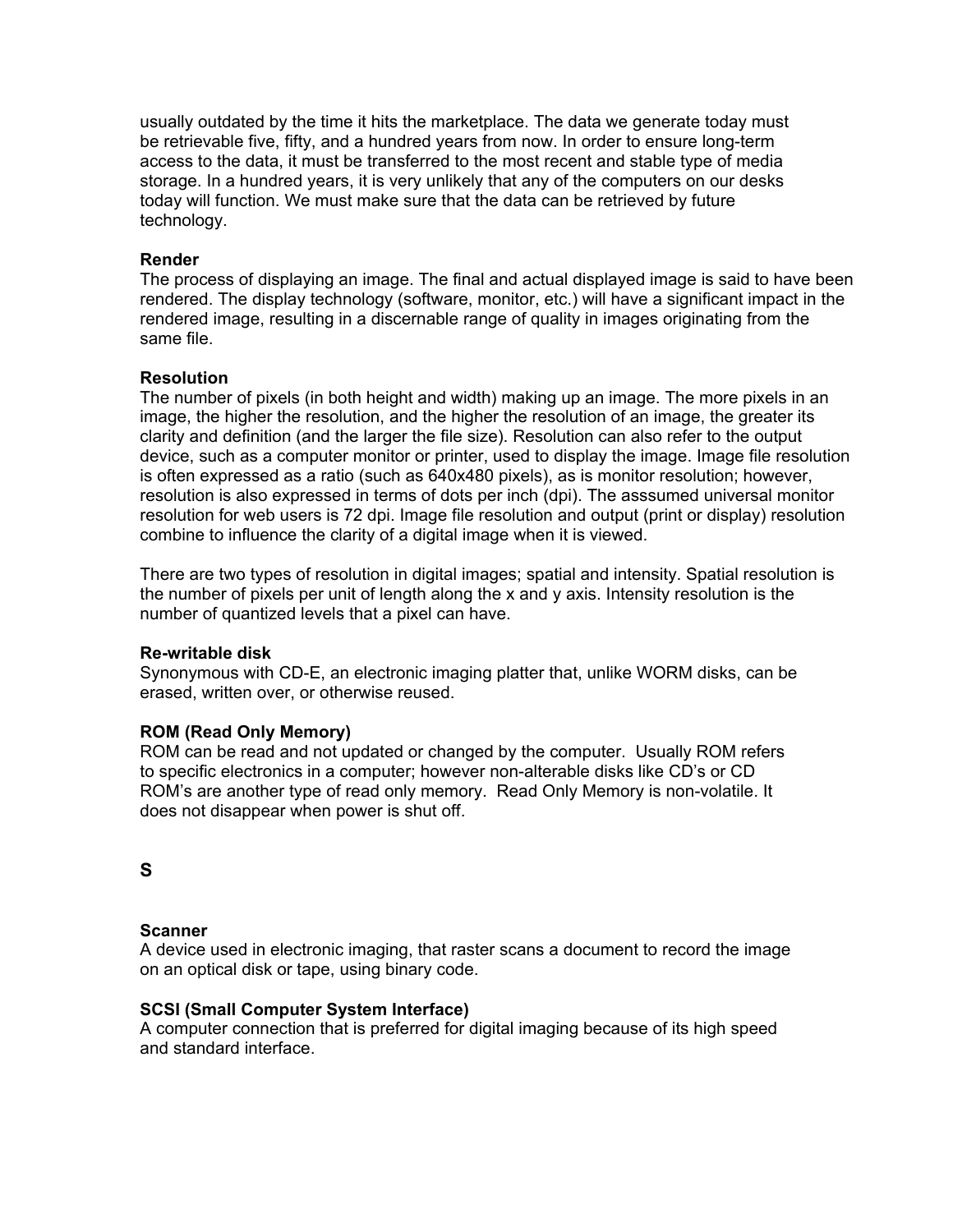### **SQL (Structure Query Language)**

A *de facto* standard that enables users to access a variety of databases on micros, minis, and mainframes using generic commands and syntax.

### **Server**

A relatively high-capacity computer that is used to provide services to other ("client") computers linked together in a network.

### **SGML (Standard Generalized Markup Language)**

A standard for how to specify a document markup language or tag set. Such a specification is a Document Type Definition (DTD). SGML is not a document language, but a description of how to specify one. HTML and XML are DTDs defined in terms of SGML.

### **SGML**

Standard Generalized Markup Language. An international standard for the definition of device-independent, system-independent methods of representing texts in electronic form. SGML emphasizes descriptive rather than procedural markup. While HTML is a markup language which deals primarily with the appearance of a document, SGML is a more complex system for describing structural divisions in a text (title page, chapter, scene, stanza), typographical elements (changing typefaces), and other textual features (grammatical structure, etc.). The "tags" in SGML preserve the structure of a text, enable the user to constrain searches to particular structural features of the text and aid in the navigation and use of the text. More information on SGML is available at <http://sunsite.berkeley.edu/SGML/>

### **Shear**

A shear is image distortion which most often occurs when a scanner is sampling am image and the image slides to either side before the scan is complete. This has the effect of transforming squares into rhombuses.

### **Skew**

The slant of an image that prevents it from being perfectly squared on the page or screen

### **Software**

Any program used by the computer to perform a given function.

### **Storage density**

Is the compaction techniques used in recording information on electronic imaging disks. It is directly related to the total amount of user storage space available.

### **Subdirectory**

A directory within another directory. Subdirectories may themselves contain subdirectories. C:\first shows that the root directory, "C", has a subdirectory within it called "first" ; C:\first\second shows the same thing and that the subdirectory first has a subdirectory "second" within it.

### **Subsampling**

Using an algorithm to derive a lower-resolution image from a higher-resolution image.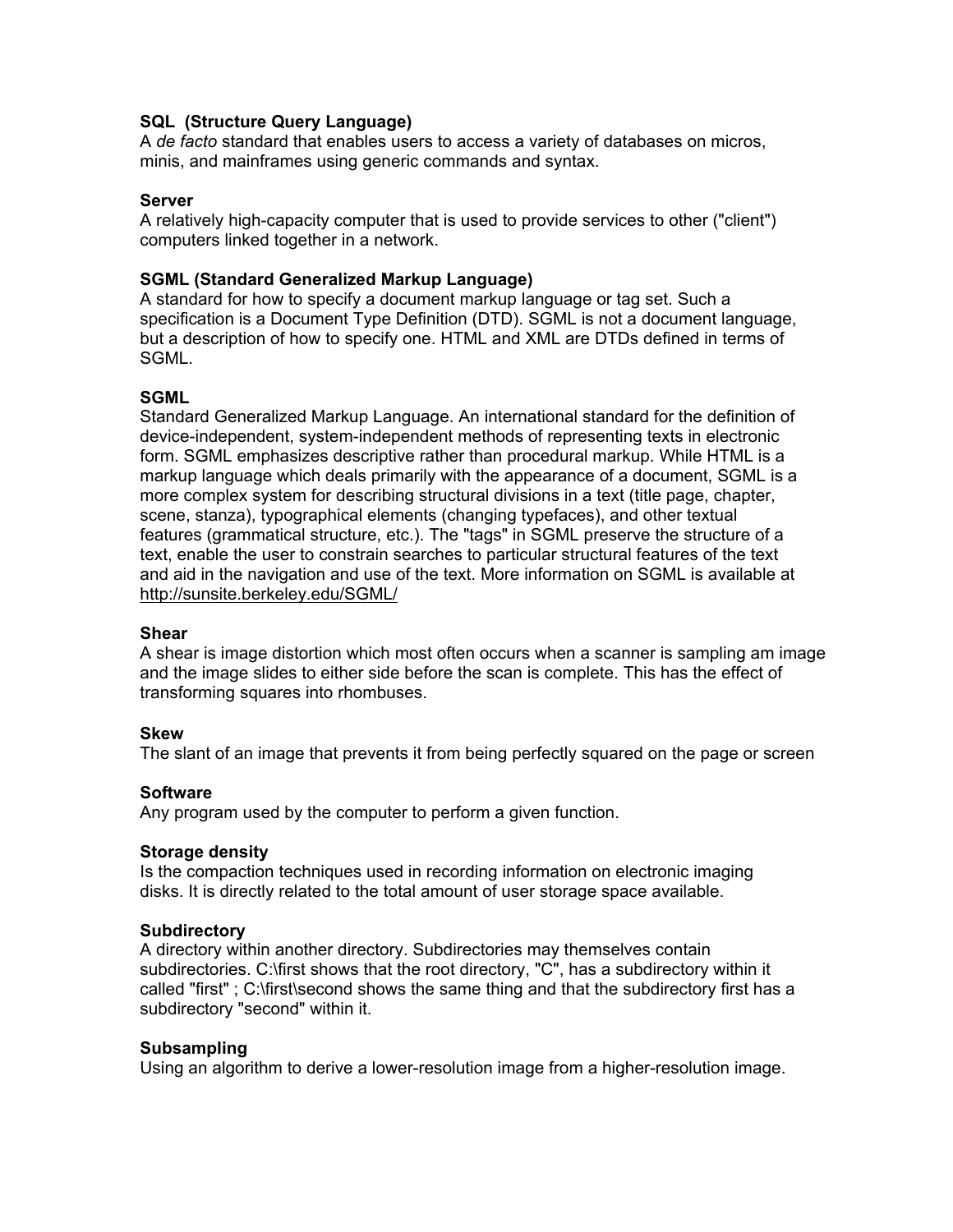# **Substrate**

the physical surface of an electronic imaging disk. The substrate of an electronic imaging disk contains material used to electronically capture an image (e.g., polycarbonate, tempered glass, etc.).

# **Surrogate image**

A representation of the original image, used for study.

**T** 

# **TEI (Text Encoding Initiative)**

An international project to develop guidelines for the preparation and exchange of electronic texts for scholarly research. The TEI has created a set of SGML DTDs for the encoding of humanities and social science-related texts. More information on TEI is available at <http://etext.virginia.edu/TEI.html>

### **Thirty-two (32)-Bit Color**

A display resolution setting that is often referred to as true color and offers a color palette of over 16 million colors.

### **TIFF (Tag Image File Format)**

- a) A *de facto* standard file format designed to promote the interchange of digital image data. It is a bit-mapped graphics format for scanned images with resolutions of up to 300 dots-per-inch. It simulates gray-scale shading.
- b) A family of bitmap file formats for describing and storing color and grayscale images.

# **Trustworthiness**

The degree to which records containing evidence introduced or proposed for introduction in legal proceedings may be relied upon as being factual or otherwise what they purport to be.

### **Twenty-four (24)-Bit Color**

In 24-bit color, each pixel has 24 bits assigned to it, representing 16.7 million colors. 8 bits – or one byte – is assigned to each of the red green, and blue components of a pixel.

# **U**

### **URL (Uniform Resource Locator)**

A standard addressing scheme used to locate or reference files on the Internet. Used in World Wide Web documents to locate files. A URL gives the type of resource being used and the path to the file. The syntax used is: scheme://host.domain/path filename.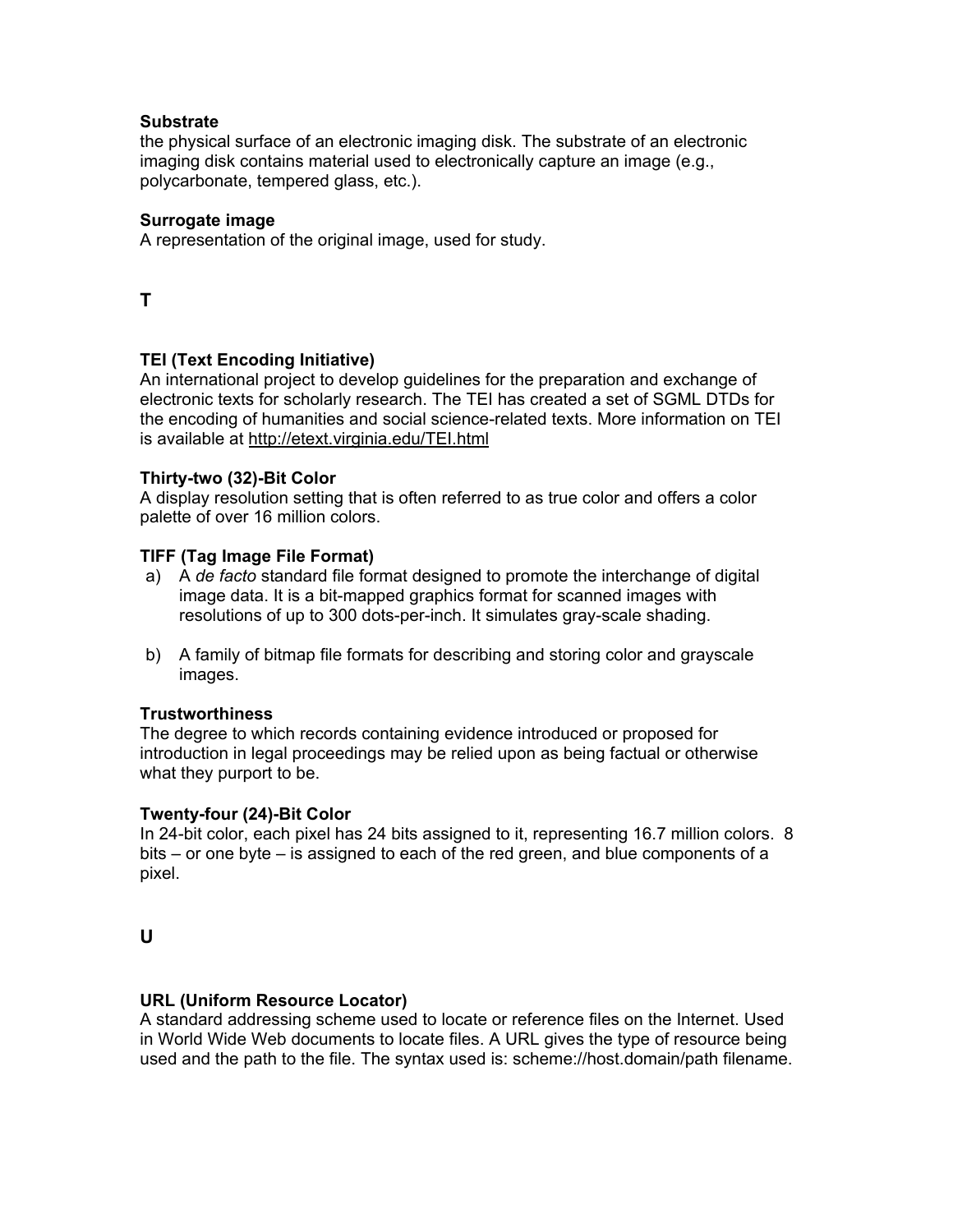### **URN (Universal Resource Name/Number)**

A storage-independent scheme to name all resources on the Internet with a unique and fixed name. URNs are likely to supersede URLs for identification and referencing of networked resources.

**V** 

# **Vital records**

Records containing information required to re-establish or continue an organization in the event of a disaster; records containing unique and irreplaceable information necessary to recreate an organization's legal and financial position and preserve the rights of the organization and its employees, customers, shareholders and other constituent groups. Vital records include records whose informational value to the organization is so great, and the consequences of loss are so severe, that special protection is justified in order to reduce the risk of loss. These records require some form of security backup, whether in an electronic medium, microform, or paper.

**W** 

### **WAN**

Wide Area Network, which is a data network connecting large numbers of nodes and LANs that are geographically remote.

### **Webmasters**

Those who manage the information technology aspects of websites. They are most frequently found in the information systems offices of agencies engaged in acquiring and managing the agencies' information technology resources.

### **Website**

A server that contains web pages and other files that is online to the Internet 24 hours a day.

### **World Wide Web (WWW)**

An interconnected network of electronic hypermedia documents available on the Internet. WWW documents are marked up in HTML. Cross references or hyperlinks between documents are recorded in the form of URLs.

# **WORM (Write Once Read Many)**

Storage media (usually recordable CD-ROM or optical disk) that is not re-writable. Information can only be written to the disk once. It is permanently stored on the disk.

### **WORM disk**

Write-once-read-many electronic imaging disk that can store user data (*write*) and can be accessed (*read*) when needed. WORM disks cannot be erased or re-used like conventional magnetic media.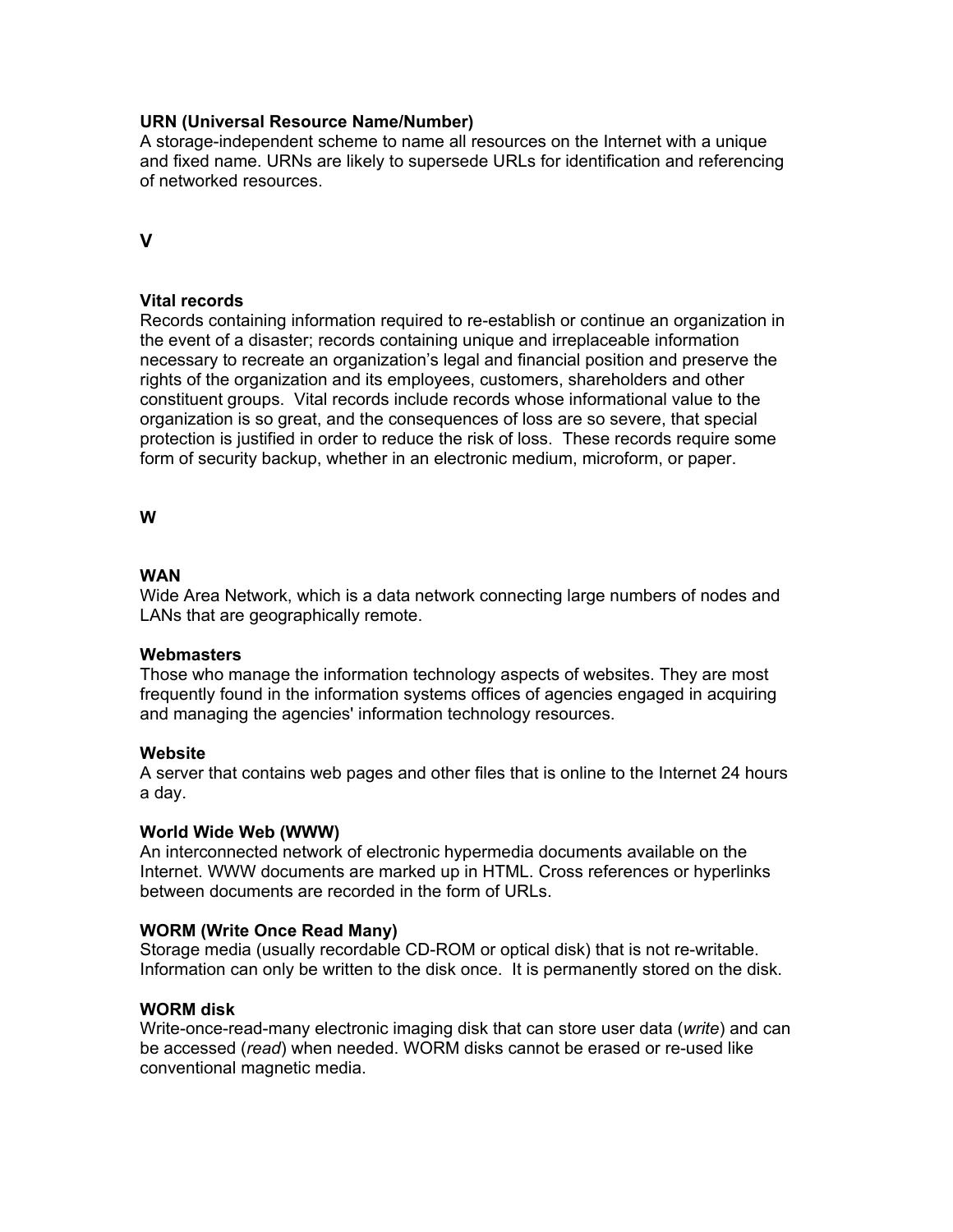# **XML**

XML is a standard to create electronic documents on the Internet. The first application of XML is to create Web pages, similar to existing ones but more dynamic. XML is not limited to only Web pages; potential documents include forms, EDI messages, channel definition (for push technology), application descriptions, etc. XML is a metalanguage (a way to define tag sets) that allows you to design your own customized markup language for many classes of documents.. XML is intended to deliver information, not just pages.. Currently, XML is being looked at for preservation of electronic records.

# **Z**

# **Zip Compression**

A type of file compression that decreases the total size of a file and allows larger amounts of data to be transferred in fewer bytes. A zip file typically ends with a .zip extension.

### **Zip Drive**

A computer disk drive made of Iomega that enables users to save about one hundred megabytes of information on their special disks.

# **Zooming**

Enlarging a portion of a digital image in order to see it more clearly or make it easier to alter.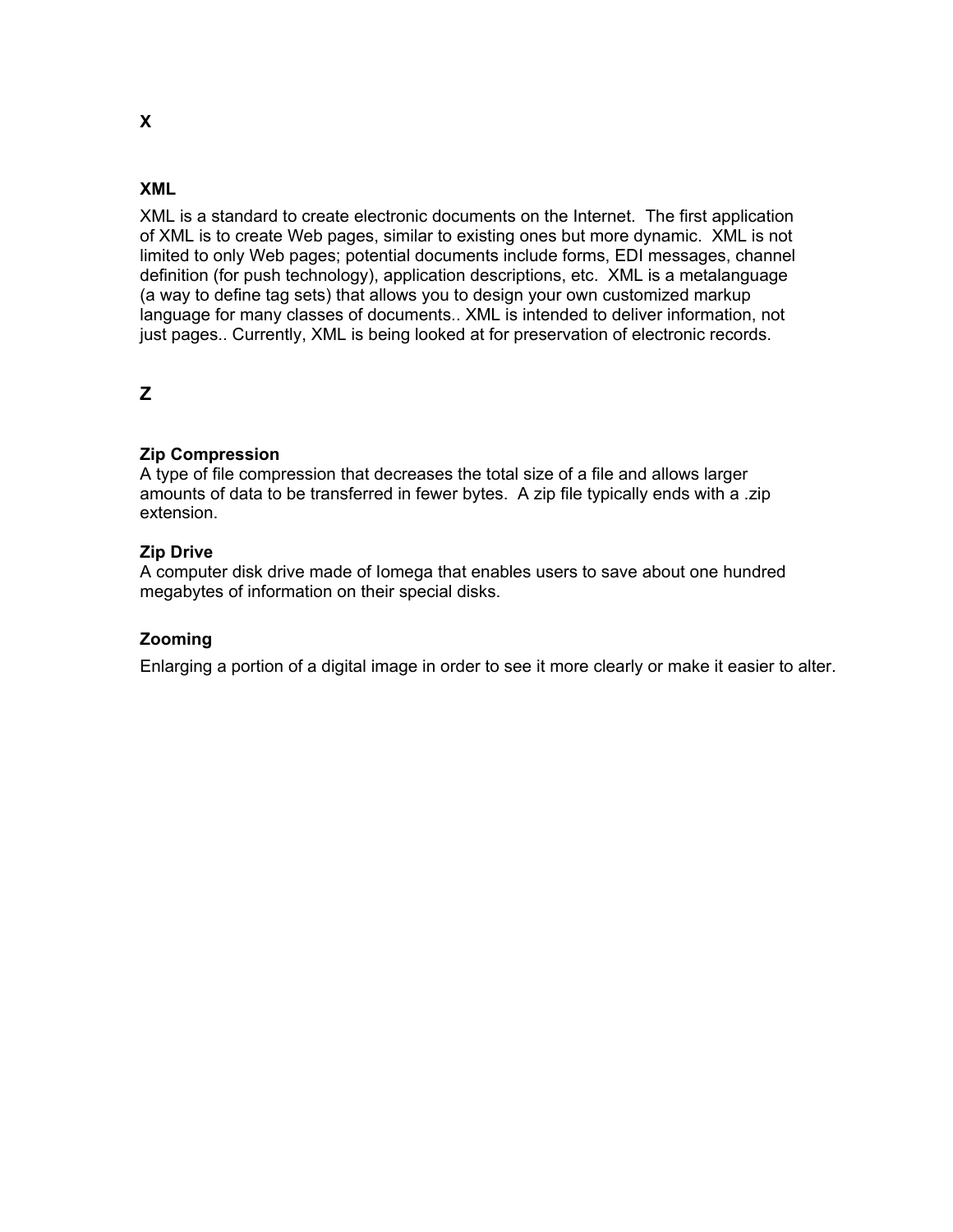# DIGITAL DOCUMENT IMAGING: **BIBLIOGRAPHY**

# **GLOSSARIES**

Avedon, Don M.; Courtot, Marilyn E. *Glossary of Imaging Technology*. AIIM TR2-1992. Silver Spring, MD: Association for Information and Image Management; 1992. A comprehensive glossary of technical terms.

Bellardo, Lewis J.; Bellardo, Lynn Lady, compilers. A Glossary for Archivists, Manuscript Curators, and Records Managers. Chicago: Society of American Archivists; 1992. 45 pp. (Archival Fundamental Series).

*Datapro Reports on Document Imaging Systems*. User's Guide and Glossary. McGraw-Hill; Delran, New Jersey; February 1994.

Moore, Andy. *The Imaging Glossary, Electronic Document and Image Processing Terms, Acronyms and Concepts*. 1991.

Stoddard, Brooke. "Terms Widely Used in Image Processing." *Government Comuputer News*; April 29, 1991; vol. 10, no. 9: 16.

### **GENERAL SOURCES:**

"The ABC's of RAID." *Adaptec, Inc.*, December 1999. [http://www.adaptec.com/products/guide/abcraid/html.](http://www.adaptec.com/products/guide/abcraid/html)

"The ABC's of SCSI." *Adaptec, Inc.*, January 2000. [http://www.adaptec.com/tools/abcs](http://www.adaptec.com/tools/abcs-scsi/html)[scsi/html.](http://www.adaptec.com/tools/abcs-scsi/html)

"Admissibility of Documents Stored on Optical Imaging Systems in Legal Proceeding." *Records Management Quarterly*. October 1995. Vol. 29 Issue 4: 46-52.

*Applying Technology to Record Systems—A Media Guideline*. Washington, DC: U. S. General Services Administration; May 1993. 132 pp. Information Resources Management Service publication number KML-93-1-R. This publication was created by the GSA to help federal agency personnel understand their media options.

Avendon, Don M. *Introduction to Electronic Imaging*. 2<sup>nd</sup> ed. Silver Springs, MD: Association for Information and Image Management International, 1996.

Besser, Howard and Jennifer Trant. *Introduction to Imaging: Issues in Constructing an Image Database*. Santa Monica, CA: Getty Art History Information Program, 1995.

Billick, David., comp. "Selective Bibliography on Library Imaging Technology and Applications*." Microform Review* 24: 2(1996): 69-84.

Brown, Wayne C. and Barry J. Shepherd. *Graphics File Formats: Reference and Guide*. Greenwich, Connecticut: Manning (Prentice Hall), 1995.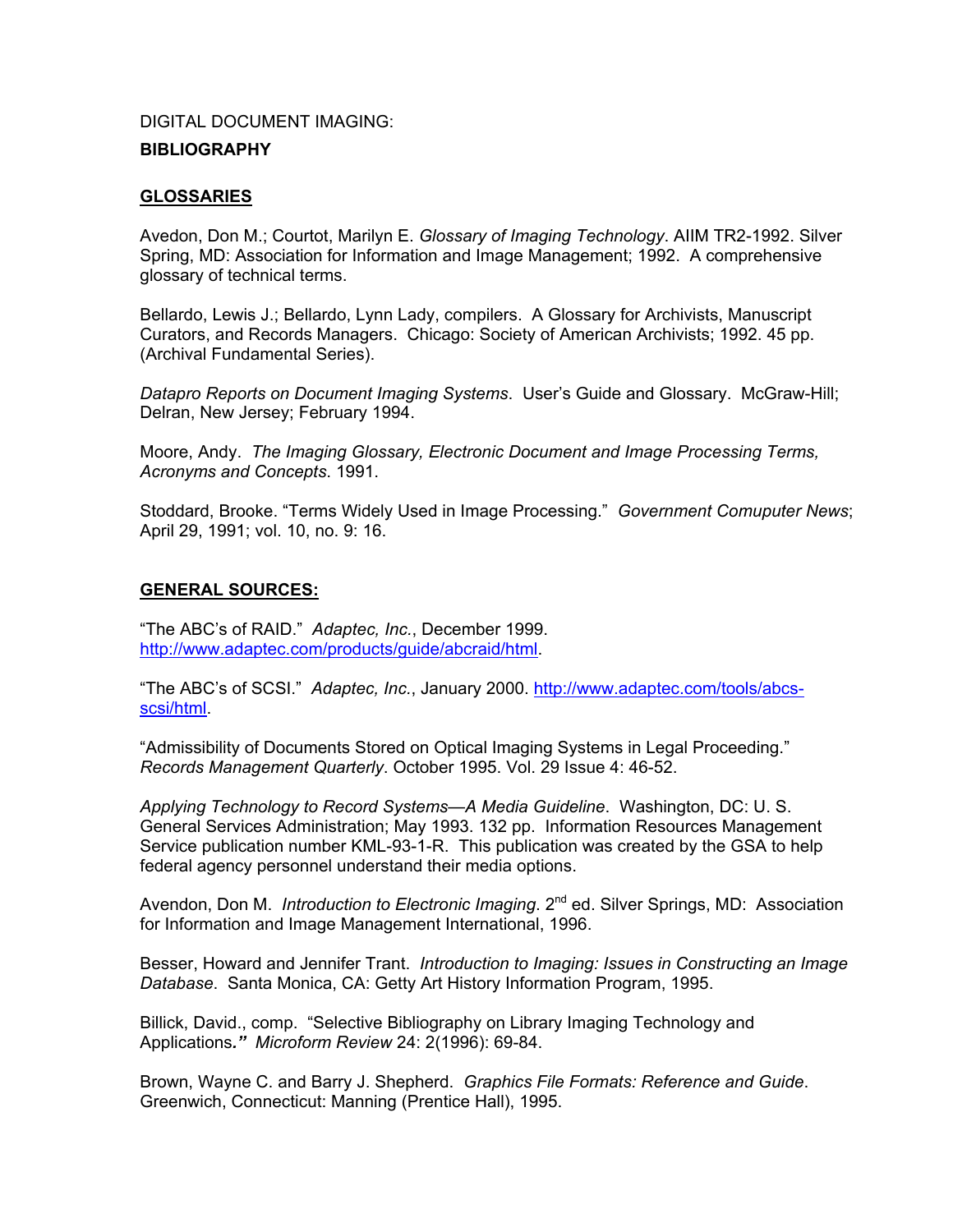Bullock. Alison. "Preservation of Digital Information: Issues and Current Status." *Information Technology Services, National Library of Canada*, January 2000. [http://www.nlc](http://www.nlc-bnc.ca/publications/netnotes/notes60.htm)[bnc.ca/publications/netnotes/notes60.htm](http://www.nlc-bnc.ca/publications/netnotes/notes60.htm).

Chambers, Scott. "I/O Technology Comparison." *Adaptec, Inc.*, January 2000. <http://www.adaptec.com/technology/whitepapers/iotechcomparison.html>.

Cinnamon, Barry and Richard Nees. *The Optical Disk-Gateway to 2000*. Silver Spring, MD: Association for Information and Image Management, 1991.

Conway, Paul. "Preservation in a Digital World." *Council on Library and Information Resources*, January 2000. <http://www.clir.org/cpa/reports/conway2>.

Conway, Paul. "The Relevance of Preservation in a Digital World." *Technical Leaflet, Section 5, Leaflet 5*. Ogden, Sherelyn. *Preservation of Library and Archival Materials: A Manual 3rd ed*. Andover, Ma.: Northeast Document Conservation Center, 1999. [http://www.nedcc.org/plam3/index5.htm.](http://www.nedcc.org/plam3/index5.htm)

D'Alleyrand, Marc R., Ph.D. *Networks and Digital Imaging Systems in a Windowed Environment*. Boston, MA: Artech House, 1996.

The Digital Dilemma: Intellectual Property in the Information Age. Washington, DC: National Academy of Science, 2000. [http://books.nap.edu/html.digital\\_dilemma/index.html](http://books.nap.edu/html.digital_dilemma/index.html).

*Digital Imaging and Optical Media Storage Systems: Guidelines for State and Local Government Agencies*. Washington, DC: National Archives and Records Administration and National Association of Government Archives and Records Administrators, 1991.

"Document Imaging: An Implementation Workbook. *Rheinner Guides*, October 1998. [http://www.techinfocenter.com](http://www.techinfocenter.com/).

Dollar, Charles M. "Selecting Storage Media for Long-Term to Digital Records." *The Information Management Journal* 33, no. 3 (July 1999): 36.

"The Electronic Information Initiative: Phase 1 Final Report A Key Success Factor in the NAL Strategic Plan." *National Agricultural Library of the United State Department of Agriculture*. [http://www.nalusda.gov/services-and-products/other-nal](http://www.nalusda.gov/services-and-products/other-nal-products/eii/execsumm.html)[products/eii/execsumm.html#contents](http://www.nalusda.gov/services-and-products/other-nal-products/eii/execsumm.html). (30 December 1999).

"Electronic Recordkeeping Documenting the Future: Policy and Strategies for Electronic Recordkeeping in the New South Wales Public Sector." *Government of New South Wales, Australia*. [http://www.records.nsw.gov.au/publicsector/erk/dtf/tofcont.htm.](http://www.records.nsw.gov.au/publicsector/erk/dtf/tofcont.htm) (29 December 1999).

Elkington, Nancy E., ed. *Digital Imaging Technology for Preservation: Proceedings from an RLG Symposium held March 17 and 18, 1994*. Mountain View, CA: The Research Libraries Group, Inc., 1994.

Ester, Michael. "Digital Images in the Context of Visual Collections and Scholarship." *Visual Resources*. X(1994): 11-24.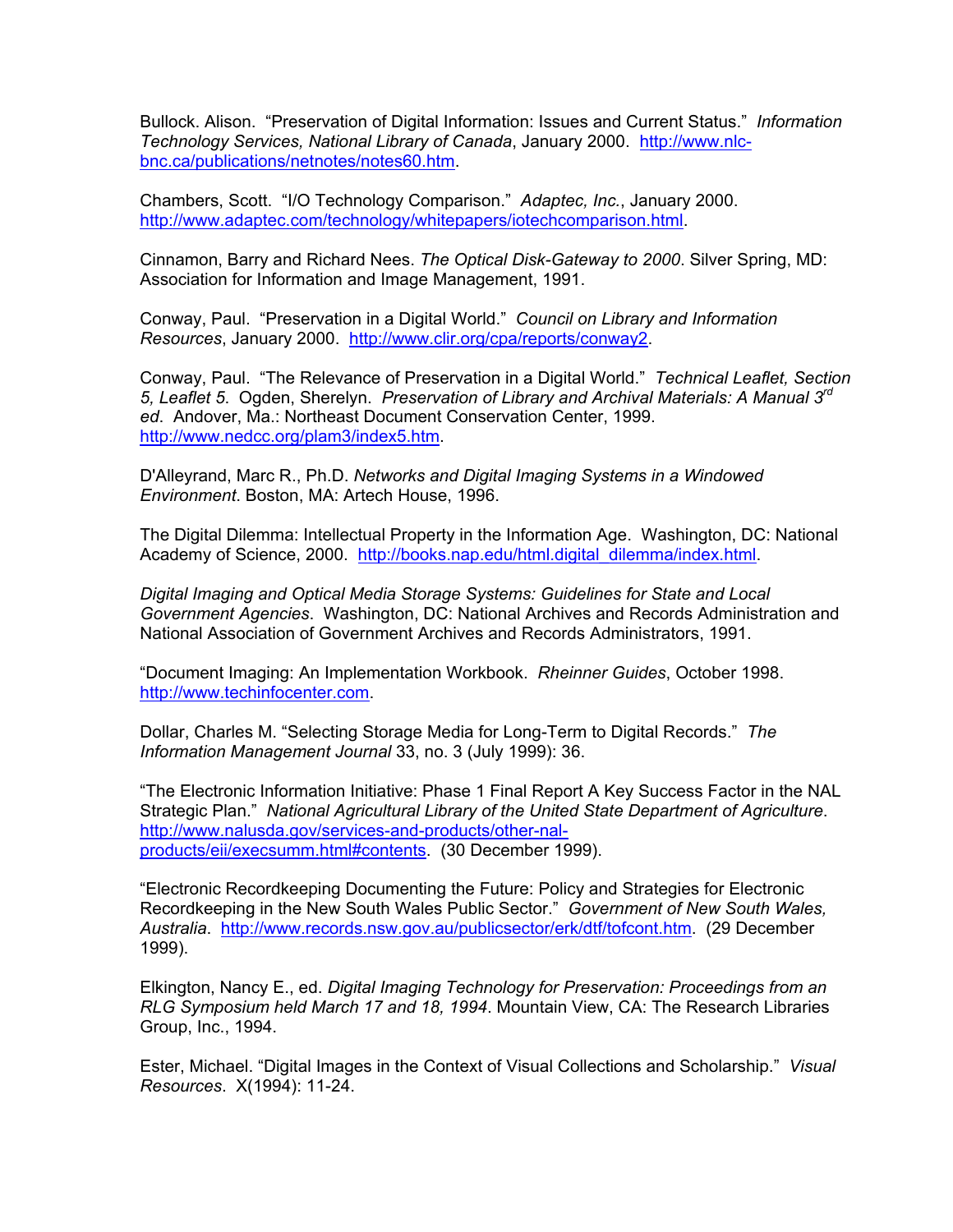Fleischhauer, Carl. "Digital Formats for Content Reproduction." *Library of Congress*, February 2000. <http://memory.loc.gov/ammem/formats/html>.

Frucione, James J. "Optical Disk Technology and Open Systems: Planning for Conversions to the New Technology." *Records Management Quarterly*. Vol. 31, No. 3, July 1997: 23-38.

Georgis, Steven. "The Advantages of Helical-Scan Over Linear Recording Technology." *Mammoth Tape Technology*, January 2000. [http://www.mammothtape.com/home/mtrely.html.](http://www.mammothtape.com/home/mtrely.html)

Gable, Julie. "Document Imaging Considerations." *The Records & Retrieval Report*. Vol. 12, No. 7, September 1996.

"Hardware or Software Based RAID, Which Solution is Best for You?" *Adaptec, Inc.*, December 1999. [http://www.adaptec.com/technology/whitepapers/raid-hw-sw01.html.](http://www.adaptec.com/technology/whitepapers/raid-hw-sw01.html)

Hodge, Gail and Carroll, Bonnie C. Digital Electronic Archiving: The State of the Art and the State of the Practice. Report. Oak Ridge, TN: Information International Associates, Inc., April 1999. <http://www.icsti.org/icsti/99ga/digarch99-TOCP.pdf> "Improving Electronic Document Management." IESC's Electronic Data Management Subcommittee, February 2000. [http://www.defence.gov.au/imsc/edmsc/iedmtc.htm#CONTENTS](http://www.defence.gov.au/imsc/edmsc/iedmtc.htm).

"Informix and RAID, a Discussion Document." *Baydel*, November 1999. <http://www.baydel.com/informix.html>.

Kenney, Anne R. and Stephen Chapman. *Digital Imaging for Libraries and Archives*. Ithaca, NY: Department of Preservation and Conservation, Cornell University Library, June 1996.

Kenney Anne R. *Digital to Microform Conversion: A Demonstration Project, 1994-1996*. Ithaca, NY: Cornell University Library, Department of Preservation and Conservation, 1997. [http://www.library.cornell.edu/preservation/com/comfin.html.](http://www.library.cornell.edu/preservation/com/comfin.html)

Kenney, Anne R. and Oya Y. Rieger. *Using Kodak Photo CD Technology for Preservation and Access, A Guide for Librarians, Archivists, and Curators*. Cornell University Library, Department of Preservation and Conservation for New York State Education Department, Program for the Conservation and Preservations of Library Materials, December 1999. [http://www.library.cornell.edu/preservation/kodak/cover.htm.](http://www.library.cornell.edu/preservation/kodak/cover.htm)

Kenney, Anne R. and Stephen Chapman. *Digital Imaging for Libraries and Archives*. Ithaca, New York: Cornell University Library, Department of Preservation and Conservation, June 1996.

Kenney, Anne R. and Stephen Chapman. *Tutorial: Digital Resolution Requirements for Replacing Text-Based Material: Methods for Benchmarking Image Quality*. Washington, DC: Commission on Preservation and Access, April 1995.

"Let's Talk about SCSI." *Adaptec, Inc.*, December 1999. [http://adaptec.com/tools.talk\\_scsi.html.](http://adaptec.com/tools.talk_scsi.html)

"Linking Applications and Images, What is TWAIN?" Hewlett-Packard Company, January 2000. [http://www.hp.com/cposupport/scanners/support\\_doc/bps01512.html](http://www.hp.com/cposupport/scanners/support_doc/bps01512.html).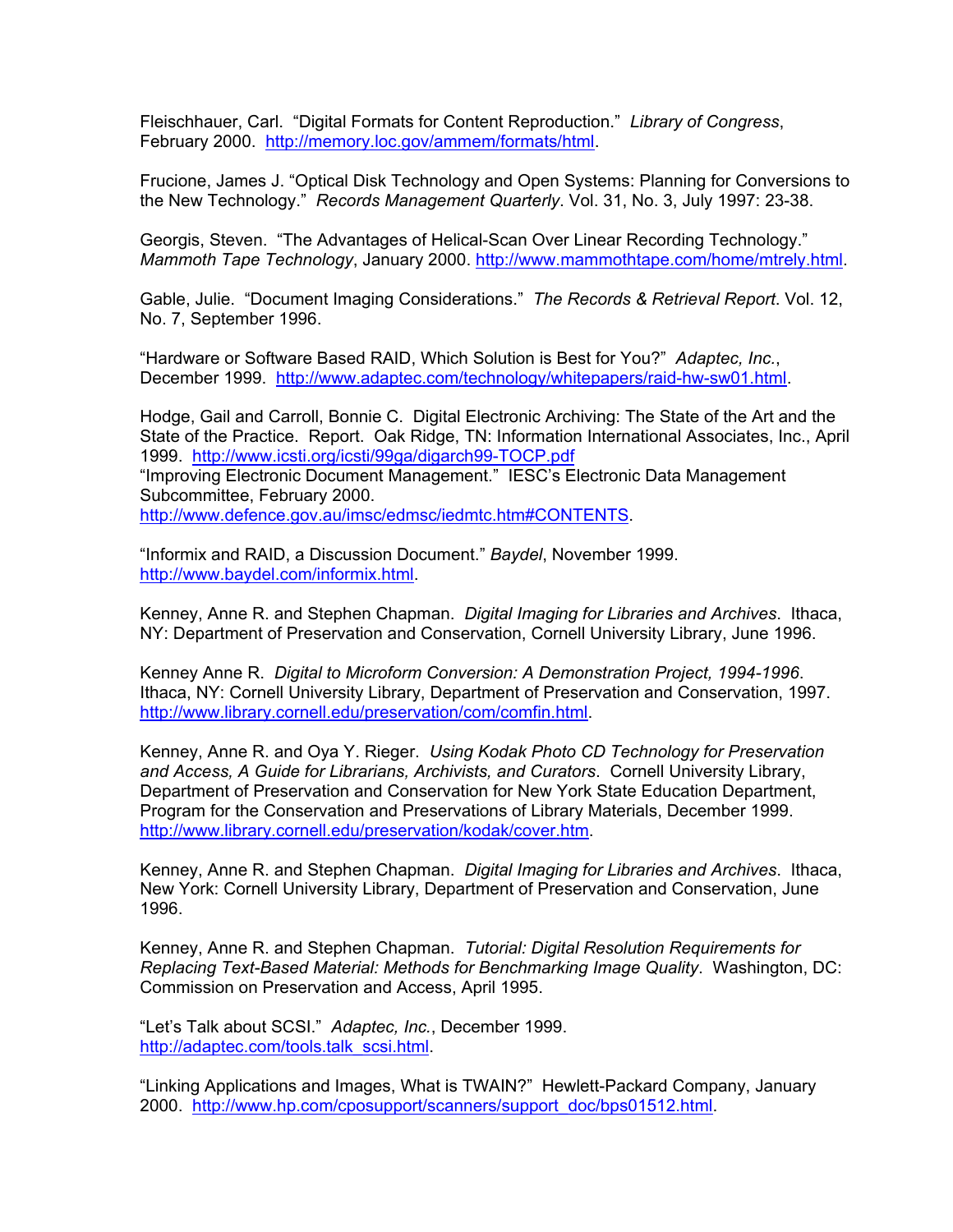Lipp, Kelly. "Why Archive is Archive, Backup is Backup and Backup Ain't Archive." Storage Solutions Specialists, Inc., November 1999. [http://www.storsol.com/cfusion/template.cfm?page1=wp\\_whyaisa&page2=blank\\_menu.](http://www.storsol.com/cfusion/template.cfm?page1=wp_whyaisa&page2=blank_menu)

*Management, Appraisal and Preservation of Electronic Records Volume 1: Principles*. Public Records Office, The National Archives: United Kingdom, February 2000. <http://www.pro.gov.uk/recordsmanagement/eros/guidelines/default.htm>.

McInnes, Sally. "Electronic Records: The New Archival Frontier?" *Journal of the Society of Archivists*. Vol. 19, Issue 2 (October 1998): 211.

"Mechanism of Magneto Optical (MO) Disk." *Teijin Recording Media*, December 1999. <http://www.one.ne.jp//teijin/tymoto1-e.html>.

Messmer, Hans-Peter. *The Indispensable PC Hardware Book, Second Edition*. Harlow, England: Addison-Wesley, 1995.

National Archives and Records Administration. "*Digital Imaging and Optical Digital Data Disk Storage Systems: Long-Term Access Strategies for Federal Government Agencies*." Washington, D.C. 1994.

National Archives and Records Administration and National Association of Government Archives and Records Administrators. "*Digital Imaging and Optical Media Storage Systems: Guidelines for State and Local Government Agencies*." Washington, D.C. 1991.

"Network Storage Solutions." *Sun Microsystems*, January 2000. <http://www.sun.com/storage/white-papers/fc/com/html>.

New York State Archives and Records Administration. "Guidelines for Ensuring the Long-Term Accessibility and Usability of Records Stored as Digital Images." Albany, NY, 1998.

Prescott, Daryll R. "Debunking the Myth of Electronic Records Retention, Does it really cost less to retain electronic records than paper records?" *Inform*, Vol. 11, November 1997: 32-33.

"Preserving Digital Information: Final Report and Recommendations." *Research Library Group and Commission on Preservation and Access*, January 2000. [http://lyra.rlg.org/ArchTF.](http://lyra.rlg.org/ArchTF)

"RAID Tutorial." *Baydel*, November 1999. <http://www.daydel.com/tutorial.html>.

Rothenberg, Jeff. *Avoiding Technological Quicksand: Finding a Viable Technical Foundation for Digital Preservation*. Council on Library and Information Resources, January 2000. <http://www/clir/org/pubs/reports/rothenberg/contents.html>.

Saffady, William. *Electronic Document Imaging Systems: Design, Evaluation, and Implementation*. Westport, CT: Meckler Publishing, 1993.

Saffady, William. "*Stability, Care and Handling of Microforms, Magnetic Media and Optical Disks*." Library Technology Reports, Vol. 27, January/February 1991: 63-87.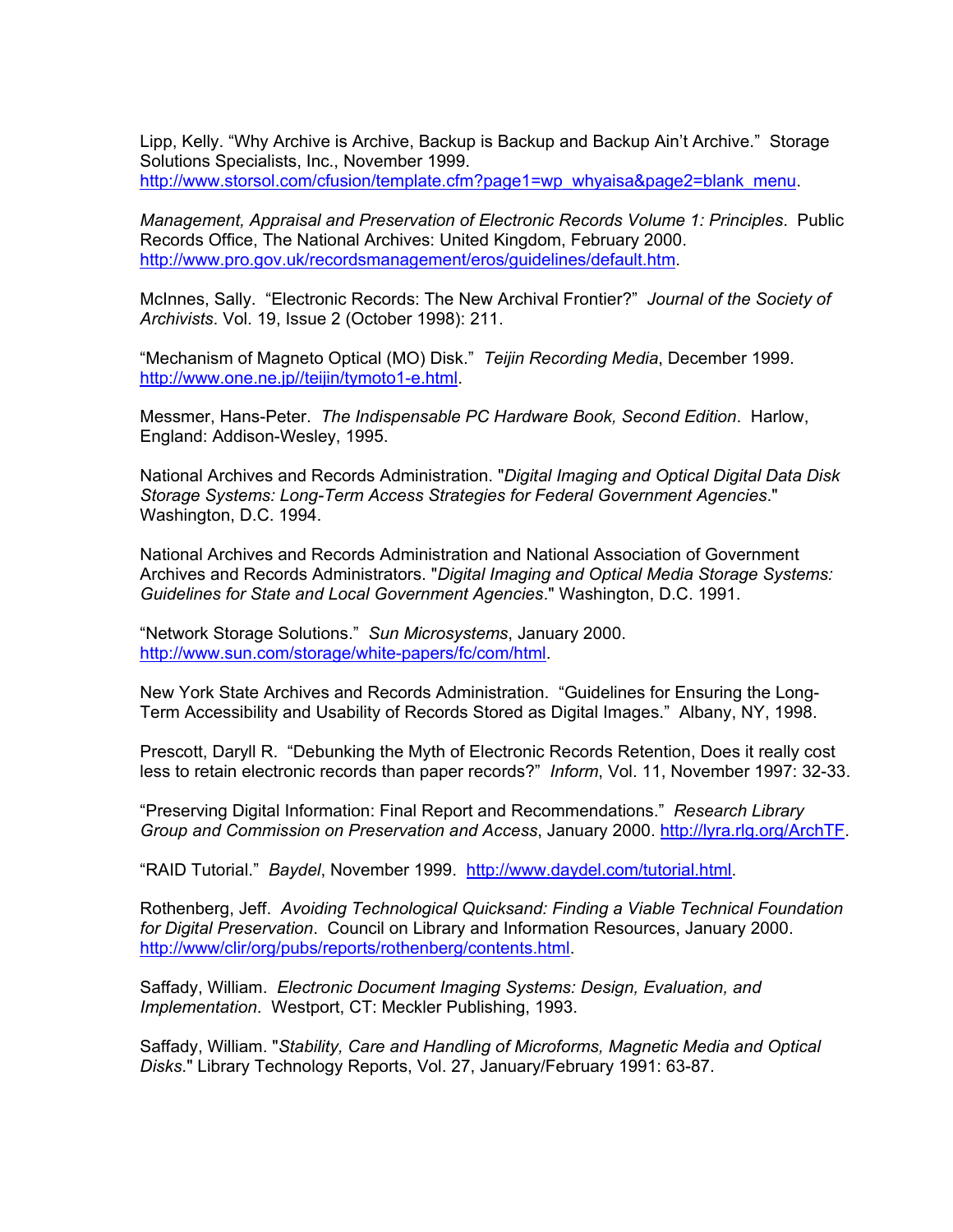Smith, Steve D. "Scanned Soup for the Informational Soul: A Self-Help to Digital Imaging." *Microform and Imaging Review*, 27:3(1998): 94-99.

Skupsky, Donald S. "Applying Records Retention to Electronic Records." *The Information Management Journal*. Vol. 33, no. 3 (July 1999): 28.

Stephens, David O. "Megatrends in Records Management." *Records Management Quarterly*. Vol. 32, Issue 1 (January 1998): 3.

"Technical Recommendations for Digital Imaging Projects." *Image Quality Working Group of ArchiveCom; a joint Libraries/AcIS committee*. <http://www/columbia.edu/acis/dl/imagespec.html>.

Warner, Will. "*Special Report: An Introduction to TIFF*." Inform, Vol. 5, February 1991: 32-35.

Willis, Don. *A Hybrid Systems Approach to Preservation of Printed Materials*. Washington, DC: Commission on Preservation and Access, November 1992.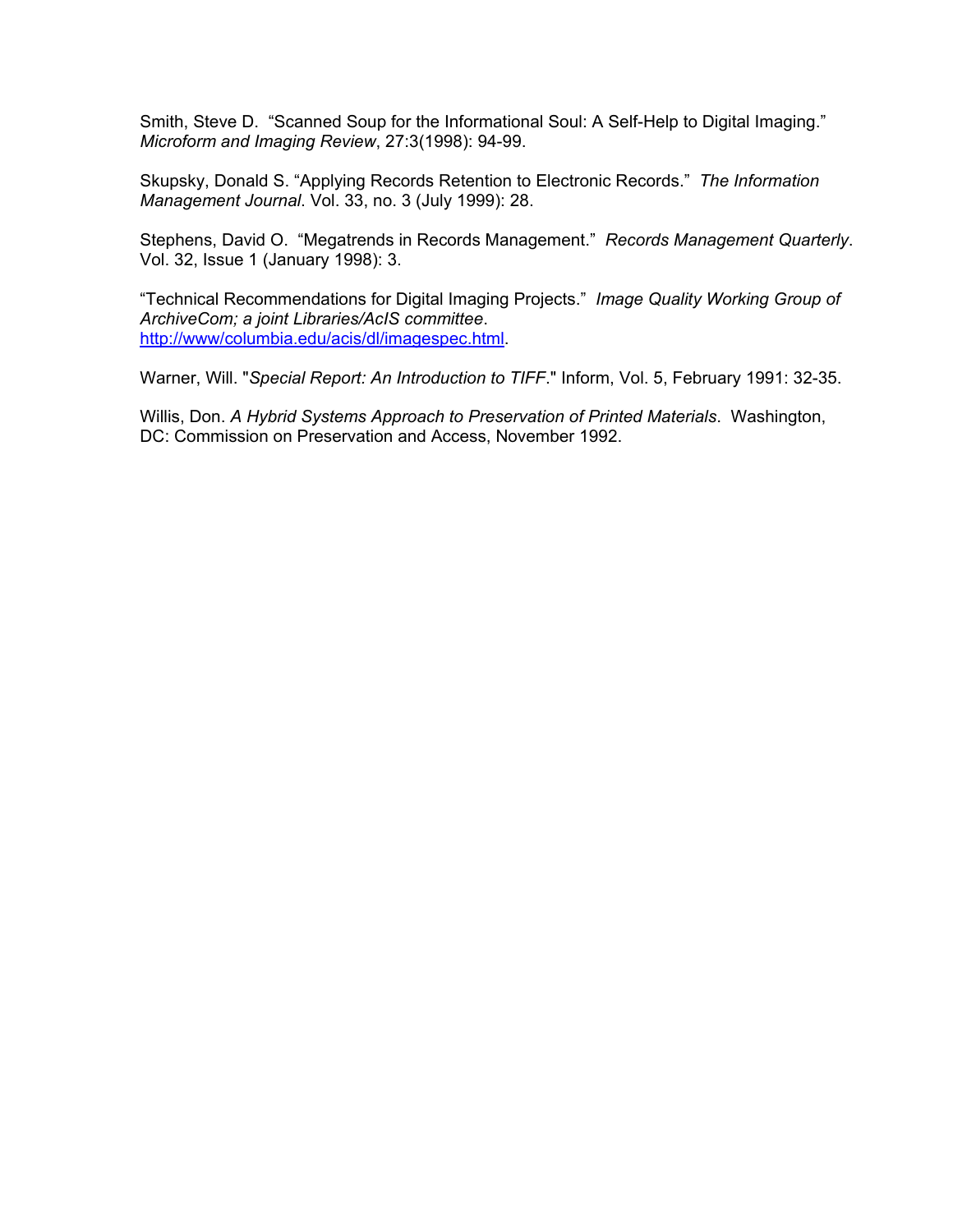# **BIBLIOGRAPHY STANDARDS:**

AIIM TR2-1992, *Glossary of Imaging Technology*. Silver Spring, MD: Association for Information and Image Management, 1992.

AIIM TR17-1989. *Facsimile and Its role in Electronic Imaging*. Silver Spring, MD: Association for Information and Image Management, 1989.

AIIM TR21-1991. Recommendations for the Identifying Information to be Placed on Write-Once-Read-Many (WORM) and Rewritable Optical Disk (OD) Cartridge Label(s) and Optical Disk Cartridge Packaging (Shipping Containers). Silver Spring, MD: Association for Information and Image Management, 1991.

*AIIM TR25-1995, The Use of Optical Disks for Public Records*. Silver Spring, MD: Association for Information and Image Management, 1995.

*AIIM TR26-1993, Resolution as it Relates to Photographic and Electronic Imaging*. Silver Spring, MD: Association for Information and Image Management, 1993.

*AIIM TR27-1996, Electronic Imaging Request for Proposal (RFP) Guidelines*. Silver Spring, MD: Association for Information and Image Management, 1996.

*AIIM TR28-1991, The Expungement of Information Recorded on Optical Write-Once-Read-Many (WORM) Systems*. Silver Spring, MD: Association for Information and Image Management, 1991.

*AIIM TR29-1993, Electronic Imaging Output Printers.* Silver Spring, MD: Association for Information and Image Management, 1993.

*AIIM TR31-1992, Performance Guideline for Admissibility of Records Produced by Information Technology Systems as Evidence Part 1: Evidence*. Silver Spring, MD: Association for Information and Image Management, 1992.

*AIIM TR31/2-1993, Performance Guideline for Acceptance of Records Produced by Information Technology Systems by Government Part 2: Acceptance by Federal or State Agencies*. Silver Spring, MD: Association for Information and Image Management, 1993.

*AIIM TR31/3-1994, Performance Guideline for Admissibility of Records Produced by Information Technology Systems as Evidence Part 3: User Guidelines*. Silver Spring, MD: Association for Information and Image Management, 1994.

*AIIM TR31/4-1994, Performance Guideline for Admissibility of Records Produced by Information Technology Systems as Evidence Part 4: Model Act and Rule*. Silver Spring, MD: Association for Information and Image Management, 1994.

*AIIM TR35-1995, Human and Organizational Issues for Successful Electronic Image Management (EIM) Implementation.* Silver Spring, MD: Association for Information and Image Management, 1995.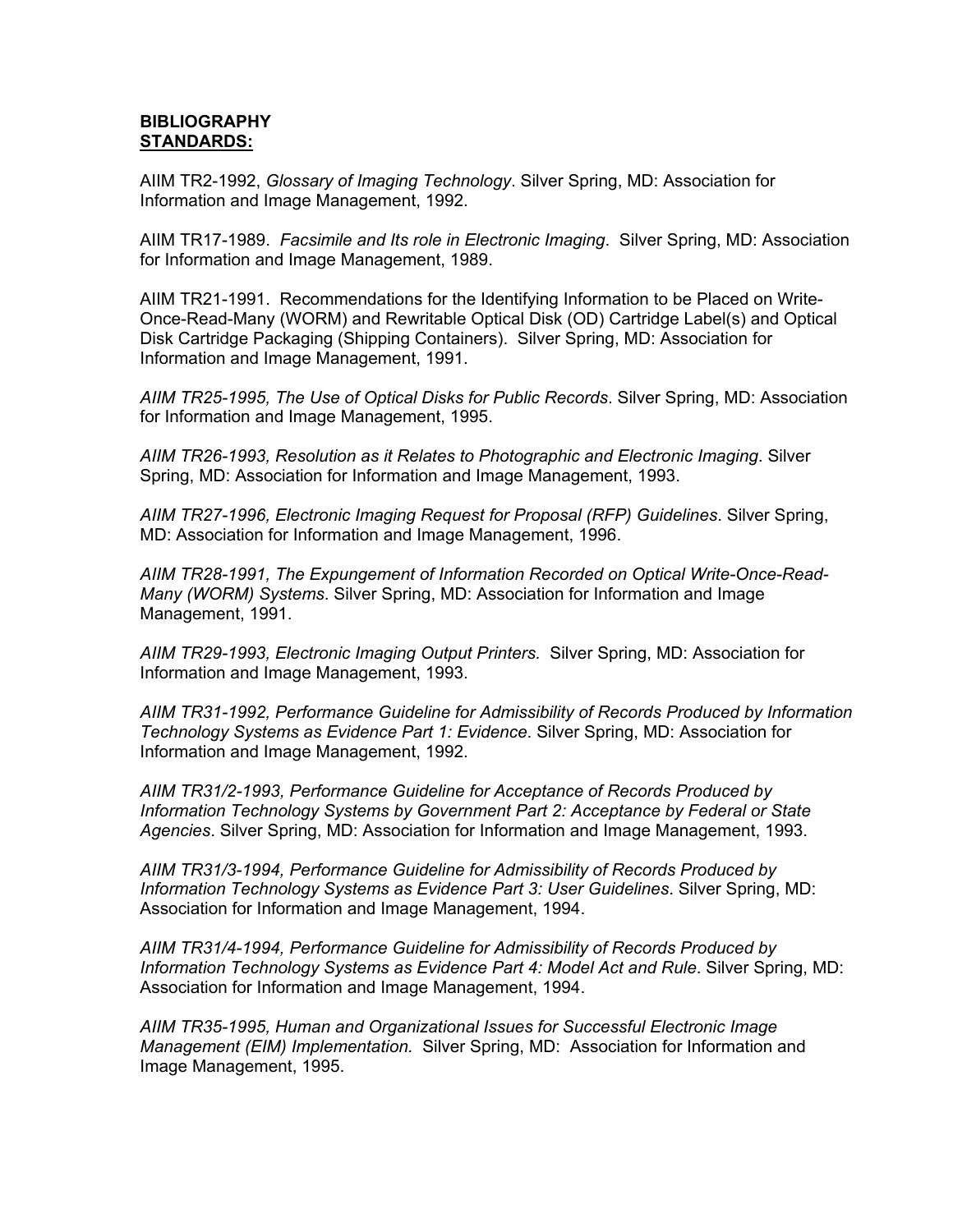*ANSI/AIIM TR15-1997. Planning Considerations Addressing Preparation of Documents for Image Capture.* Silver Spring, MD: Association for Information and Image Management, 1997.

ANSI/AIIM TR33-1998. *Selecting an Appropriate Image Compression Method to Match User Requirements*. Silver Spring, MD: Association for Information and Image Management, 1998.

ANSI/AIIM TR34-1996. *Sampling Procedures for Inspection by Attributes of Images in Electronic Image Management (EIM) and Micrographics Systems*. Silver Spring, MD: Association for Information and Image Management, 1996.

ANSI/AIIM TR38-1996*. Identification of Test Images for Document Imaging Applications*. Silver Spring, MD: Association for Information and Image Management, 1996.

ANSI/AIIM TR40-1995. *Suggested Index Fields for Documents in Electronic Image (EIM) Environments*. Silver Spring, MD: Association for Information and Image Management, 1996.

*ANSI/AIIM MS44-1988 (R1993), Recommended Practice for Quality Control of Image Scanners*. Silver Spring, MD: Association for Information and Image Management, 1993.

*ANSI/AIIM MS52-1991, Recommended Practice for the Requirements and Characteristics of Original Documents Intended for Optical Scanning*. Silver Spring, MD: Association for Information and Image Management, 1991.

*ANSI/AIIM MS53-1993, Standard Recommended Practice - File Format for Storage and Exchange of Images - Bi-Level Image File Format: Part 1*. Silver Spring, MD: Association for Information and Image Management, 1993.

*ANSI/AIIM MS59-1996, Media Error Monitoring and Reporting Techniques for Verification of Stored Data on Optical Digital Data Disks*. Silver Spring, MD: Association for Information and Image Management, 1996.

*ANSI/AIIM MS61-1996, Standard—Application Programming Interface (API) for Scanners in Document Imaging Systems*. Silver Spring, MD: Association for Information and Image Management, 1996.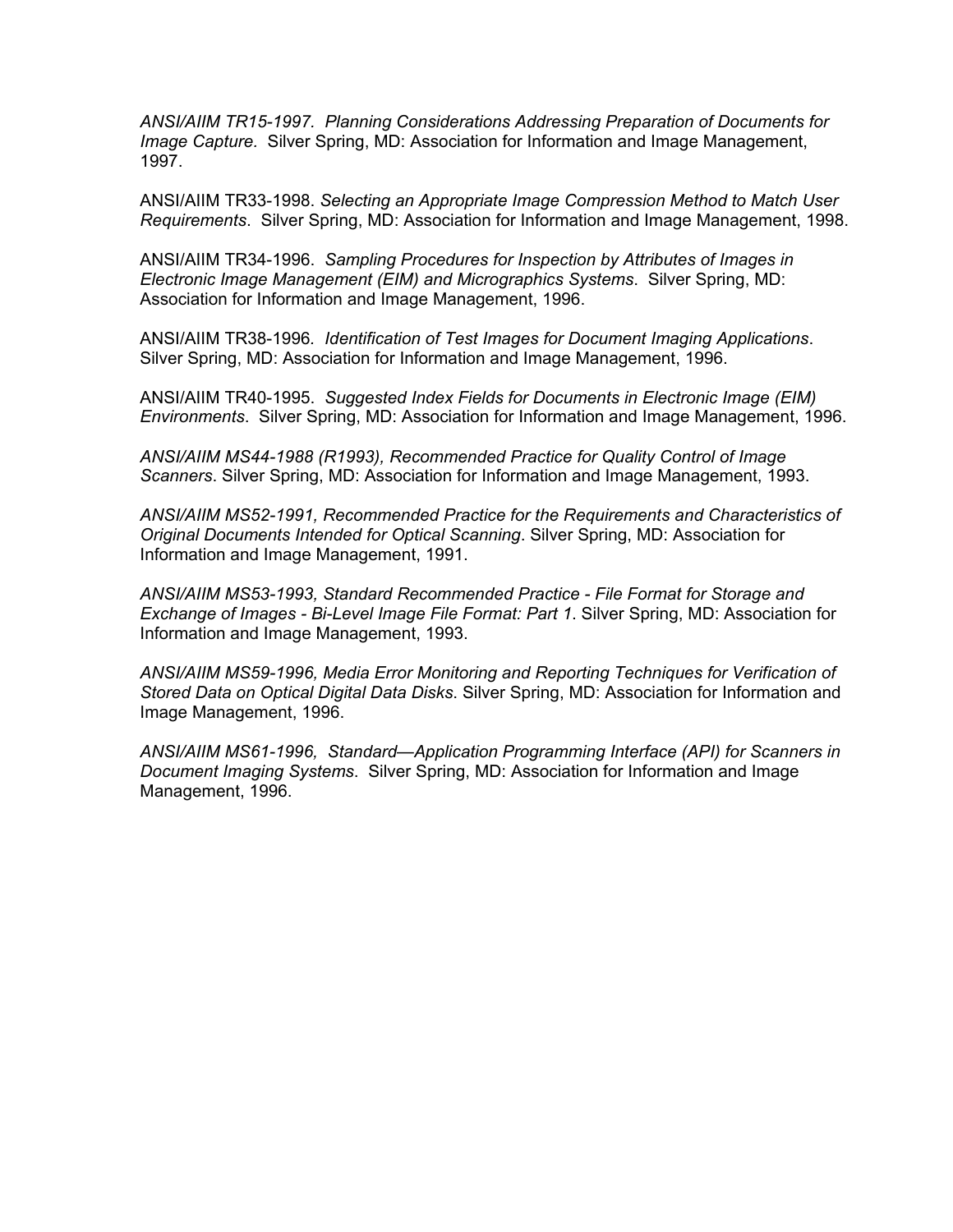### **BIBLIOGRAPHY WEBSITES**:

### **State Resources/Policies/Position Papers**

# **ALABAMA**

*Guidelines for the Use of Digital Imaging Technologies for Long-Term Government Records in Alabama*; the Alabama Department of Archives and History; November 1999. [www.archives.state.al.us/ol\\_pubs/digital.html](http://www.archives.state.al.us/ol-pubs/digital.html)

### **ARIZONA**

*Microfilm and Electronic Imaging Approval*. [www.dlapr.lib.az.us/records/l-micro.htm](http://www.dlapr.lib.az.us/records/l-micro.htm)

### **DELAWARE**

Lynn, M. Stuart. *Appendix M: Delaware Public Archives Policy Statement and Guidelines: Optical Imaging Systems*. Delaware Public Archives Records Management Program, December 1999. [http://www.archives.lib.de.us/recman/policy/OPTICAL.html.](http://www.archives.lib.de.us/recman/policy/OPTICAL.html)

*Model Guidelines for Electronic Records*. Delaware Public Archives Records Management Program, December 1998. [http://www.archives.lib.de.us/recman/.](http://www.archives.lib.de.us/recman/)

### **GEORGIA**

*Electronic Document Imaging Systems Guidelines*. Georgia Department of Archives and History.

[www.sos.state.ga.us/archives/rms/manuals/edisg.htm](http://www.sos.state.ga.us/archives/rms/manuals/edisg.htm)

# **KANSAS**

Kansas Electronic Records Management Guidelines. Kansas State Historical Society, December 1999. [http://www.kshs.org/archvies/ermguide.htm.](http://www.kshs.org/archvies/ermguide.htm)

### **KENTUCKY**

### **Optical Storage of Public Records**

[www.kdla.state.ky.us/pubrec/optical.htm](http://www.kdla.state.ky.us/pubrec/optical.htm)

### **MINESOTA**

*IRM Standard 12, Version 1: Technical Standards for the Reproduction of Government Records Using Imaging Systems*; Date Issued: February 15, 1995 [www.ot.state.mn.us/ot\\_files/handbook/standard/std12-1.html](http://www.ot.state.mn.us/ot-files/handbook/standard/std12-1.html)

*IRM Standard 13, Version 1: Management Standards for the Reproduction of Government Records Using Imaging Systems*; Date Issued: February 15, 1995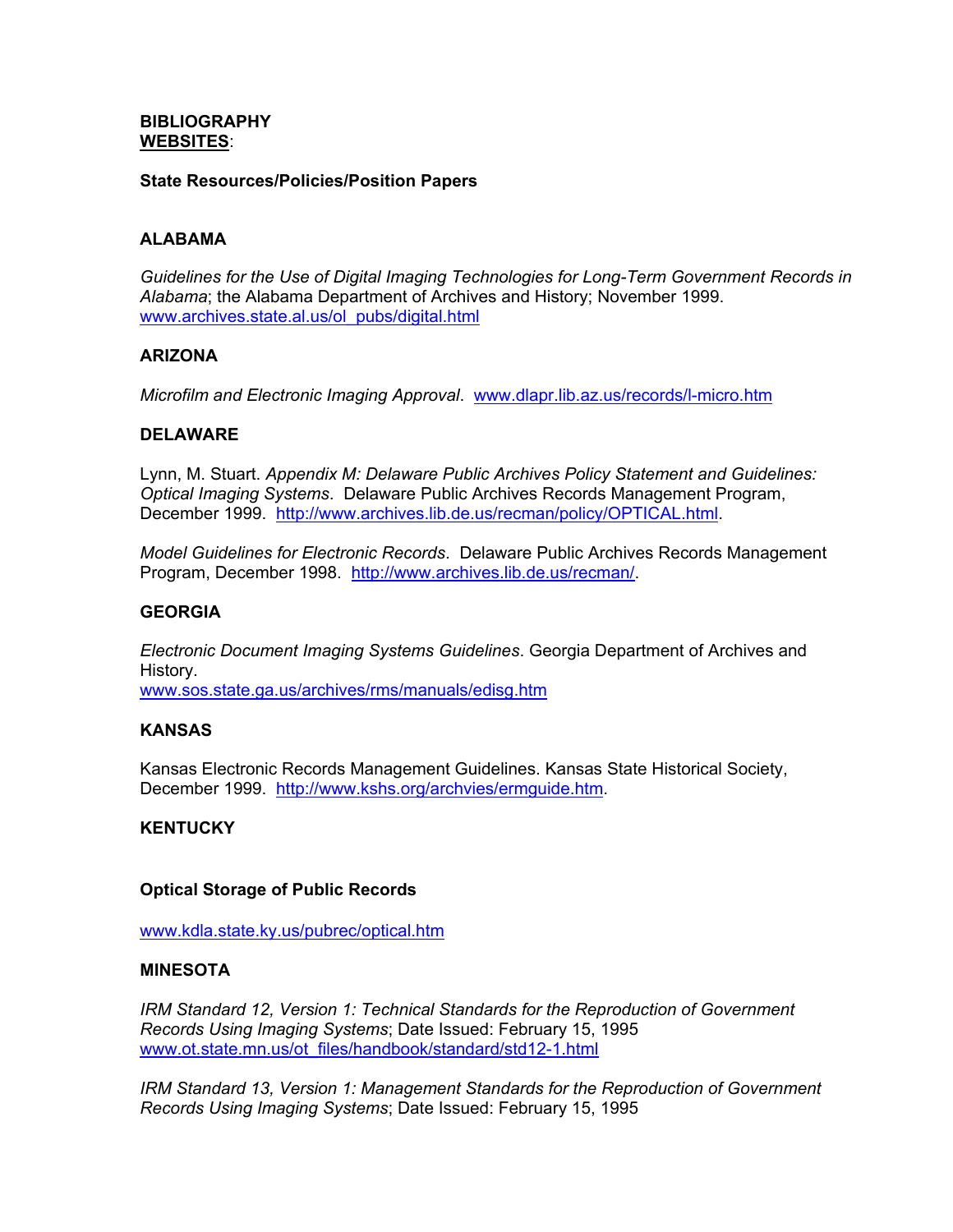[www.ot.state.mn.us/ot\\_files/handbook/standard/std13-1.html](http://www.ot.state.mn.us/ot_files/handbook/standard/std13-1.html)

State Archives Department *Reproduction of Government Records Using Imaging Systems Guidelines Issued by the Minnesota Historical Society*; 1994 [www.mnhs.org/preserve/records/imaging.html](http://www.mnhs.org/preserve/records/imaging.html)

### **MISSISSIPPI**

Electronic Records Draft Guidelines. <http://www.mdah.state.ms.us/arlib/erglnav.html>. (4 January 2000).

# **MISSOURI**

Micrographics, Machine Readable Records, and Computer Output Microfilm mosl.sos.state.mo.us/rec-man/lrman3.html

# **NEW YORK**

James G. Natoli – Director of State Operations Office for Technology, Technology Policy 98-4 Subject: Best Practices on Imaging Date: August 7, 1998 www.irm.state.ny.us/policy/98-4.htm

James G. Natolis – Director of State Operations Governor's Task Force on Information Resource Management Technology Policy 96-10 Subject: Legal Acceptance of Electronically Stored Documents Date: July 23, 1996 www.irm.state.ny.us/policy/tp\_9610.htm

*Guidelines for Ensuring the Long-Term Accessibility and Usability of Records Stored as Digital Images*. Government Records Technical Information Series Number 22. New York State Archives and Records Administration, August 1999. [http://unix6.nysed.gov/pubs/lgrtip.htm#erm](http://unix6.nysed.gov/pubs/lgrtip.htm).

*Guidelines for Determining if a Stand-Alone Imaging System is the Best Choice for You*. New York State Archives and Records Administraiton, August 1999. [http://www.sara.nysed.gov/pubs/local-pub/standalo2.htm.](http://www.sara.nysed.gov/pubs/local-pub/standalo2.htm)

### **NEBRASKA**

Electronic Imaging Regulations Draft (Version 1). *Nebraska Secretary of State*, January 2000. <http://www.nol.org/home/SOS/RecordMgmt/electronic.htm>.

### **NORTH CAROLINA**

*Guidelines for Managing Public Records Produced by Information Technology Systems*; Published by North Carolina Department of Cultural Resources, Division of Archives & History, July 1995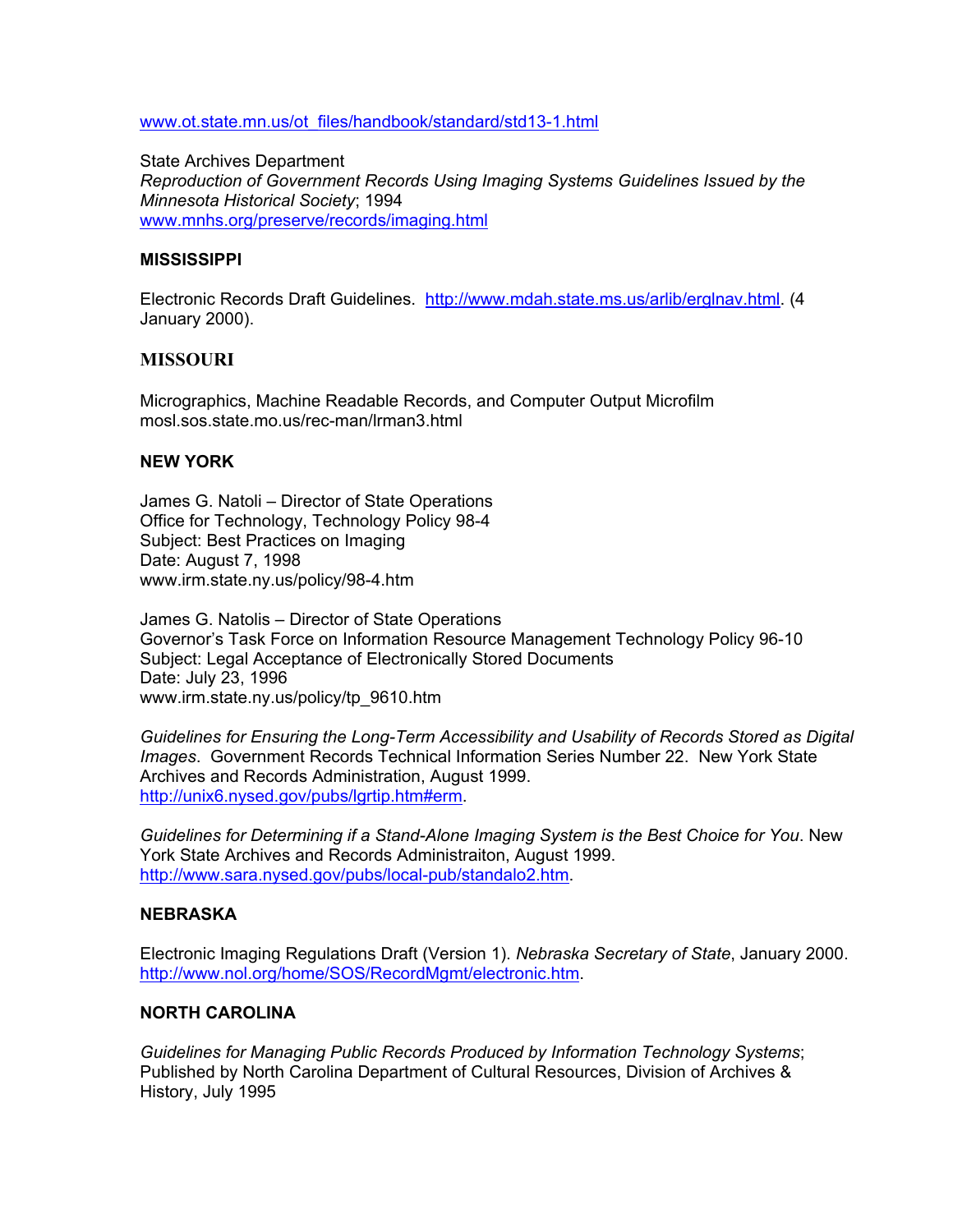www.spr.dcr.state.nc.us/manrecrd/MANRECRD.HTM

### **OREGON**

Department of Administrative Services, Information Resources Management Division

#### **State of Oregon Technology Policies**

http://spr.das.state.or.us/policies.htm

Oregon State Archives Digital Imaging

# **Introduction to Electronic Document Imaging Systems, Number 8.1**

Effective: January 1994 osu.orst.edu/Dept/archives/state/record\_8.1.html

OSU Record Newsletter of the University Archives, Winter/Spring 1994 (v. 3, no.3) *Oregon Administrative Rules for Optical Imaging of Public Records*, 1994. Osu.orst.edu/Dept/archives/ARMH/optic\_image.html

### **SOUTH CAROLINA**

*Information Leaflet #13: Optical Disk: Policy Statement and Recommended Practices*. South Carolina Department of Archives and History, Archives and Records Management Division, December 1999. [http://www.state.sc.us/scdah/113-odp.htm.](http://www.state.sc.us/scdah/113-odp.htm)

# **TEXAS**

Electronic Records Standards and Procedures: State Agency Bulletin Number One. [http://www.tsl.state.tx.us/SLRM/st1.html.](http://www.tsl.state.tx.us/SLRM/st1.html) (3 January 2000).

### **UTAH**

*Optical Disk Position Paper*; Effective Date: March 1992 www.archives.state.ut.us/recmanag/optical.htm

### **VIRGINIA**

The Library of Virginia, Imaging Services Branch leo.vsla.edu/records/iib-svcs.html

### **WISCONSIN**

State of Wisconsin: Department of Administration: Division of Technology Management

*Enterprise Standards: Imaging*  www.doa.state.wi.us/dtm/btpp/std0525.htm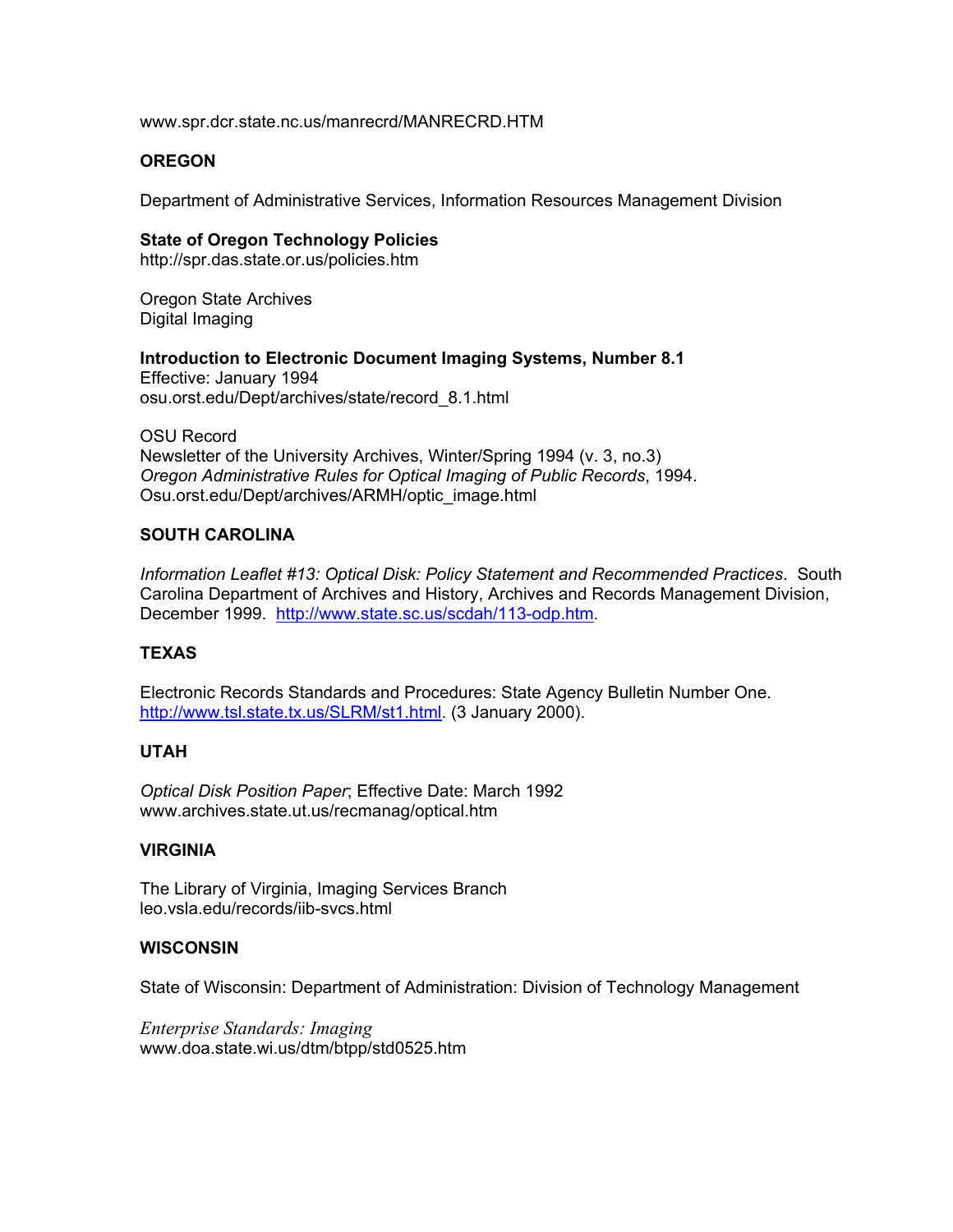### **BIBLIOGRAPHY SERIAL PUBLICATIONS:**

### **CLIR News**

 Includes a section preservation and access related articles; focus is on digital initiatives.

Council on Library and Information Resources, 1755 Massachusetts Ave., N.W., Suite 500, Washington, DC 20036-2188, (202) 939-4750.

**Digital Libraries**. Monthly web based journal. http://dlib.org/

**Microform and Imaging Review**. Quarterly.

 K. G. Saur, Reed Reference Publishing, 121 Chanlon Rd., New Providence, NJ, 07974.

# **ORGANIZATIONS**

### **AIIM**

Association for Information and Image Management 1100 Wayne Avenue Silver Spring, Maryland 20910 (301) 587-8202 [www.aiim.org/industry/standards](http://www.aiim.org/industry/standards)

### **ARMA International**

Association of Records Managers and Administrators, Inc. 4200 Somerset Drive, Suite 215 Prairie Village, Kansas 66208 (800) 422-2762 http://www.arma.org/

### **CD-R Media Lonevity**

www.ed-info.com/CDIC/Technology/Terminology.html

### **Conservation OnLine (CoOL**)

Resources for Conservation Professionals – Digital Imaging palimpsest.stanford.edu/bytopic/imaging